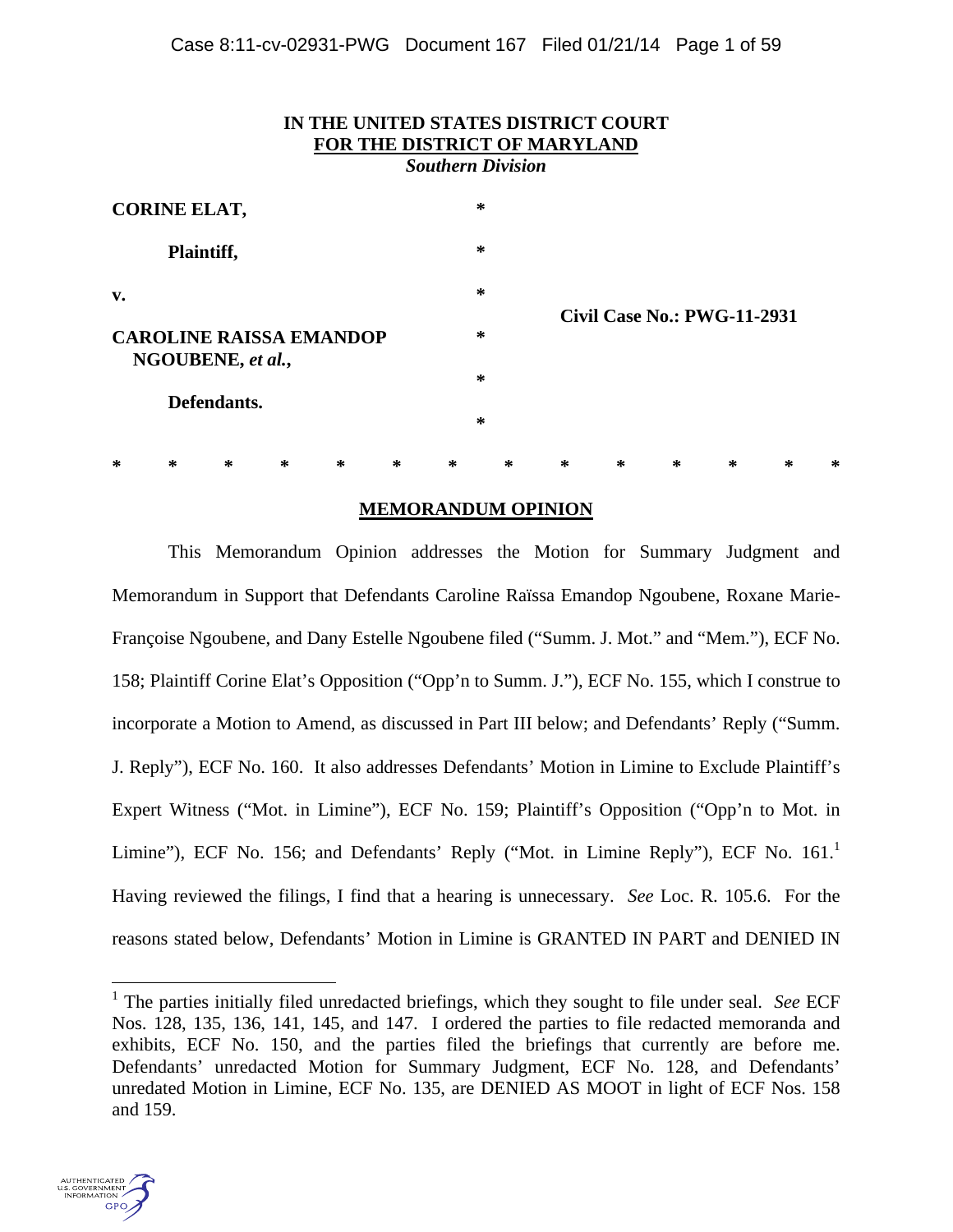PART; Plaintiff's Motion to Amend is DENIED; and Defendants' Motion for Summary Judgment is GRANTED IN PART and DENIED IN PART.

# **I. BACKGROUND**<sup>2</sup>

In January 2006, while Plaintiff was in her early twenties and living in her homeland of Cameroon, Plaintiff's aunt and uncle, Marie-Thérèse and François Ngoubene, invited her to the United States to live with them and their children, including three of their daughters, who are Defendants in this case.<sup>3</sup> Elat Dep. 20:10–20, 150:3 – 154:1, Feb. 8, 2013 ("Elat Dep."), Pl.'s Opp'n to Summ. J. Ex.  $H<sup>4</sup>$  Although Plaintiff's allegations are far broader than the evidentiary support she provides, the essence of her supported allegations regarding the beginning of her alleged servitude is that she met with her uncle, François Ngoubene, after her mother spoke with her aunt, Marie-Thérèse Ngoubene, and he had her sign documents with the understanding that she might have the opportunity to live and work in the United States. Plaintiff alleges that she did not know that she signed a contract to work as a domestic servant for the Ngoubenes. Second Am. Compl.  $\P$  16–18, ECF No. 44. In support, Plaintiff offers her own deposition testimony, which is unrebutted, as neither Marie-Thérèse or François Ngoubene was deposed.

Plaintiff's testimony portrays a culture in Cameroon in which children are subservient to and do not question adult authority figures, even after reaching adulthood themselves. She

<sup>&</sup>lt;sup>2</sup> In reviewing the evidence related to a motion for summary judgment, the Court considers undisputed facts, as well as the disputed facts viewed in the light most favorable to the nonmoving party. *Ricci v. DeStefano*, 557 U.S. 557, 586 (2009); *George & Co., LLC v. Imagination Entm't Ltd.*, 575 F.3d 383, 391–92 (4th Cir. 2009); *Dean v. Martinez*, 336 F. Supp. 2d 477, 480 (D. Md. 2004).

 $3$  As discussed below, Plaintiff originally named François and Marie Thérèse Ngoubene among the defendants, Compl., ECF No. 1, but they were dismissed based on diplomatic immunity, ECF No. 43, leaving only Caroline, Roxane, and Dany Ngoubene as defendants.

<sup>&</sup>lt;sup>4</sup> Plaintiff attached all of her exhibits to her Opposition to Summary Judgment as one file, ECF No. 155-1.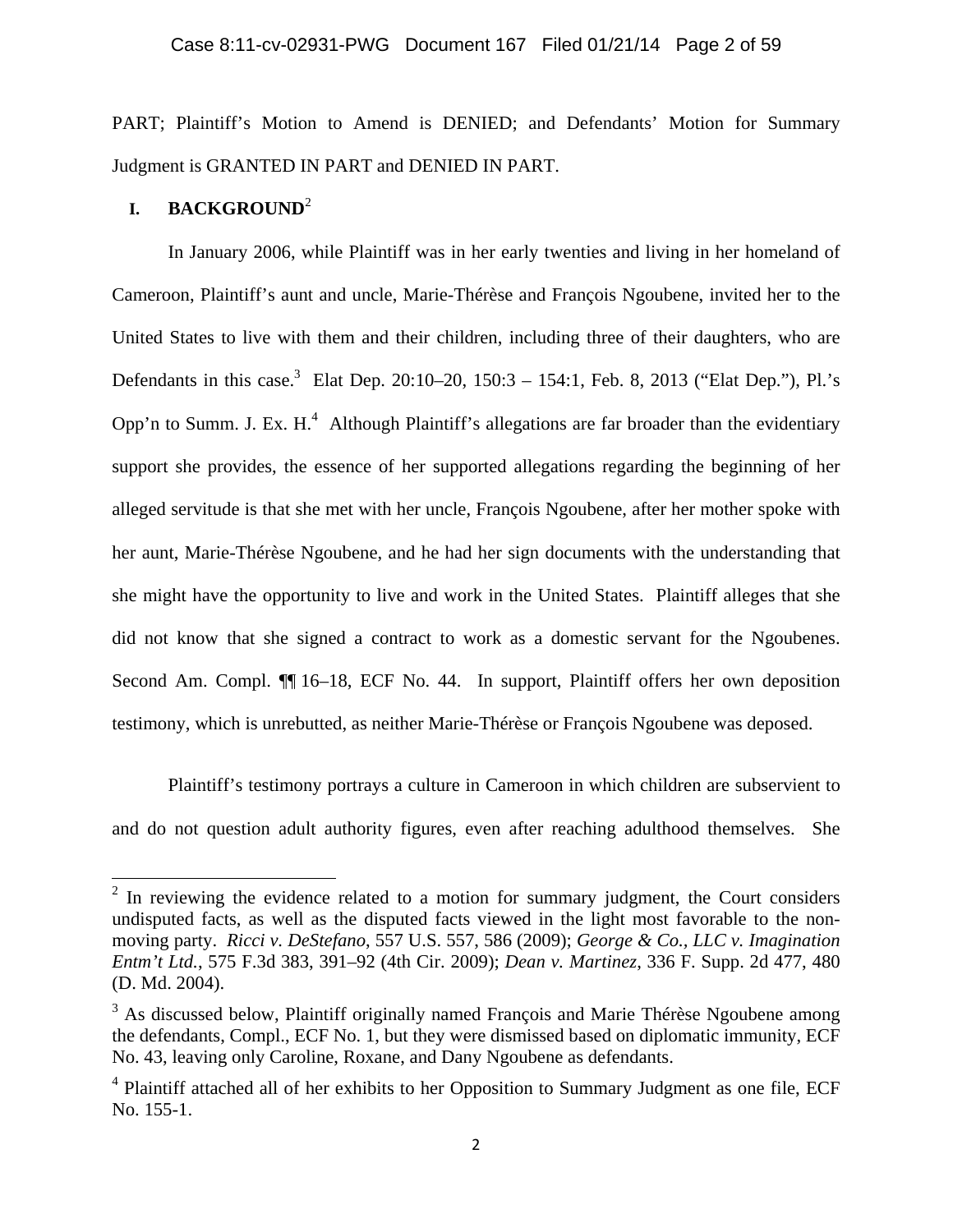### Case 8:11-cv-02931-PWG Document 167 Filed 01/21/14 Page 3 of 59

testified that "the grown-ups" would talk amongst themselves to make decisions pertaining to their children. Elat Dep. 154:6 – 155:9. For example, Plaintiff met Bertin Minosa, who is now her husband, when she was about seventeen or eighteen years old, *see id.* at 128:1–3, and at some point thereafter, became pregnant with his child and moved in with him, *id.* at 136:14– 137:2. After the baby was born, Plaintiff and Mr. Minosa continued their relationship, but Plaintiff moved back in with her mother "just because [their] parents suggest[ed] things and [they] agreed on it." *Id.* at 141:21 – 143:18. Additionally, before coming to the United States, Plaintiff had planned to work at whatever job "[her] mom would help [her] find." *Id.* at 147:21 – 148:1.

In her deposition testimony, Plaintiff described a day in which her mother told her to meet with her uncle, François Ngoubene, she went to her uncle's house in Cameroon, and they hurriedly went for a ride in his car. Elat Dep.  $58:19 - 60:16$ ;  $150:3 - 152:6$ . During the ride, Mr. Ngoubene mentioned that he was not sure whether Plaintiff or an aunt of hers, Nicole, would be going to the United States with him. *Id.* at 152:16 – 154:1. They stopped at a "copy stand," but she did not "really know what he wanted to do at the copy stand" and did not "know what he told [the men at the stand] exactly"; Plaintiff signed some "folded-up papers" that were written in English, a language she did not speak then; and they went to the Cameroonian Ministry of Foreign Affairs, where Plaintiff "was just standing there" and "didn't know why [she] was there." *Id.* at 152:5–15; 156:3 – 161:9. Throughout the visit, Plaintiff never asked what was happening. *Id.* at 151:13 – 161:9. Nor did she ask her uncle what the documents were that she signed, "because [she] trusted him." *Id.* at 168:15-18. Plaintiff testified that, a couple of days later, her aunt told her she would have a job, but she did not "ask anything about the job." *Id.* at 169:14 – 170:9.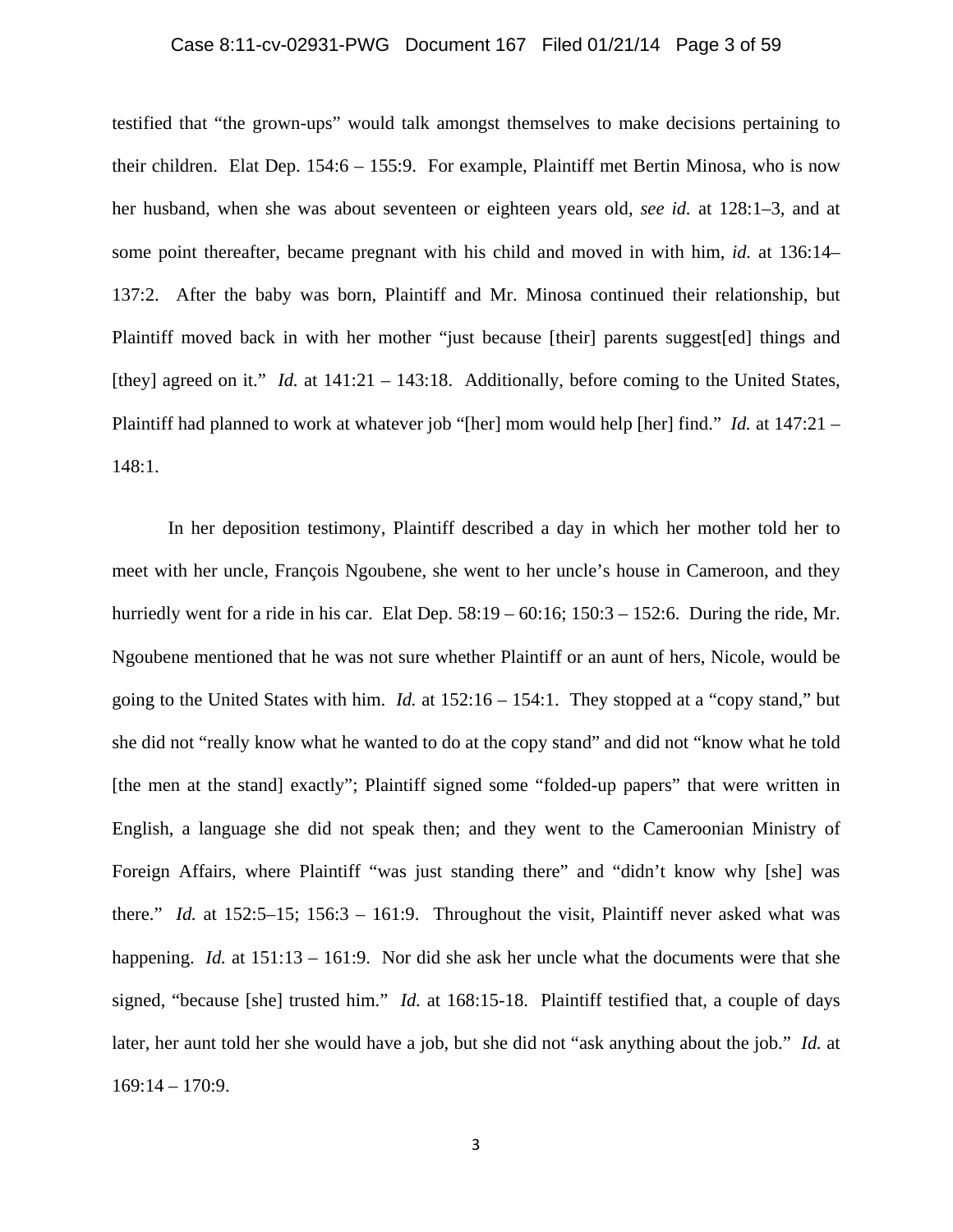# Case 8:11-cv-02931-PWG Document 167 Filed 01/21/14 Page 4 of 59

Plaintiff attached to her Second Amended Complaint the document that she signed the day that she met with her uncle, François Ngoubene, in Cameroon. Contract, Second Am. Compl. Ex. A, ECF No. 44-1. The document, titled "Contract of Employment," is between François Ngoubene as "Employer" and Corine Elat as "Employee." Contract 1. The Contract states that Plaintiff "is hired to perform as a domestic worker" and "shall be remunerated on the basis of \$9.38 an hour per 40 hours a week," with "no deduction for food and lodging." *Id.* art. 2 & 3. The Contract is dated January 16, 2006.<sup>5</sup> *Id.* at 2.

Plaintiff obtained an identification card to leave Cameroon. Elat Dep. 161:15–20. Although she was aware that her card listed her occupation as "housekeeper," she believed "there was confusion or mistake on that card." *Id.* at 163:15 – 165:19. She did not try to correct the identification card "because it was a struggle to get the card" in the first place. *Id.* at 166:2– 5.

Plaintiff began living with the Ngoubenes in College Park, Maryland in April 2006. Pl.'s Opp'n to Summ. J. 3; Defs.' Mem. 14. She returned to Cameroon with the Ngoubene family in the summer of 2007 for two months, and then brought her daughter, J., with her when she returned to the Ngoubene home in the United States. Elat Dep. 37:14–17, 104:21 – 105:7; 107:9–21; 115:13 – 116:8. At the Ngoubene home, Plaintiff worked long days "doing household chores." *Id.* at 241:6 – 242:4. Specifically, she prepared breakfast and cooked meals for the family, *id.* at 208:13 – 211:18, 224:5–6, 225:9–10; washed dishes, *id.* at 213:17–19, 214:2–13; "did the guests' laundry," *id.* at 246:20; cleaned the house and shopped for groceries, *id.* at 241:6 – 242:4; washed cars, *id.* at 245:13–20; and braided Defendants' hair, Elat Dep. 497:17 – 499:4, May 10, 2013 ("Elat Dep. II"), Pl.'s Opp'n to Summ. J. Ex. L. However, the remaining

<sup>&</sup>lt;sup>5</sup> Curiously, the location provided with the date is "Washington, D.C.," but, in the light most favorable to Plaintiff, she signed this Contract in Cameroon. Contract 2.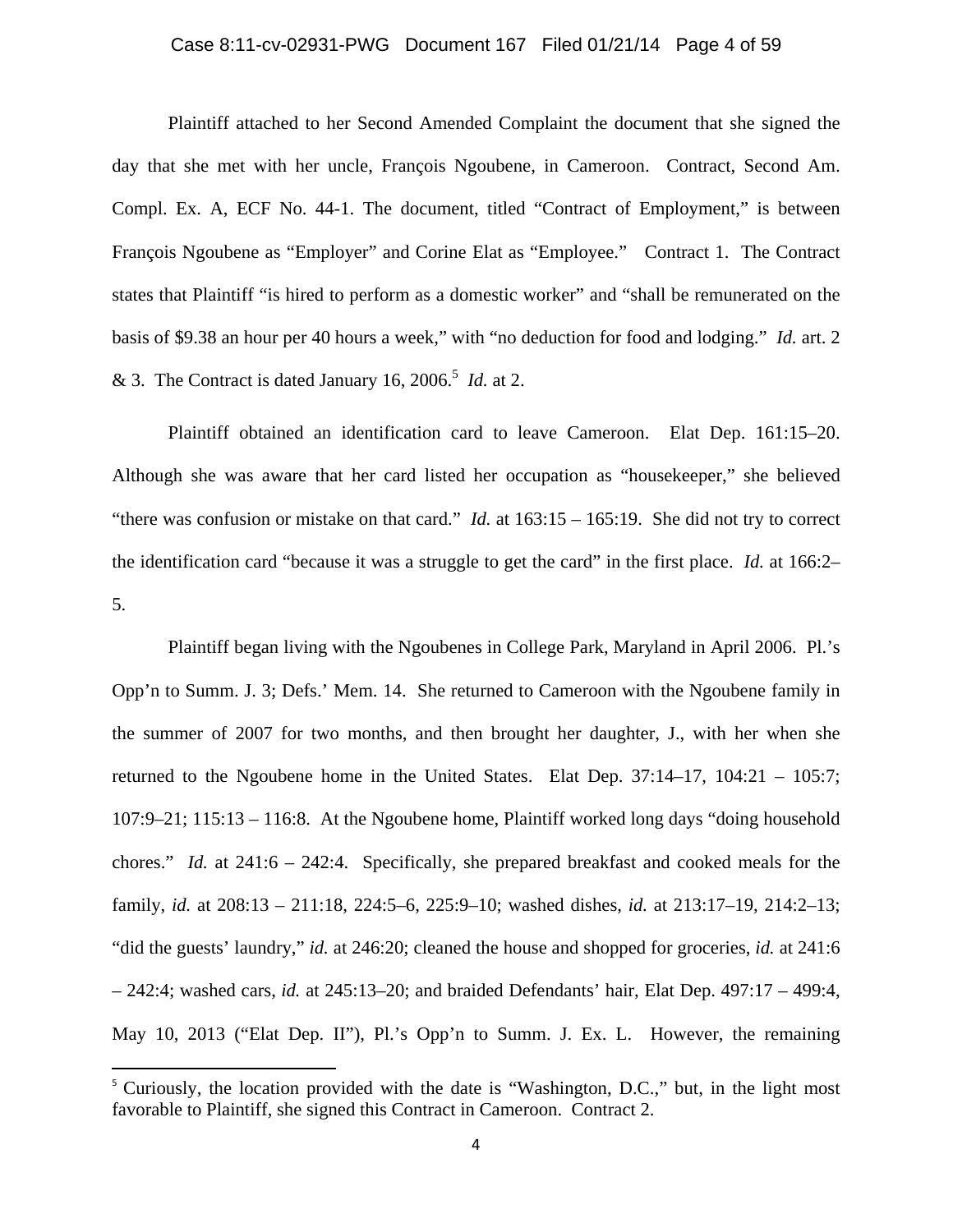#### Case 8:11-cv-02931-PWG Document 167 Filed 01/21/14 Page 5 of 59

Defendants were not the ones who made her do housework, *id.* at 207:19 – 208:8, and although Plaintiff testified that she "was asked to" braid hair, Elat Dep. II 498:2–3, she did not identify who asked her.

Plaintiff claims that her access to food while working for the Ngoubenes was limited, Elat Dep.  $229:22 - 231:3$ , and that, despite the contract language stating that she was to be paid an hourly rate of \$9.38, she received no payment, other than small monetary gifts and \$2,500 in 2008, which Plaintiff did not know why she received, *id.* at 190:9 – 191:11, 196:1. Indeed, Defendants provided no evidence of payment to Plaintiff other than occasional gratuitous payments. *See id.* Marie-Thérèse Ngoubene told Plaintiff not to leave the home unaccompanied, and although it was not the Ngoubene daughters' rule and they did not enforce it, they would "tell on" Plaintiff to their parents if she "didn't follow the rule." *Id.* at 271:3–21. Defendants told Plaintiff not to talk to strangers and told her that they, also, did not speak to strangers. *Id.* at 272:15 – 273:18, 380:5 – 382:11. Dany Ngoubene, in Plaintiff's opinion, "was really mean" to her by calling her a "bitch," telling her that she "didn't like kids in general," and "count[ing] the chocolate [wrappers] that [J.] had eaten," which made J. "sad." *Id.* at 257:1 – 258:1, 280:9 – 281:4. Plaintiff and her daughter had to live in an addition of the house that "didn't have [a] heating or cooling system" and, although Marie-Thérèse Ngoubene bought a space heater, it "wasn't working properly," and Mrs. Ngoubene did not replace it. *Id.* at 425:16 – 432:5.

Once, in October 2006, Plaintiff told Marie-Thérèse Ngoubene that she "wanted to leave," but that was "the only day" she asked to leave. Elat Dep.  $101:6-17$ ,  $107:4-11$ ,  $110:22-$ 111:1. Plaintiff testified that, after she "told Marie-Therese that [she] wanted to leave, . . . Caroline said, well, [you] can't leave the house because [you] don't have papers," and "Caroline used the term 'deported.'" *Id.* at 108:6–17, 109:1; *see id.* at 110:20 – 111:6 (same). Plaintiff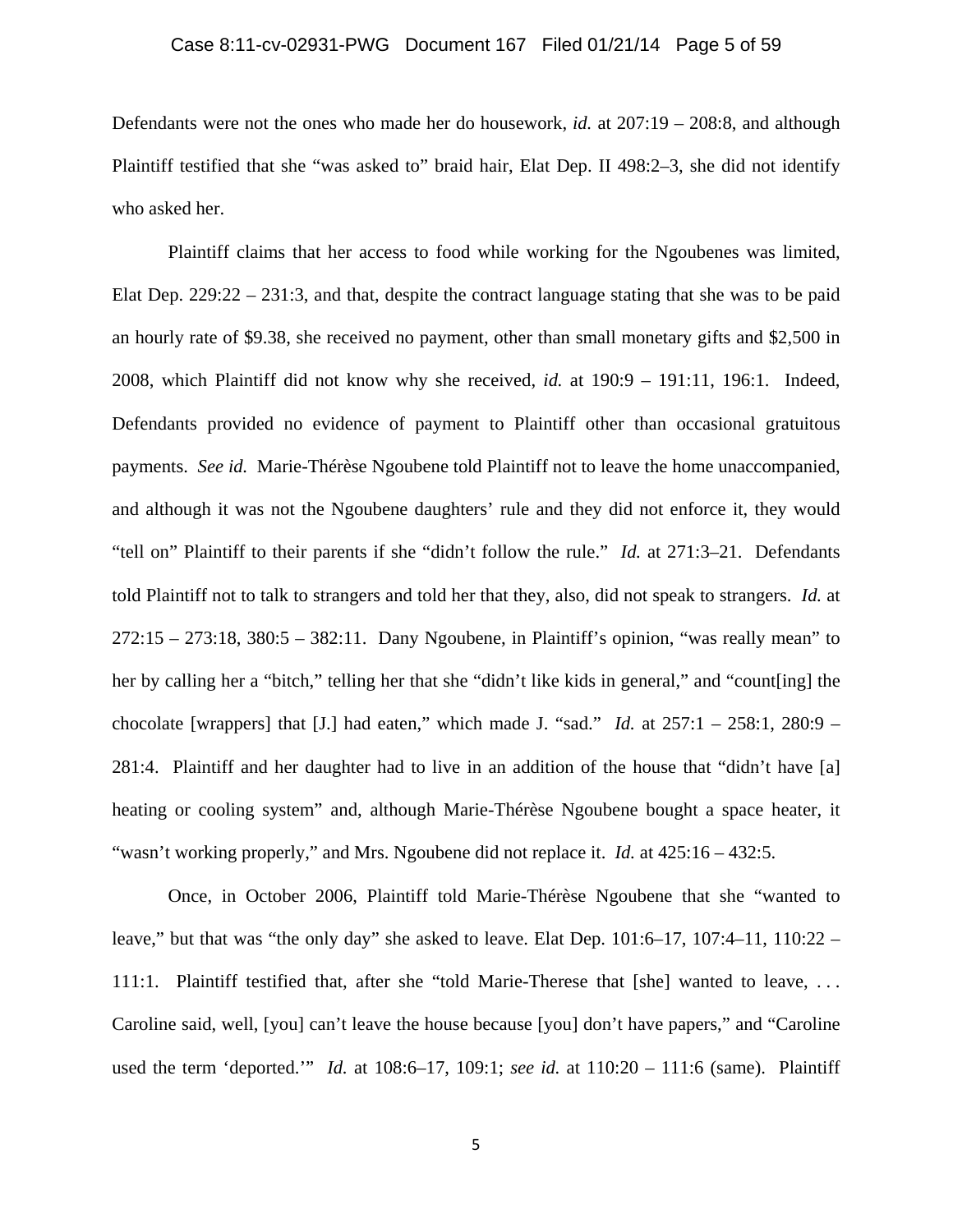#### Case 8:11-cv-02931-PWG Document 167 Filed 01/21/14 Page 6 of 59

acknowledged that the October 2006 conversation was the only time Caroline Ngoubene mentioned deportation, and that Roxane Ngoubene and Dany Ngoubene never mentioned deportation. *Id.* at 109:14–19.

In May 2008, Plaintiff left the Ngoubene household. Pl.'s Opp'n to Summ. J. 5; Defs.' Mem. 63–64. The day she left, her uncle, Mr. Ngoubene asked her for her passport and Roxane Ngoubene searched Plaintiff's bags for the passport. Elat Dep. 274:15–22. However, Plaintiff already had given her passport to her husband, who had moved to the United States, for safekeeping. *Id.* at 275:19 – 276:1.

One month later, Plaintiff's attorney mailed a letter to Mr. Ngoubene, stating that Plaintiff "worked as an employee at [Mr. Ngoubene's] home for two years" without "receiv[ing] compensation," and asking Mr. Ngoubene to have his attorney contact Plaintiff's attorney. June 3, 2008 Ltr., Pl.'s Opp'n to Summ. J. Ex. O. After that, events began to happen that, in Plaintiff's view, were attempts by the Ngoubenes to dissuade her from filing her lawsuit. Pl.'s Opp'n to Summ. J. 6. In October 2010, Plaintiff's mother "started calling [her] regularly, which she didn't do before," insisting that Plaintiff "ha[d] to leave the state." Elat Dep. 320:9–12. Plaintiff testified that she learned through her mother that her aunt, Marie-Thérèse Ngoubene, was calling Plaintiff's mother regularly and threatening that the "embassy police" were "looking after [*sic*]" Plaintiff "[t]o deport her." *Id.* at 321:13 – 324:1.

Also, when Plaintiff, her husband, and a lawyer who was friends with Plaintiff's husband went to the Cameroonian embassy and the lawyer told the ambassador that Plaintiff was "a victim of slavery or forced labor," the ambassador "got very angry . . . at everybody in the room." *Id.* at 297:12 – 299:18. Plaintiff claims that Defendants' uncle, Guy Patrick Ewounkem, physically assaulted Plaintiff and her husband. Pl.'s Opp'n to Summ. J. 5–6. Another of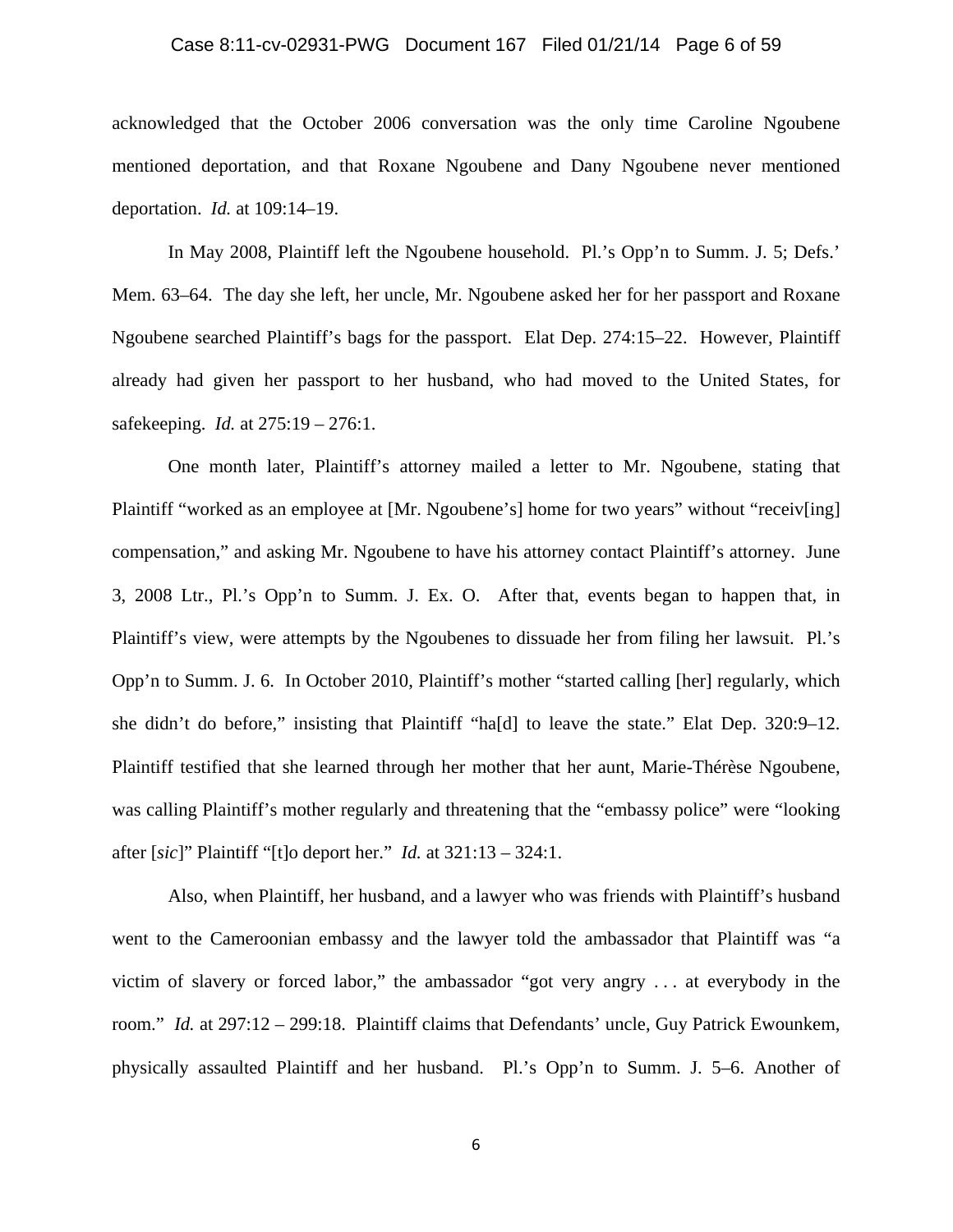# Case 8:11-cv-02931-PWG Document 167 Filed 01/21/14 Page 7 of 59

Defendants' uncles, Lucien Epah, after learning that Plaintiff planned to sue the Ngoubenes, "almost scream[ed]" at Plaintiff in a manner that she found threatening and told her that she had "to apologize to Mrs. Ngoubene." Elat Dep. 89:7 – 91:9. However, Plaintiff acknowledged that she had no evidence that either uncle acted on behalf of the Ngoubenes; she simply "believe[d] so . . . [b]ecause they were still in contact with the Ngoubenes." *Id.* at 91:17 – 92:19. Additionally, Plaintiff "had [her] car vandalized" and "someone tried to break in[to] [her] apartment," and in her view, "this always happened, every time [she] took a step forward with this procedure [her claim for unpaid wages]." *Id*. at 308:12–21. Once again, Plaintiff identified no direct evidence linking these events to her uncles, the Ngoubenes, or Defendants in particular. *Id.* at 310:5– 311:14. Plaintiff claims that, because of these actions, she did not have the "courage to file her claims" until October 2011. Pl.'s Opp'n to Summ. J. 6.

After leaving the Ngoubene household, Plaintiff applied for and received, on January 20, 2010, a T visa. $^{6}$  Notice of Action, Pl.'s Opp'n to Summ. J. Ex. B. Once Plaintiff secured the visa, she "believe[d] [she had] protection" from being deported. Elat Dep. 320:9 –321:12, 323:5 – 325:9; Elat Dep. II 475:1–9.

On October 13, 2011, Plaintiff filed an eighteen-count Complaint against her uncle, François Ngoubene, her aunt, Marie Thérèse Ngoubene, and her cousins, Caroline Ngoubene, Roxane Nbougene, and Dany Ngoubene, as well as their brother, Collins Rene Ngoussomo, alleging, *inter alia*, violations of the Federal Trafficking Victims Protection Reauthorization Act 18 U.S.C. §§ 1589, 1595 ("TVPRA"), and Maryland common law. Compl., ECF No. 1. Subsequently, Defendants filed a Motion to Dismiss, ECF No. 24, asserting diplomatic immunity, which the Court granted as to Defendants François Ngoubene, Marie-Thérèse

 $6$  The Department of Homeland Security issues a T visa to an eligible alien who "[is] or has been a victim of a severe form of trafficking in persons." 8 C.F.R. § 214.11(b).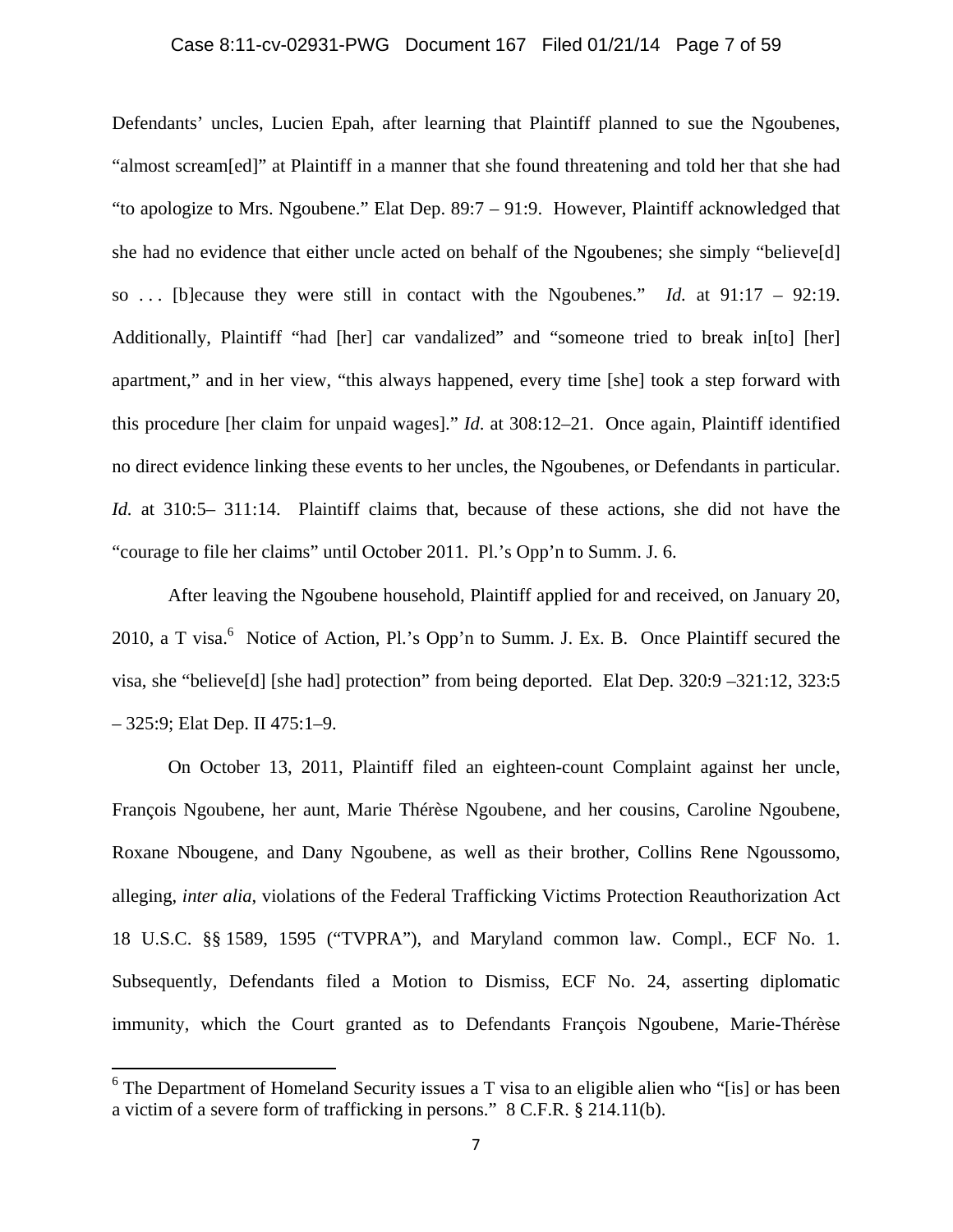#### Case 8:11-cv-02931-PWG Document 167 Filed 01/21/14 Page 8 of 59

Ngoubene, and Collins Ngoussomo, ECF No. 43, permitting Plaintiff the opportunity to file a second amended complaint against those defendants not entitled to diplomatic immunity, Caroline, Roxane, and Dany Ngoubene.

On June 4, 2012, Plaintiff filed a second amended complaint against Defendants Caroline, Roxane, and Dany Ngoubene, asserting five claims: violations of the TVPRA (Count I), false imprisonment and conspiracy to commit false imprisonment (Count II), quantum meruit (Count III), unjust enrichment (Count IV), and replevin (Count V). Plaintiff contends that Defendants are equitably estopped from raising an affirmative defense of statute of limitations with respect to her state claims, because Defendants purportedly used physical violence and threats of physical violence against Plaintiff and her family to dissuade her from filing suit. Second Am. Compl. ¶ 93.

Plaintiff asserts that "every professional who has reviewed her case has agreed that Ms. Elat is a victim of human trafficking, including the counselors and psychologists who examined and assisted Ms. Elat after her escape from the Ngoubene family, and the U.S. Department of Homeland Security, that awarded Ms. Elat a special visa for victims of human trafficking." Pl.'s Opp'n to Summ. J. 2. The two individuals who purportedly "examined and assisted" Ms. Elat were psychotherapist Kathleen Toellner, Psy.D. and human trafficking expert Florence Burke. *See* K. Toellner Ltr., Pl.'s Opp'n to Summ. J. Ex. A; Burke Report, Pl.'s Opp'n to Summ. J. Ex. C. This evidence is discussed in Part II, below.

#### **II. EVIDENCE CONSIDERED ON SUMMARY JUDGMENT**

In reviewing a motion for summary judgment, I consider "particular parts of materials in the record" to which the parties have cited, unless a party "object[s] that the material cited to support or dispute a fact cannot be presented in a form that would be admissible in evidence," in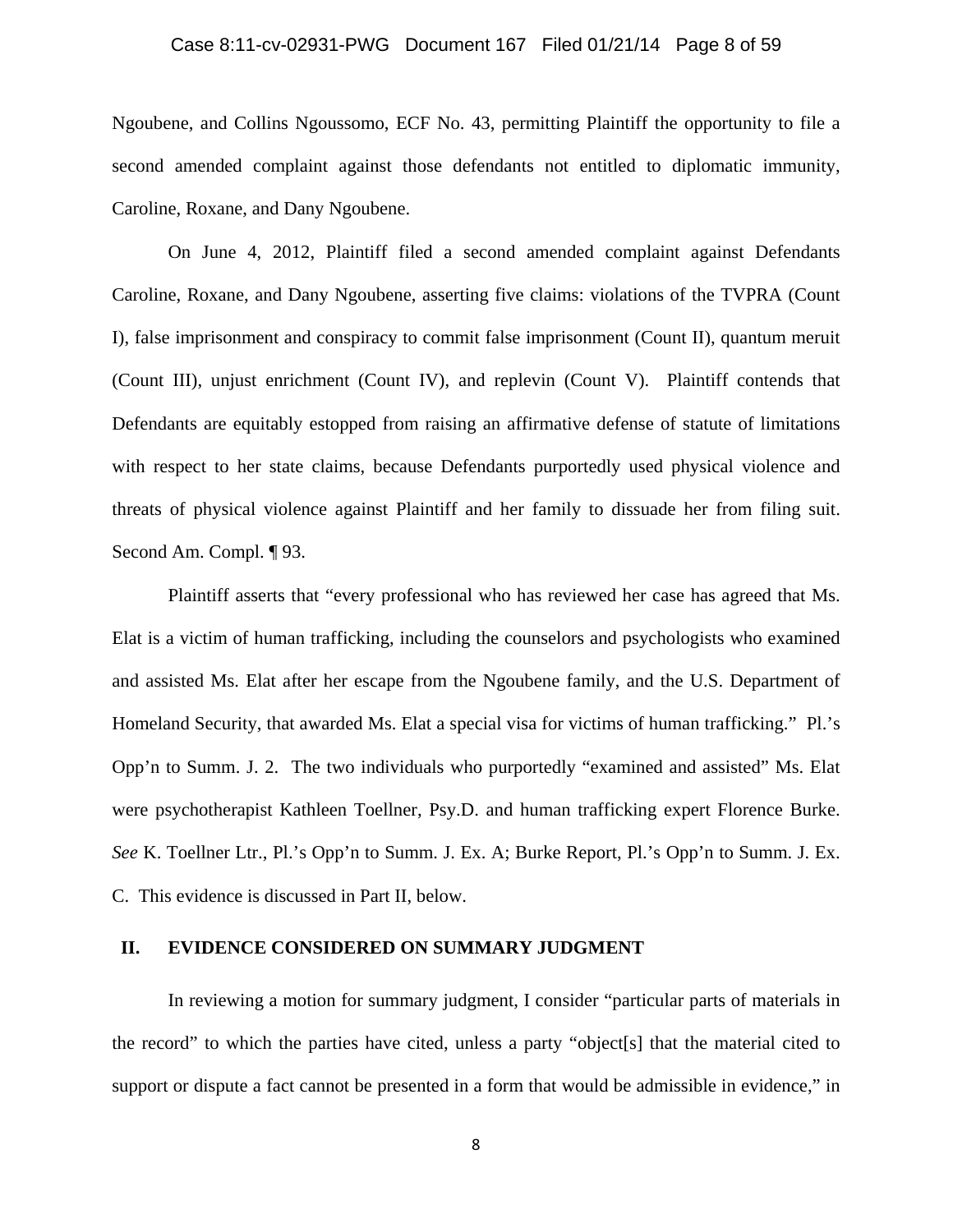#### Case 8:11-cv-02931-PWG Document 167 Filed 01/21/14 Page 9 of 59

which case I consider the merits of the objection and only consider such facts if I conclude that they are supported by facts that could be "presented in a form that would be admissible in evidence" and overrule the objection. Fed. R. Civ. P.  $56(c)(1)(A)$ , (2). Here, Defendants have objected to the admissibility of Ms. Burke's testimony, with regard to which they filed a Motion in Limine; the T visa; and Ms. Toellner's letter. *See* Defs.' Summ. J. Reply 4–5.

#### **A. Motion in Limine as to Ms. Burke's Testimony**

Plaintiff designated Florence Burke as an expert witness. Pl.'s Opp'n to Summ. J. 2 n.3. Ms. Burke has a master's degree in clinical psychology and began but never completed a Ph.D. program in clinical psychology. Burke Curriculum Vitae, Pl.'s Opp'n to Mot. in Limine Ex. C, ECF No. 156-3. She has worked with and interviewed approximately 300 human trafficking victims over the course of fifteen years and provided training and lectures on human trafficking to a wide range of audiences. Burke Report 7–9, Defs.' Mot. in Limine Ex. 2, ECF No. 159-2.

In her Expert Report, Ms. Burke expressed the opinion that "Ms. Elat was a victim of human trafficking" who "was brought to the United States under false pretenses and compelled to perform domestic services against her will," while "[c]oercion and threats were used to maintain control over [her]." Burke Report 1. Ms. Burke expressed the opinion that "the defendants collaborated with their parents to prevent Ms. Elat from forming outside relationships," although she did not identify any facts to support this opinion. *Id*. at 4. In Ms. Burke's opinion, "the climate of fear established by the Ngoubene family was effective in keeping Ms. Elat in their household," and "the Ngoubene family engaged in . . . manipulation" typical of traffickers "to keep the worker from escaping or asking to leave." *Id.* at 5. Additionally, Ms. Burke opined that "Ms. Elat suffered and continues to suffer ongoing

9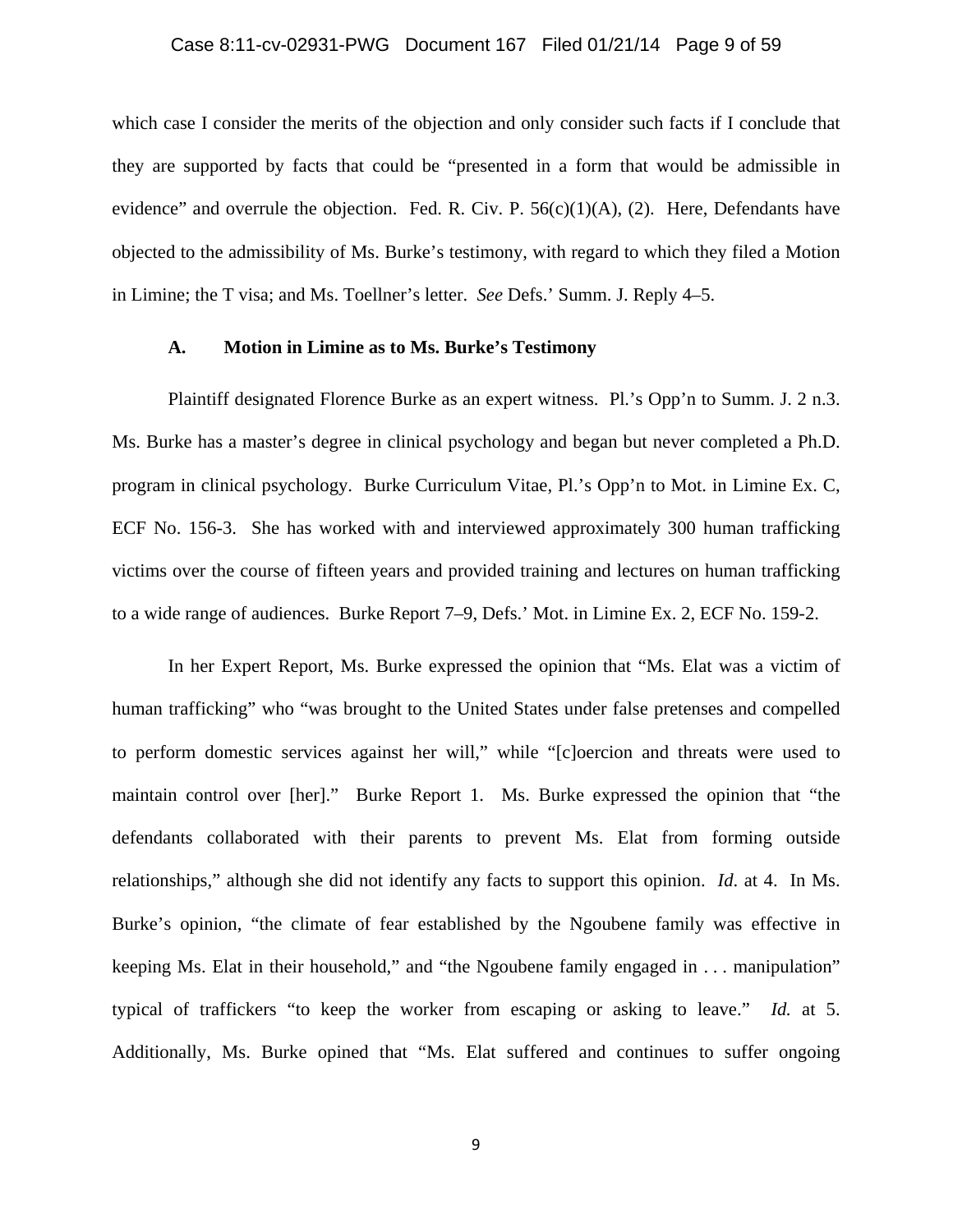## Case 8:11-cv-02931-PWG Document 167 Filed 01/21/14 Page 10 of 59

emotional distress from the isolation, loss of certain freedoms, lack of social and familial support and control over her life and work." *Id.* at 1.

Ms. Burke stated that she will testify generally about "the effect of this type of social isolation on a young woman"; "the patterns of coercion and threats that are typically present in situations involving the exploitation of foreign workers"; "the effects that lack of familiarity with United States laws, customs, and norms, little or no access to information or support outside the employer's family, and physical isolation have on the behavior of migrant workers"; and "how it is common for traffickers to exert control and foster dependency in a variety of ways that are both subtle and overt." *Id.* at 4–5. She also stated that she will testify about the effects that Plaintiff's living and working conditions had on her specifically and "how the allegations of Ms. Elat fit within similar profiles of worker exploitation and human trafficking cases." *Id.*

Defendants challenge Ms. Burke's conclusion that Plaintiff was a victim of human trafficking and seek "to preclude Plaintiff's expert witness, Florence R. Burke, from testifying at trial." Defs.' Mot. in Limine 1; *see* Defs.' Summ. J. Reply 4 & n.15. Defendants particularly ask the Court to exclude Ms. Burke's testimony that "Plaintiff was the victim of human trafficking as defined by 18 U.S.C. § 1589(a)" and her "opinions regarding mental and emotional harm that [Plaintiff] allegedly suffered as a result of being the victim of human trafficking." Defs.' Mot. in Limine 1. Yet, in their Reply, Defendants broaden their objection to Ms. Burke's testimony, arguing that it "should be excluded in its entirety." Defs.' Reply to Mot. in Limine 9. In their view, Ms. Burke's "individual opinions are directly related to Ms. Burke's general opinion that Plaintiff 'was a victim of human trafficking'" and that "Plaintiff has suffered emotional distress and [that her victimization was] the cause of the alleged emotional distress." *Id*. at 10.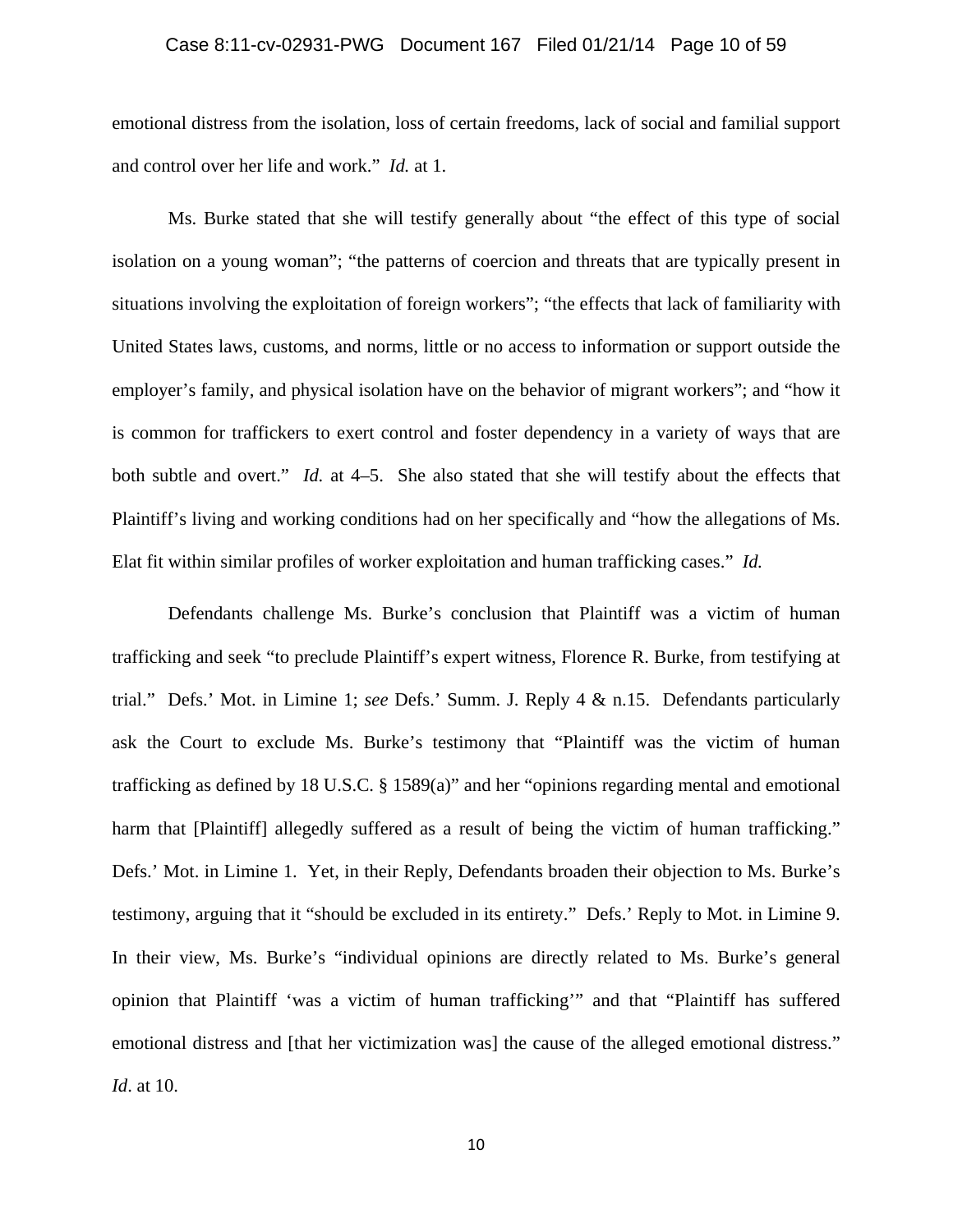# Case 8:11-cv-02931-PWG Document 167 Filed 01/21/14 Page 11 of 59

Defendants challenge the admissibility of Ms. Burke's opinion that Plaintiff was a victim of human trafficking on the bases that it is a legal conclusion and an improper credibility determination, and that it is based on insufficient facts. Defs.' Mot. in Limine 3–10. They challenge the admissibility of her opinion that Plaintiff suffered emotional distress on the grounds that Ms. Burke lacked specialized knowledge; her opinion would not be helpful to the jury; and her opinion is inadmissible as lay testimony. *Id.* at 10–13.

#### *1. Admissibility of expert testimony*

"A witness who is qualified as an expert by knowledge, skill, experience, training, or education may testify in the form of an opinion or otherwise" if:

(a) the expert's scientific, technical, or other specialized knowledge will help the trier of fact to understand the evidence or to determine a fact in issue;

(b) the testimony is based on sufficient facts or data;

(c) the testimony is the product of reliable principles and methods; and

(d) the expert has reliably applied the principles and methods to the facts of the case.

Fed. R. Evid. 702. Additionally, "[a]n opinion is not objectionable just because it embraces an ultimate opinion." Fed. R. Evid. 704(a).

#### *2. Opinion about Plaintiff as a victim of human trafficking*

a. Basis of opinion

Defendants argue that "Ms. Burke's opinion lacks a sufficient factual basis" for her to testify about whether Plaintiff was a victim of human trafficking because Ms. Burke "made no attempt to verify any of Plaintiff's allegations or to even consider any contradictory evidence." Defs.' Mot. in Limine 9. Defendants contend that Ms. Burke based her conclusions "primarily on [a December 2012] interview" she conducted of Plaintiff, without "investigat[ing] the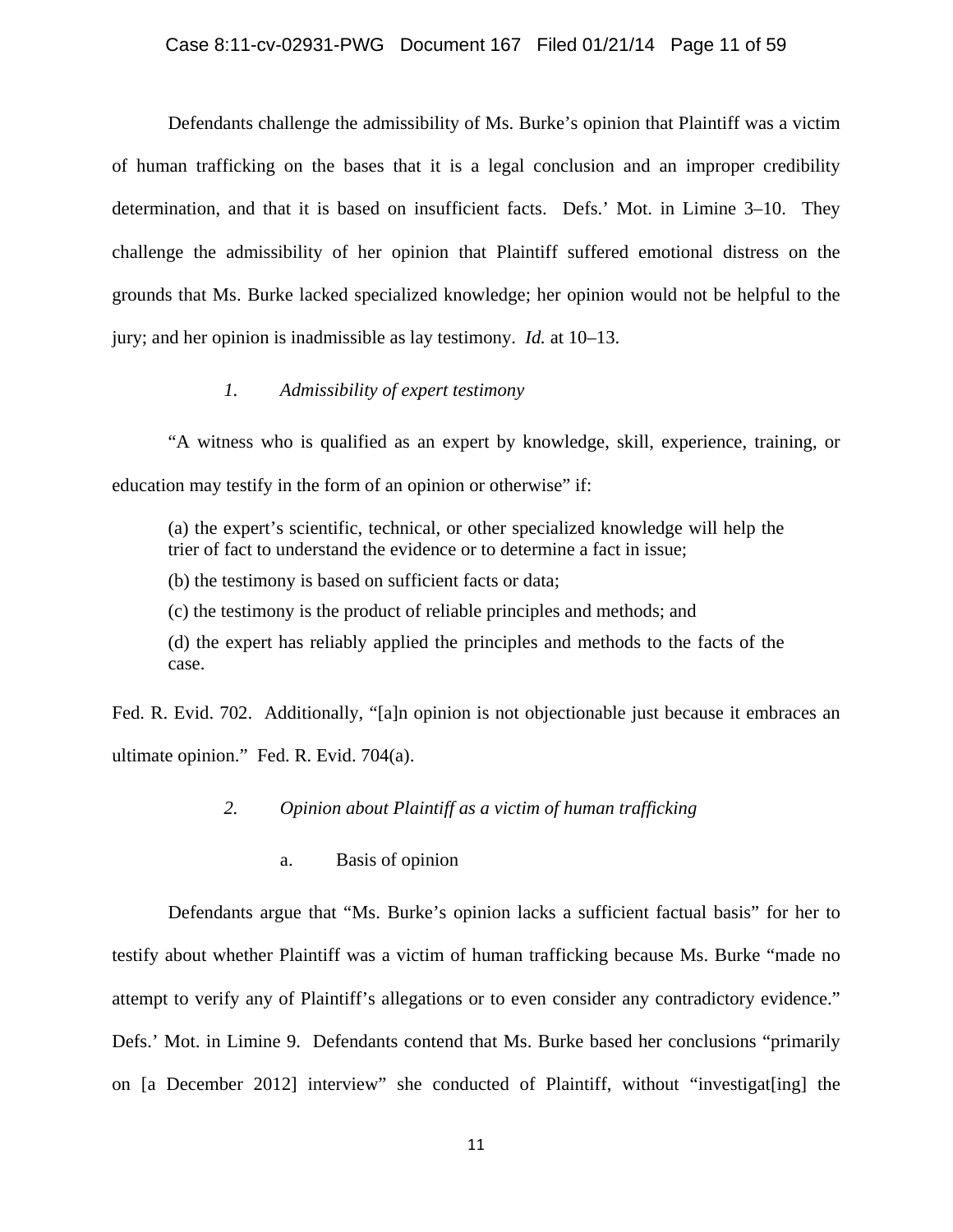#### Case 8:11-cv-02931-PWG Document 167 Filed 01/21/14 Page 12 of 59

accuracy of any of the statements Plaintiff made to her during their interview," such as by "question[ing] any other individuals involved in the case." *Id*. at 2. They maintain that "Ms. Burke's understanding of the 'facts[]'. . . is based almost entirely on . . . her complete acceptance of every factual allegation made by Plaintiff, and her rejection of every factual allegation made by the Defendants." *Id.* at 6. Acknowledging that Ms. Burke reviewed Caroline Ngoubene's deposition transcript, they argue that Ms. Burke "simply discounted it." *Id.* at 9.

According to Defendants, Ms. Burke testified that she "relied" only on Plaintiff's complaint "for factual information in formulating her opinions." Defs.' Reply 4. Indeed, Ms. Burke testified that, while she "review[ed]" relevant documents beyond the Complaint, the factual information she reviewed that "supports or is a basis for [her] opinion that [Plaintiff] is a victim of human trafficking in terms of the facts of what happened in this case" was limited to Plaintiff's interview and her Complaint. Burke Dep. 203:19 – 207:18. Defendants insist that 'there is a critical distinction between [Ms. Burke] having *reviewed* certain materials and her having *relied* on those materials in reaching her opinions." *Id.* 

#### Plaintiff insists that Ms. Burke

thorough[ly] review[ed] . . . materials, including: court filings from Ms. Elat and from Defendants; the records from Break the Chain Campaign, which provided services to Ms. Elat after her escape from the Ngoubenes; the records of Dr. Kathleen Toellner, who provided counseling to Ms. Elat after her escape from the Ngoubenes; over one hundred e-mails; dozens of photographs provided by Defendants; the depositions of Ms. Elat and of Defendant Caroline Ngoubene; and a five and one-half hour in person interview with Ms. Elat.

Pl.'s Opp'n to Mot. in Limine 3. She contends that Ms. Burke "reliably applied" her review of the facts "through the lens of fifteen years' experience with human trafficking and thirty years' experience with psychological counseling." *Id*. at 4. In Plaintiff's view, "the quality of material reviewed may be fodder for cross-examination but is not a reason for excluding the expert's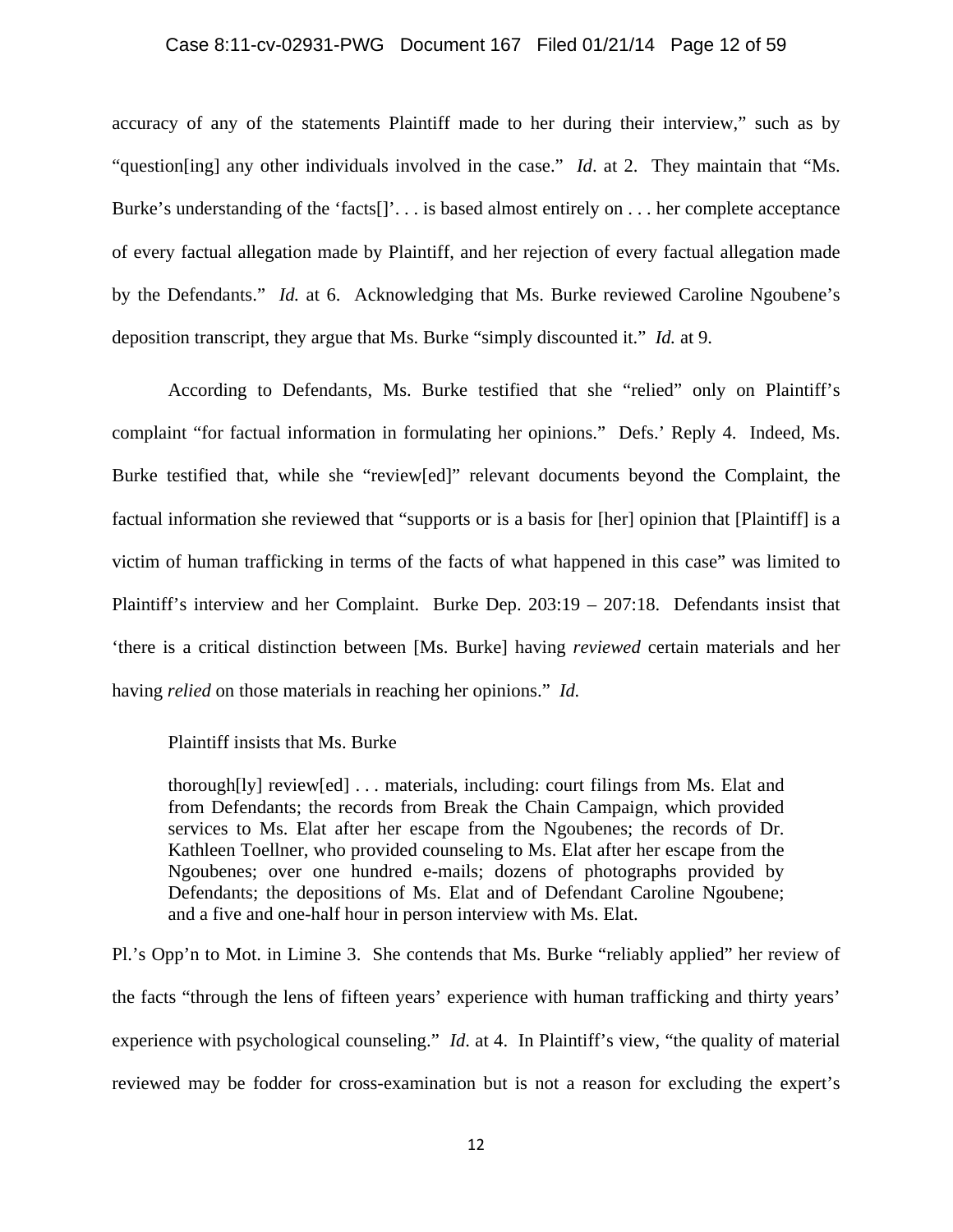### Case 8:11-cv-02931-PWG Document 167 Filed 01/21/14 Page 13 of 59

testimony." *Id*. at 5–6. Plaintiff also contends that "[r]eliable application merely requires that the witness articulate why her specialized knowledge, training, or experience leads to the conclusion reached." *Id*. at 6. She asserts that Ms. Burke formed her conclusions by "eliciting information based on decades of work with trauma and human trafficking victims" and "comparing that information to her wealth of experience in the field." *Id*.

 Ms. Burke stated in her Expert Report that she considered Plaintiff's Second Amended Complaint, the filings regarding Defendants' Motion to Dismiss, Defendants' responses to Plaintiff's interrogatories and document production requests, her interview of Plaintiff, more than 200 pages of documents produced in discovery, and various publications about human trafficking to reach the opinions she gave in her Expert Report. Burke Report 10–11. Additionally, in her First Supplement to Expert Report, she stated that she reviewed more than 100 documents and the deposition transcripts of Plaintiff and Caroline Ngoubene. Burke Report Supp. 1, Pl.'s Opp'n to Mot. in Limine Ex. E, ECF No. 156-5; *see also* Burke Dep. 298:1–17 (testifying that she "considered" Caroline Ngoubene's deposition testimony). Ms. Burke concluded that "these documents are consistent with and support the findings stated in [her] Expert Report." Burke Report Supp. 1. In sum, it appears that there are few, if any, documents in this case that Ms. Burke has not considered. Accordingly, Ms. Burke's testimony is "based on sufficient facts or data." Fed. R. Evid. 702(b).

#### b. Legal conclusions

According to Defendants, "Ms. Burke's opinion that Plaintiff was the victim of 'human trafficking' . . . . is purely a legal conclusion" because it "amounts to nothing more than her own assessment of the evidence and determination that it fits the elements of the statute at issue." Defs.' Mot in Limine 5. In their view, although an opinion on an "'ultimate issue'" may be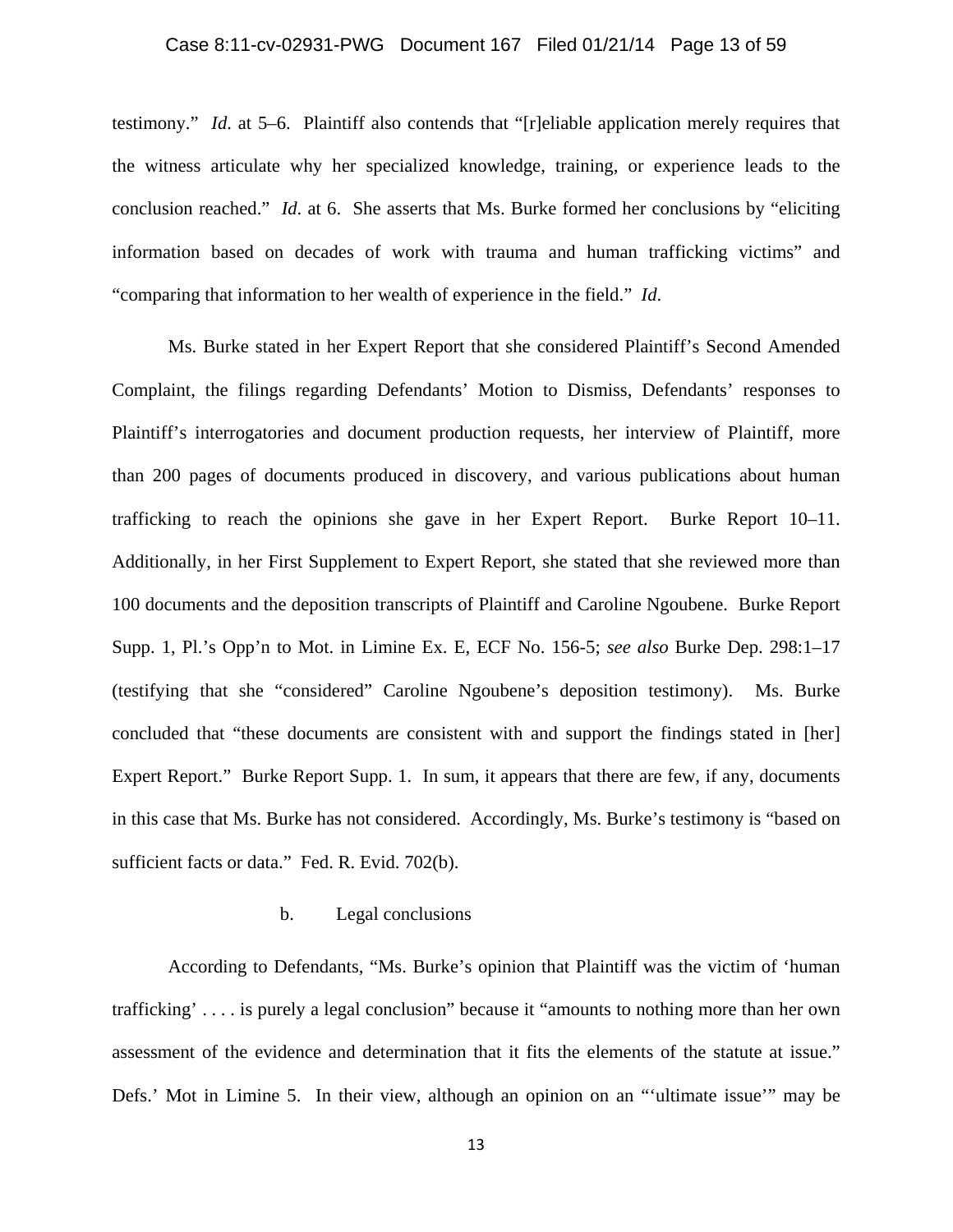### Case 8:11-cv-02931-PWG Document 167 Filed 01/21/14 Page 14 of 59

admissible, Ms. Burke's opinion is not admissible because it will not "'help the trier of fact to understand the evidence or to determine a fact in issue." *Id.* at 3 (quoting Fed. R. Evid 704(a); Fed. R. Evid. 702(a)). They insist that "Ms. Burke's definition of 'human trafficking' tracks the elements of [18 U.S.C. § 1589(a)]." *Id.* at 5.

Noting that "'[a]n opinion is not objectionable just because it embraces an ultimate issue,'" Plaintiff counters that Ms. Burke's expert testimony uses a term, human trafficking, that "has the same meaning in the law as in the vernacular," and therefore is helpful to the jury. Pl.'s Opp'n to Mot. in Limine 8 (quoting Fed. R. Evid. 704(a)). On this basis, she contends that Ms. Burke's testimony is not "an improper legal conclusion" and is admissible because her "expert testimony on the phenomena [of human trafficking] will only assist the jury to understand it." *Id.* at 7–8.

As a starting point, "[t]estimony that 'states a legal standard or draws a legal conclusion[]' . . . is inadmissible." *In re Titanium Dioxide Antitrust Litig.*, No. RDB-10-318, 2013 WL 1855980, at \*3 (D. Md. May 1, 2013) (quoting *United States v. McIver*, 470 F.3d 550, 561–62 (4th Cir. 2006)). Put another way, "'opinions which would merely tell the jury what result to reach' are inadmissible." *Id.* at \*4 (quoting Fed. R. Evid. 704 advisory committee's note); *see Offill*, 666 F.3d at 175 (such testimony "does not help the jury . . . because it 'supplies the jury with no information other than the witness's view of how the verdict should read'" (quoting *Weinstein's Federal Evidence* § 704.04[2][a] (2d ed. 2003))); *United States v. Chapman*, 209 F. App'x 253, 269 (4th Cir. 2006) ("'Generally, the use of expert testimony is not permitted if it will usurp either the role of the trial judge in instructing the jury as to the applicable law or the role of the jury in applying that law to the facts before it. When an expert undertakes to tell the jury what result to reach, this does not aid the jury in making a decision,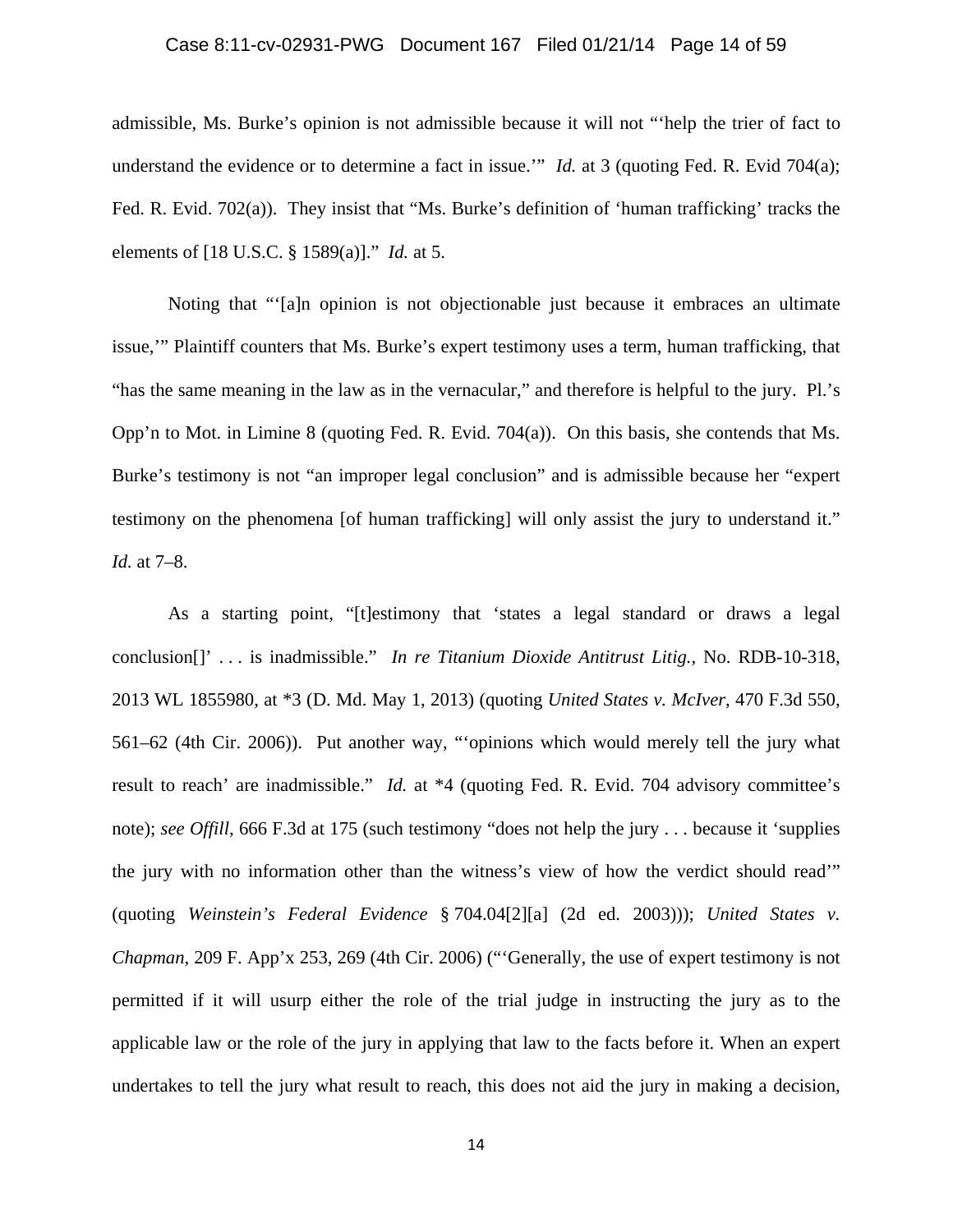but rather attempts to substitute the expert's judgment for the jury's.'" (quoting *United States v. Duncan*, 42 F.3d 97, 101 (2d Cir. 1994) (citations and internal quotation marks omitted))).

Nonetheless, "[a]n opinion is not objectionable just because it embraces an ultimate issue." Fed. R. Evid. 704(a). Thus, an expert witness's opinion testimony may concern "'questions of fact that are committed to resolution by the jury.'" *In re Titanium Dioxide Antitrust Litig.*, No. RDB-10-318, 2013 WL 1855980, at \*3 (D. Md. May 1, 2013) (quoting *United States v. McIver*, 470 F.3d 550, 561 (4th Cir. 2006)). As a result, "[t]he line between a permissible opinion on an ultimate issue and an impermissible legal conclusion is not always easy to discern." *McIver*, 470 F.3d at 562. The Fourth Circuit explained:

We identify improper legal conclusions by determining whether "the terms used by the witness have a separate, distinct and specialized meaning in the law different from that present in the vernacular." For example, courts have held inadmissible testimony that a defendant's actions constituted "extortion," that a dog bite constituted "deadly force," that defendants held a "fiduciary" relationship to plaintiffs, and that a product was "unreasonably dangerous."

*Id.* (citations omitted); *see In re Titanium Dioxide Antitrust Litig.*, 2013 WL 1855980, at \*3 (quoting *McIver*). Testimony that "involves the use of terms with considerable legal baggage . . . nearly always invades the province of the jury." *United States v. Perkins*, 470 F.3d 150, 158 (4th Cir. 2006). When a witness provides legal conclusions in response to counsel's questioning, the court also considers whether the question itself "calls for an improper legal conclusion," by "consider[ing] first whether the question tracks the language of the legal principle at issue or of the applicable statute, and second, whether any terms employed have specialized legal meaning." *United States v. Barile*, 286 F.3d 749, 760 (4th Cir. 2002). Central to the inquiry of whether an expert witness's opinion testimony on the ultimate issue is admissible is whether it will be helpful to the jury. *Perkins*, 470 F.3d at 157 ("The touchstone of admissibility of testimony that goes to the ultimate issue . . . is helpfulness to the jury."); *see United States v. Offill*, 666 F.3d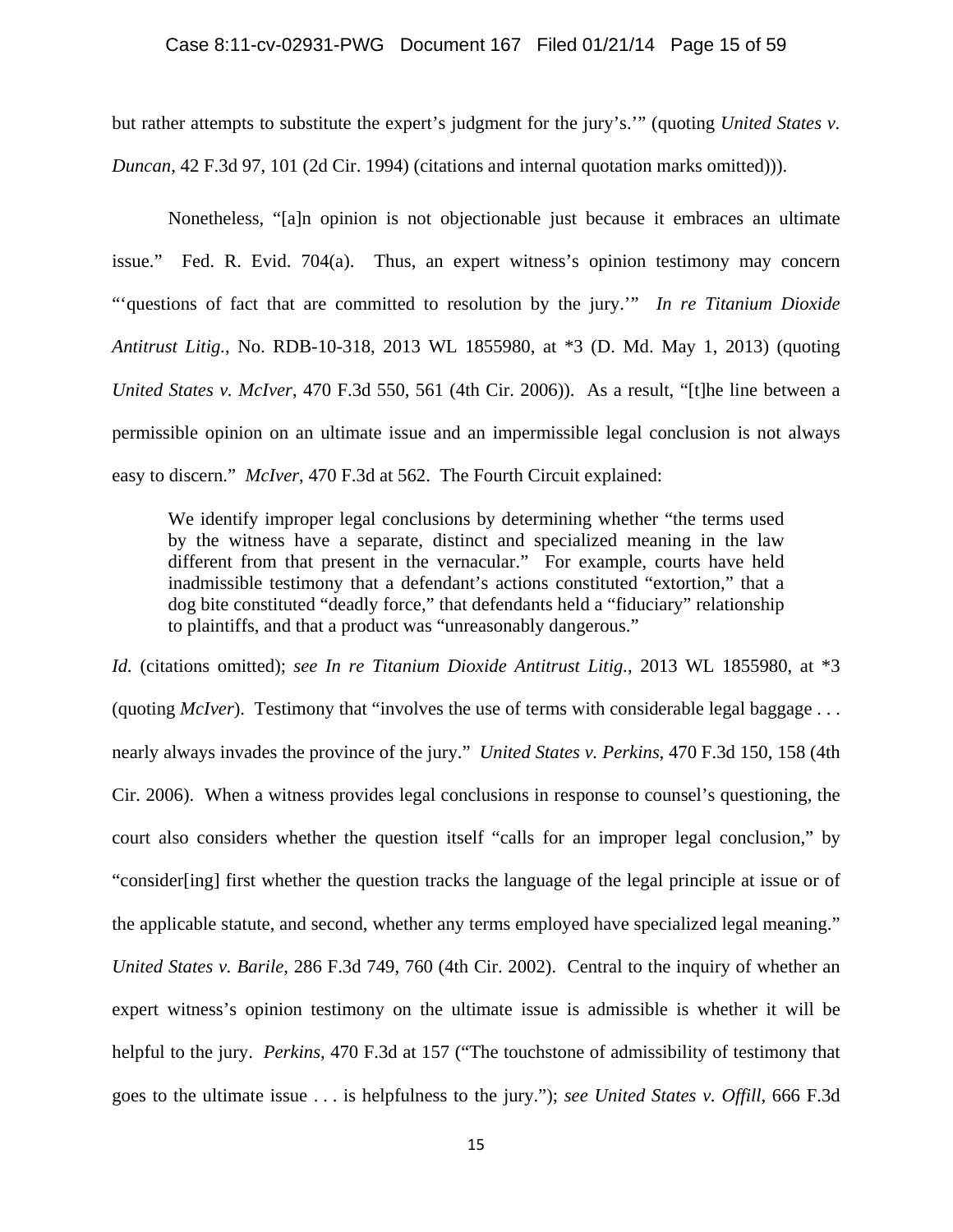168, 175 (4th Cir. 2011) ("The touchstone of the rule is whether the testimony will assist the jury."); Fed. R. Evid. 702(a).

 Here, nothing in the submissions filed by Plaintiff or the Defendants, nor my own research, suggests that "human trafficking" has a meaning other than its colloquial meaning, and therefore Ms. Burke's testimony is not necessarily an "improper legal conclusion." *See McIver*, 470 F.3d at 562. Yet, Defendants also argue that Ms. Burke's opinion is not admissible under Rule 702, even if it is otherwise admissible under Rule 704 as an opinion on the ultimate issue, because it is "an improper determination of credibility." Defs.' Mot. in Limine 6. Defendants contend that Ms. Burke testified that "she is able to make credibility assessments" and "she was able to determine that Plaintiff's allegations are truthful." *Id.*

Plaintiff counters that "Ms. Burke's opinion is not an impermissible comment on credibility because it does more than simply attack or bolster credibility." Pl.'s Opp'n to Mot. in Limine 9. In Plaintiff's view, Mr. Burke's "testimony is offered to assist the jury in understanding how Ms. Elat's case is consistent with the patterns of trafficking she has studied and observed over the last fifteen years." *Id*.

*United States v. Allen*, 716 F.3d 98 (4th Cir. 2013), although factually inapposite, is informative nonetheless. There, the defendant "moved to call a criminal defense expert to help explain the potential significance of all of the indicted codefendants reaching plea agreements with the government," and the district court denied his motion in limine. *Id.* at 101. Reasoning that the defendant "wanted to introduce expert testimony solely for the purpose of undermining the credibility of the codefendant witnesses," the Fourth Circuit affirmed. *Id*. at 105–06. The appellate court stated: "This is not the function of an expert," as "'expert opinions that constitute evaluations of witness credibility, even when such evaluations are rooted in scientific or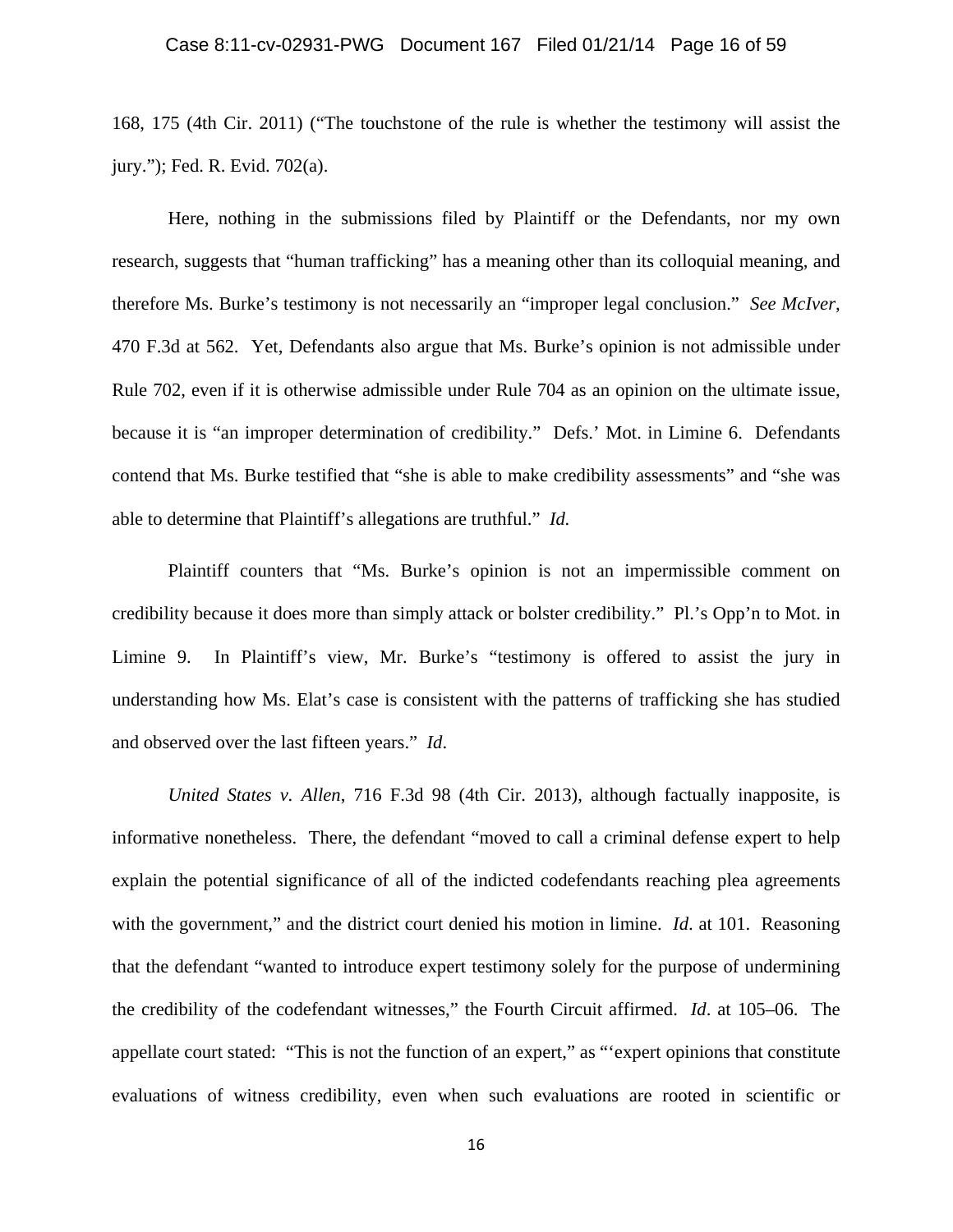# Case 8:11-cv-02931-PWG Document 167 Filed 01/21/14 Page 17 of 59

technical expertise, are inadmissible under Rule 702.'" *Id.* (quoting *Nimely v. City of New York*, 414 F.3d 381, 398 (2d Cir. 2005)). Additionally, the Fourth Circuit said that the subject matter of the proffered testimony was "not an issue of fact that would be better explained by an expert." *Id.* 

Here, Ms. Burke testified that she is "a good interviewer" who "know[s] by and large when a story holds together, and when it does not," and that she "use[s] every bit of knowledge and experience [she has] in trying to get at the essence of what someone is telling [her] and the truthfulness of it or not." Burke Dep. 100:3–10. She said that she was "able to determine if [Plaintiff was] telling [her] the truth about what she says happened to her" based on her "knowledge of the issue, the way [she] ask[s] questions, [and] the way [she] elicit[s] information." *Id.* at 337:8–16. Ms. Burke admitted that she "believed what Ms. Elat told [her] about th[e] events, and [she] did not believe what . . . Caroline had said about those events." *Id*. at 300:12–21. Simply put, Ms. Burke's explanation of her methodology and the opinions she bases on it demonstrate that her evaluation of the truthfulness of Plaintiff's version of the underlying events as compared to the Defendants' is little different from the way that juries themselves determine credibility from conflicting testimony. Plaintiff has not shown that Ms. Burke's proffered opinion testimony will be helpful to the jury. *See* Fed. R. Evid. 702(a); *Allen*, 716 F.3d at 105–06. Therefore, insofar as Ms. Burke's testimony is one assessing credibility of the parties, it is inadmissible, and will not be considered on summary judgment. *See* Fed. R. Evid. 702(a); Fed. R. Civ. P. 56(c)(2).

This means that the opinions Ms. Burke reached based on her determination that Plaintiff told her the truth and Caroline Ngoubene was untruthful in her deposition are inadmissible and may not be considered by a jury. Such inadmissible opinions include Ms. Burke's opinion that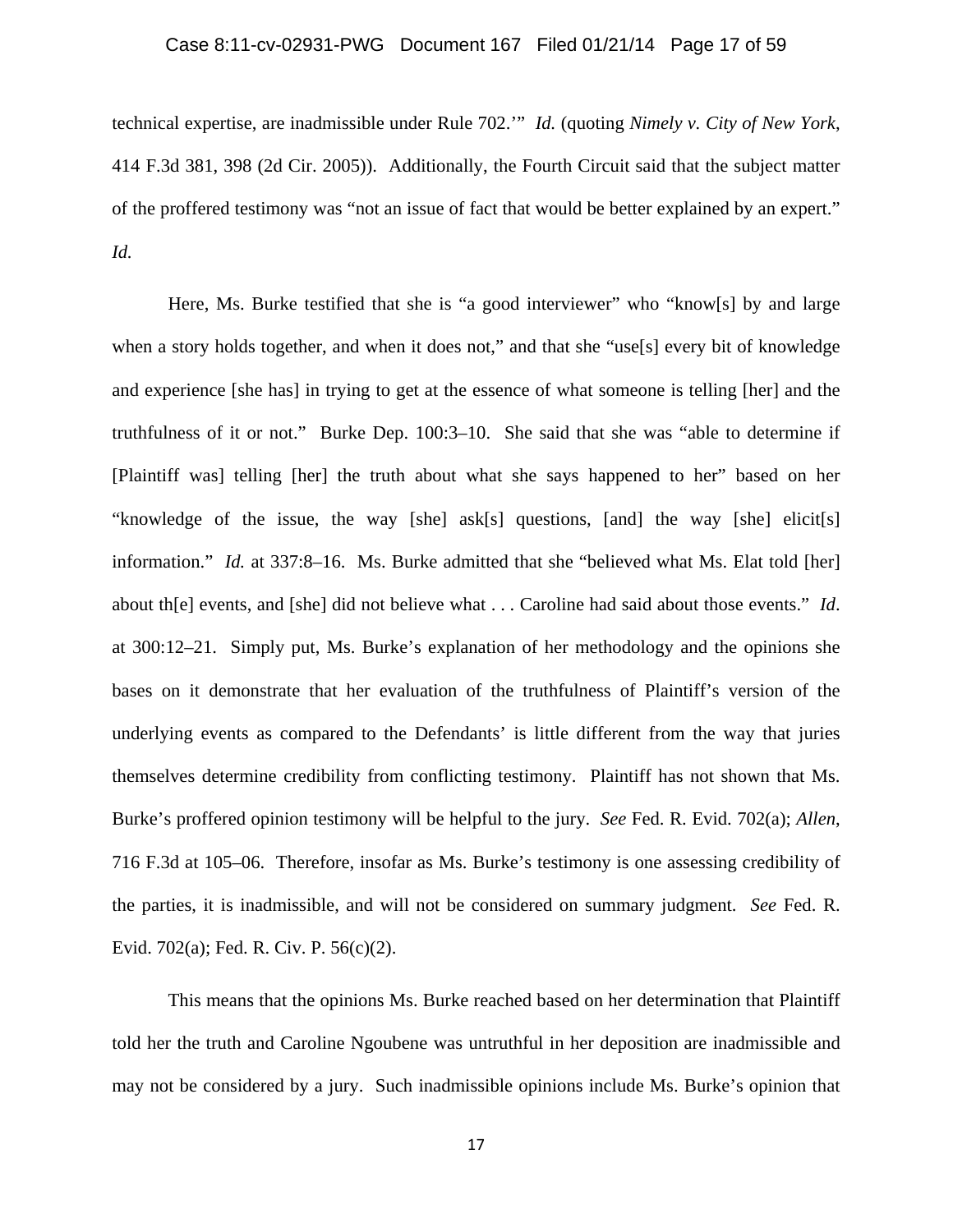# Case 8:11-cv-02931-PWG Document 167 Filed 01/21/14 Page 18 of 59

"Ms. Elat was a victim of human trafficking" who "was brought to the United States under false pretenses and compelled to perform domestic services against her will" while "[c]oercion and threats were used to maintain control over [her]," Burke Report 1; that "the defendants collaborated with their parents to prevent Ms. Elat from forming outside relationships," *id.* at 4; that "the climate of fear established by the Ngoubene family was effective in keeping Ms. Elat in their household," and that "the Ngoubene family engaged in . . . manipulation" typical of traffickers "to keep the worker from escaping or asking to leave," *id.* at 5. It also includes Ms. Burke's proposed testimony about the effects that Plaintiff's living and working conditions had on her and "how the allegations of Ms. Elat fit within similar profiles of worker exploitation and human trafficking cases." *Id.* at 4–5.

However, other proffered testimony from Ms. Burke could help a jury determine whether the facts of this case are consistent with human trafficking. *See* Fed. R. Evid. 702(a). Ms. Burke stated that she will testify generally about "the effect of this type of social isolation on a young woman"; "the patterns of coercion and threats that are typically present in situations involving the exploitation of foreign workers"; "the effects that lack of familiarity with United States laws, customs, and norms, little or no access to information or support outside the employer's family, and physical isolation have on the behavior of migrant workers"; and "how it is common for traffickers to exert control and foster dependency in a variety of ways that are both subtle and overt." *Id.* at 4–5. This expert testimony would be helpful to a jury and therefore is admissible and will be considered on summary judgment and admitted at trial.<sup>7</sup> See Fed. R. Evid. 702(a); Fed. R. Civ. P. 56(c)(2); *Perkins*, 470 F.3d at 157; *Offill*, 666 F.3d at 175.

<sup>&</sup>lt;sup>7</sup> Ms. Burke certainly has sufficient "specialized experience" to be qualified as an expert in human trafficking. *See* Fed. R. Evid. 702(a). "Rule 702 does not require that a court rely solely on an individual's education to qualify him as an expert. Rather, 'the text ... expressly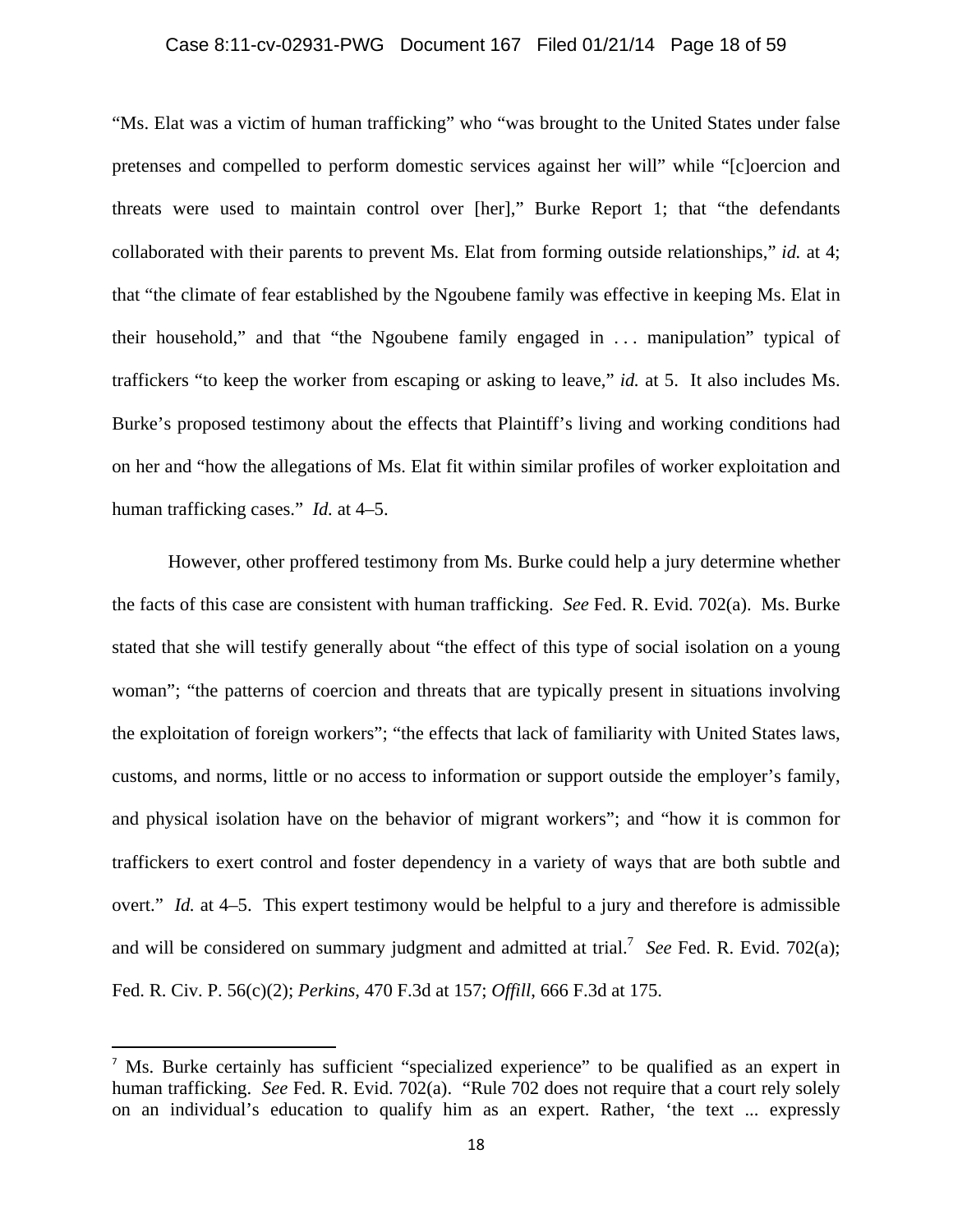# *3. Opinion about Plaintiff suffering emotional distress*

Defendants challenge Ms. Burke's qualifications to express an opinion regarding emotional injuries that Plaintiff claims, noting that she "is not a licensed psychologist or therapist," although she "at one time [was] a licensed therapist in the state of California," and she does not claim that she conducted an "'examination'" or "performed any diagnosis of the Plaintiff." Defs.' Mot. 11 & n.2. They challenge the admissibility of her testimony and seek to preclude Ms. Burke from offering her opinion "regarding mental and emotional harm that [Plaintiff] allegedly suffered as a result of being the victim of human trafficking" because it "is not based on any scientific, technical, or specialized knowledge and it would not be helpful to the jury." *Id.* at 1, 10–11. Defendants further argue that "Ms. Burke's testimony as to how she arrived at her opinion—by listening to Plaintiff talk and observing her demeanor—is precisely the role of the jury at trial." *Id.* at 12.

In Plaintiff's view, Ms. Burke has "specialized knowledge" stemming from "[h]er education and experience in clinical psychology," because she "is a trained psychologist with multiple degrees, thirty years of experience with trauma victims in general, including in clinical

<u> 1989 - Johann Stein, marwolaethau a gweledydd a ganlad y ganlad y ganlad y ganlad y ganlad y ganlad y ganlad</u>

contemplates that an expert may be qualified on the basis of experience.'" *United States v. Lobo-Lopez*, 468 F. App'x 186, 190 (4th Cir. Mar. 1, 2012) (quoting *United States v. Wilson*, 484 F.3d 267, 274 (4th Cir. 2007)). Ms. Burke has "fifteen years of experience working with cases of human trafficking and modern day slavery" and "over thirty years of experience working in mental health settings with a specialty in trauma and its[] impact." Burke Report 7. She has "provided training on human trafficking to federal prosecutors and investigators, . . . law enforcement officers, foreign officials, lawyers, social service providers, and the general public," as well as "criminal justice system actors in a variety of countries." *Id*. at 8–9. Additionally, she founded and directed a "crime victim service agency" where she "oversaw and supervised services for approximately three hundred victims of Human Trafficking and Modern Day slavery." *Id*. at 8. She has "testified at hearings before the U.S. House of Representatives Judiciary Committee, the U.S. House of Representatives House Oversight and Reform Committee, and the Equal Employment Opportunity Commission on the issues of worker exploitation and trafficking." *Id*. Ms. Burke has conducted "extensive interviews with hundreds of victims." *Id*. at 9. She has "received advanced training in trauma, as well as in the symptom clusters of both Post Traumatic Stress Syndrome and ongoing stress and Anxiety Disorders." *Id*.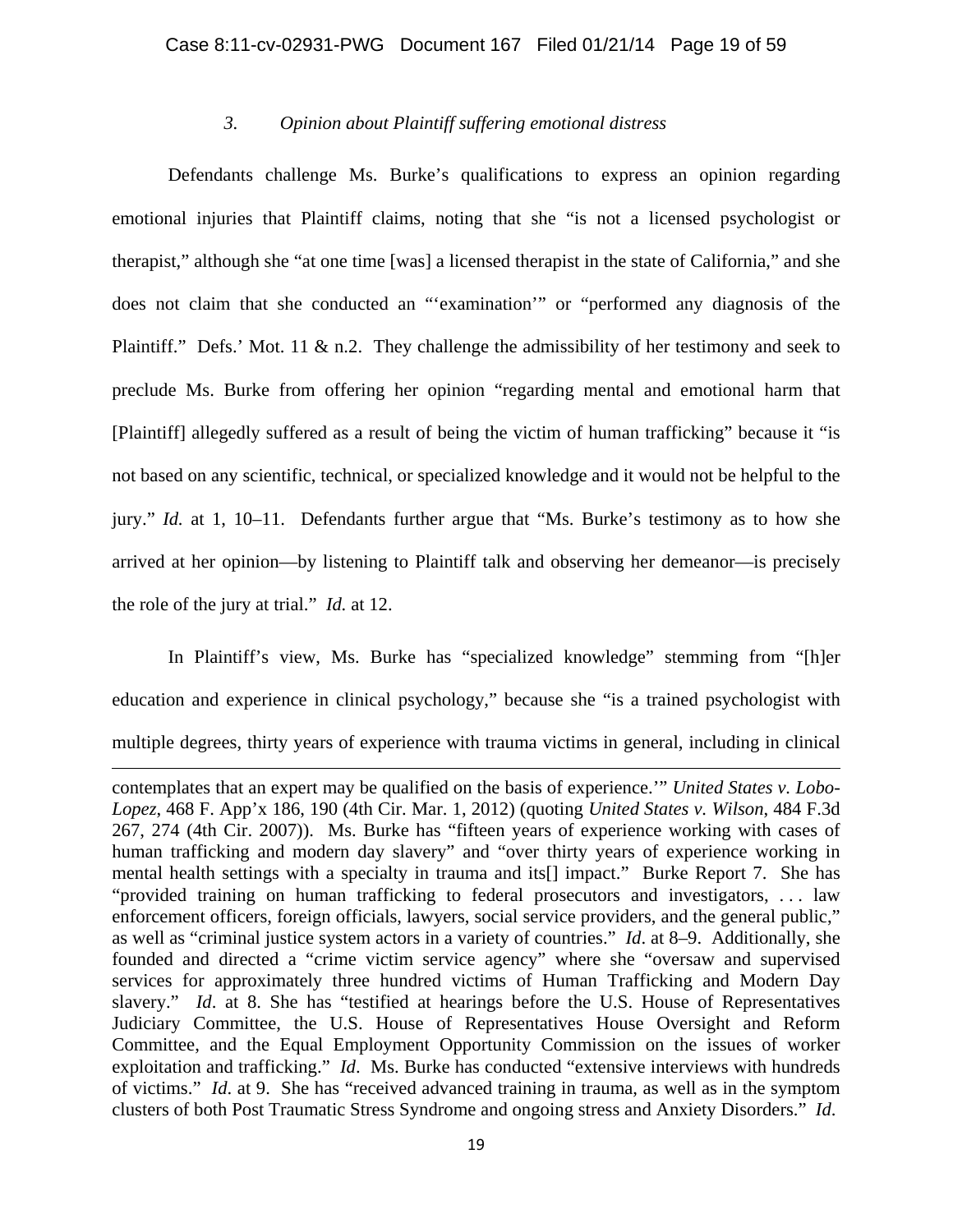#### Case 8:11-cv-02931-PWG Document 167 Filed 01/21/14 Page 20 of 59

settings, and fifteen years dealing with human trafficking victims in particular." Pl.'s Opp'n to Mot. in Limine 11. Plaintiff insists that Ms. Burke's interview of Plaintiff was sufficient for her to form an opinion because she reviewed the record and conducted the interview "in a particular manner to elicit certain information," and did so "against the backdrop of thirty years of psychological education and experience." *Id*.

Plaintiff argues that Ms. Burke is qualified to testify as an expert because she "has been certified as an expert in human trafficking and its psychological toll" and "has testified as an expert at trial and authored expert reports for a half-dozen human trafficking cases." *Id*. at 5. Plaintiff cites two cases in which Ms. Burke has testified as an expert: *Doe v. Howard*, No. 1:11 cv-1105, 2012 WL 3834867, at \*4 n.3 (E.D. Va. Sept. 4, 2012); and *Chellen v. John Pickle Co.*, 446 F. Supp. 2d 1247 (N.D. Okla. 2006), *amending and superseding* 434 F. Supp. 2d 1069 (N.D. Okla. 2006). In *Howard*, a trafficking case, Ms. Burke testified that the plaintiff's severe emotional trauma was typical for someone subject to the abuse that the plaintiff experienced. 2012 WL 3834867, at \*3. In *Chellen*, which was not a trafficking case, Ms. Burke testified about the derogatory names the plaintiffs were called and she equated the plaintiffs to trauma victims. 446 F. Supp. 2d at 1266, 1268–69. To the extent that these two courts—the only courts that Plaintiff has identified in which Ms. Burke's testimony has been admitted as expert testimony—found Ms. Burke's expert testimony to be admissible with regard to the plaintiffs' alleged emotional distress, I note that neither case is controlling authority, and I respectfully disagree.

Although Ms. Burke has a master's degree in psychology and has completed some coursework toward a Ph.D., she is not a licensed psychologist or licensed therapist. Burke Dep. 11:22 – 12:11, 18:18 – 19:12, Pl.'s Opp'n to Mot. in Limine Ex. A, ECF No. 156-1. Indeed, she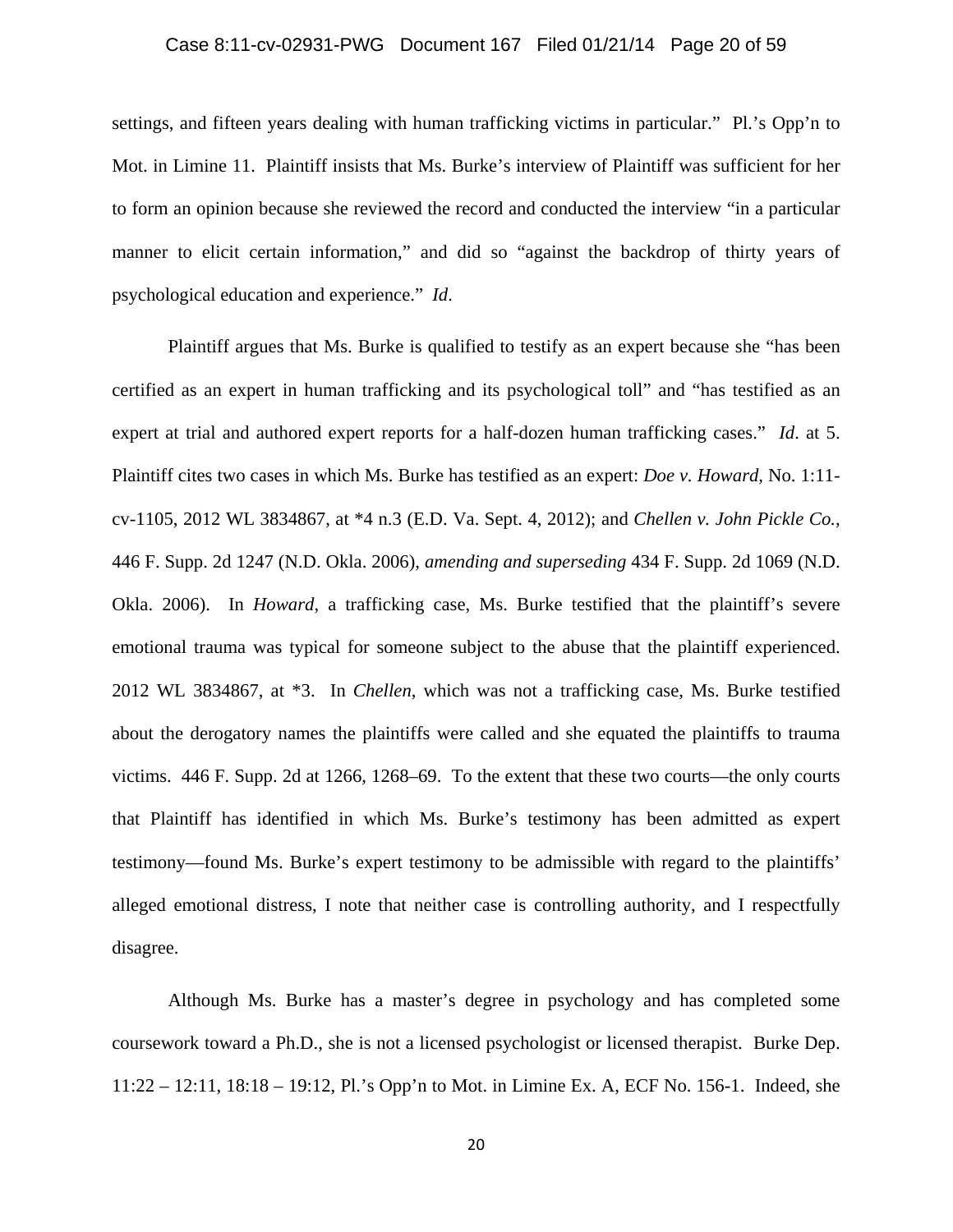# Case 8:11-cv-02931-PWG Document 167 Filed 01/21/14 Page 21 of 59

is not a psychologist. *See What is psychology*, www.apa.org ("Psychologists have doctoral degrees."); *Definition of "Psychology,"* www.apa.org ("Psychology is a doctoral-level profession."); *Careers in Psychology: The job outlook*, www.apa.org ("By APA policy and licensing laws, the term psychologist is reserved for individuals with doctoral education and training.");<sup>8</sup> see, e.g., Md. Code Ann., Health Occ. § 18-402(b) (Unless the Maryland Health Occupations Article so permits, "a person may not use as a title or describe the services the person provides by use of the words 'psychological', 'psychologist', or 'psychology'.").

As Ms. Burke stated, she interviewed Plaintiff but did not examine her, Burke Dep. 117:3 – 118:12, such that she was not giving a "diagnosis" of "emotional distress," but rather "an opinion essentially as to [Plaintiff's] mental health," *id.* at 209:21 – 210:13. According to Ms. Burke, "[a] diagnosis is something that is a formal process, and it's based on guidelines put out by the Diagnostical [*sic*] and Statistical Manual for psychologists," and a person conducting a diagnosis "look[s] at symptoms that are presented to them in a structured interview that is done specifically for this reason." *Id.* at 210:117 – 211:4. Ms. Burke said that, in contrast, she reached her conclusions "[a]s someone who has worked many years clinically," by "noticing the demeanor of someone when [she is] talking to them" and "noticing how they respond to certain questions" and "looking at their ... affect as they are reporting certain situations." <sup>9</sup> *Id.* at 211:9–15. This is a distinction without a difference.

Of course, Ms. Burke could not have conducted a psychological examination of Plaintiff without a license to practice psychology. *See Careers in Psychology: Getting ready to work in* 

<sup>&</sup>lt;sup>8</sup> I take judicial notice of the content of the website of the American Psychological Association pursuant to Fed. R. Evid. 201.

<sup>&</sup>lt;sup>9</sup> Curiously, Ms. Burke cites the "DSM-IV-TR, 4th Edition. Diagnostic and Statistical Manual of Mental Disorders" as part of the "information that was reviewed in order to reach [her] opinion." Burke Report 10–11.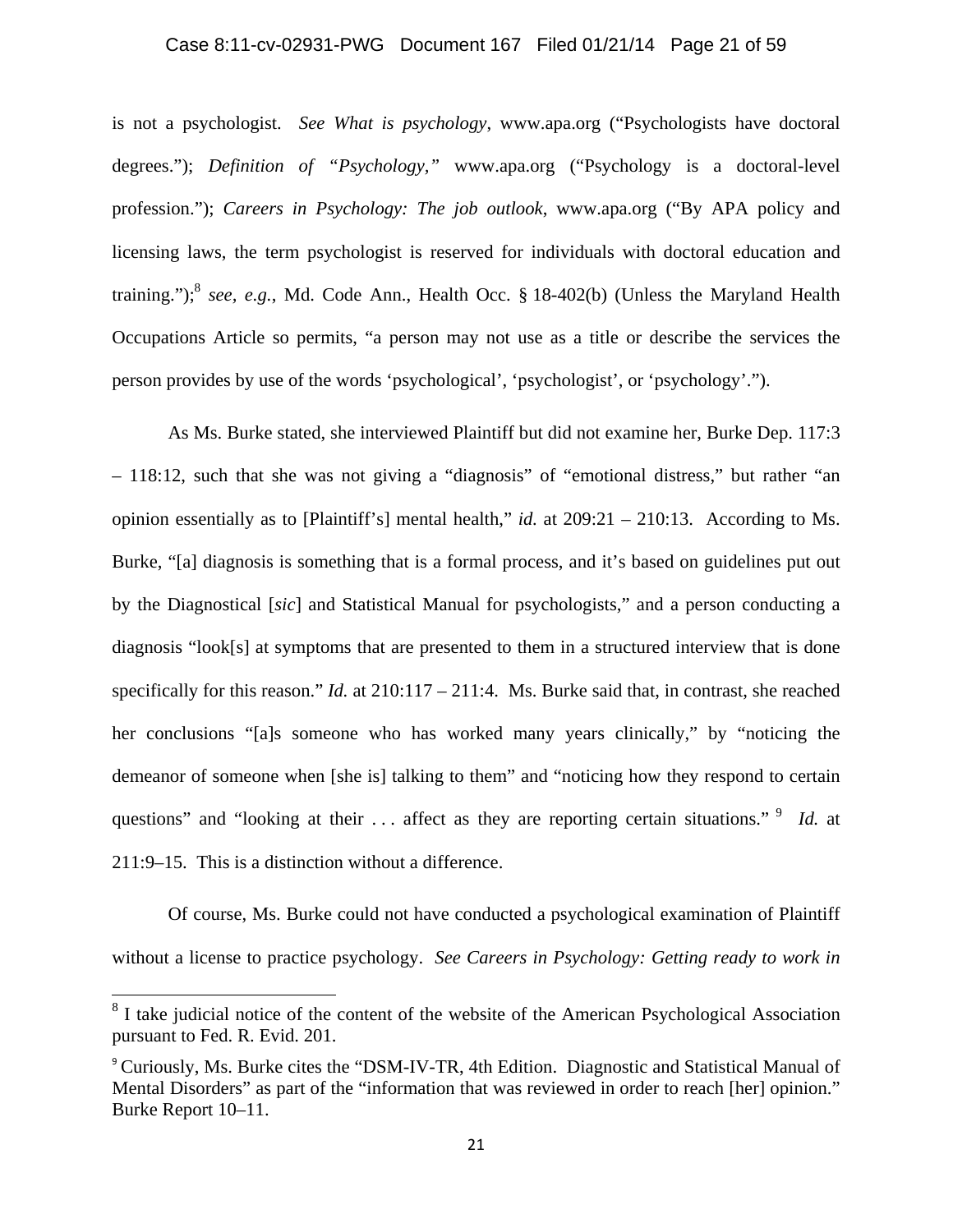# Case 8:11-cv-02931-PWG Document 167 Filed 01/21/14 Page 22 of 59

*psychology*, www.apa.org ("You must be licensed as a psychologist for the independent practice of psychology anywhere in the United States or Canada. Before granting you permission to take the licensing exam, the state licensing board will review your educational background. A doctoral degree does not automatically make you eligible to sit for the licensing exam; requirements vary from state to state. States require, at a minimum, that the doctorate be in psychology or a field of study 'primarily psychological in nature' and that it be from a regionally accredited institution."); *see, e.g.*, Md. Code Ann., Health Occ. § 18-401(a) (With exceptions not relevant here, "a person may not practice, attempt to practice, or offer to practice psychology in this State unless licensed by the Board."); *see also, e.g.*, Health Occ. § 18-302 (To have a license to practice psychology in Maryland, "[t]he applicant shall have a doctoral degree in psychology . . . ."). Moreover, Plaintiff has not shown a basis for Ms. Burke's understanding of emotional distress specifically, as opposed to human trafficking in general, other than Ms. Burke's incomplete doctoral coursework. Consequently, Ms. Burke's opinion is based solely on her lay observations as an interviewer and not on specialized knowledge of emotional distress. Therefore, Ms. Burke's opinion testimony on Plaintiff's alleged emotional distress is inadmissible and will not be considered on summary judgment or at trial. *See United States v. Allen*, 716 F.3d 98, 105 (4th Cir. 2013) ("[I]n order for expert testimony to be admissible, . . . the testimony must involve scientific, technical, or other specialized knowledge . . . ."); Fed. R. Evid. 702(a); Fed. R. Civ. P. 56(c)(2).

#### **B. T Visa**

Defendants challenge the admissibility of Plaintiff's T visa as evidence that she was a victim of human trafficking, noting that "no one from the U.S. Immigration Service has been named as an expert." Defs.' Summ. J. Reply 4. Defendants assert that Plaintiff received the T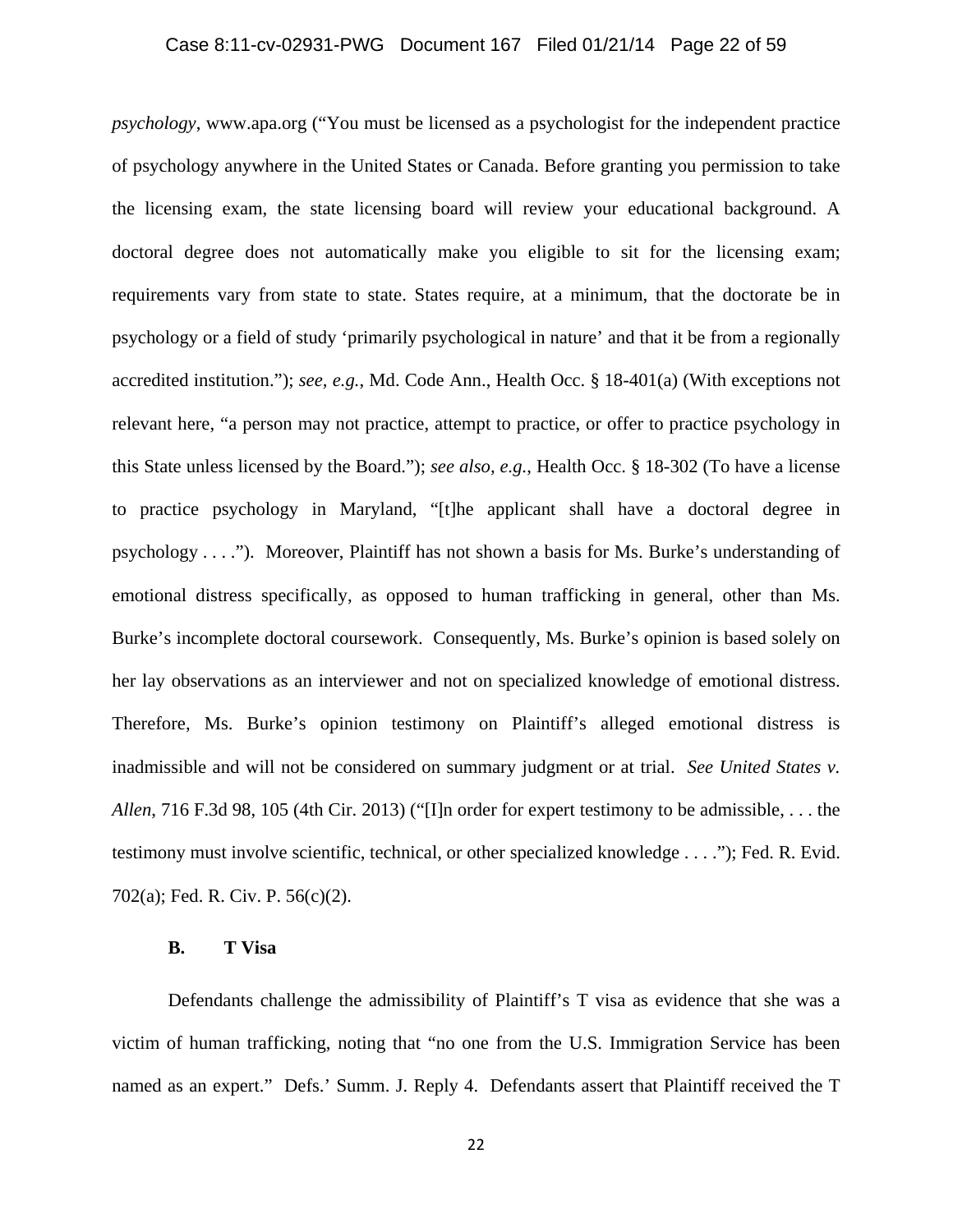# Case 8:11-cv-02931-PWG Document 167 Filed 01/21/14 Page 23 of 59

visa "as a result of a non-adversarial proceeding in reliance on an affidavit submitted by plaintiff in which she made statements that she specifically disavowed in this proceeding," such as that the Ngoubenes physically abused her and Mr. Ngoubene "threatened to kill her husband." *Id.* at 5. Indeed, in her T visa application, Plaintiff stated that she experienced "physical and emotional abuse" including being "slapped by [her] aunt" and "beaten," "brutally" restrained, and "pushed" by Mr. Ngoubene, and that Mr. Ngoubene "vowed to have [Plaintiff's husband] killed." Application for Asylum 12–14, Defs.' Unredacted Summ. J. Reply Ex. 2, ECF No. 145-2.<sup>10</sup> Yet, in her deposition testimony, Plaintiff answered that none of the remaining Defendants nor "any members of their family who lived in that house . . . ever assault[ed] [her]," with "assault" defined as "hit, kick, strike, or otherwise physically touch [her] in an offensive or harmful way." Elat Dep. 20:11–20. Plaintiff did not seek leave of court to dispute these contentions by Defendants in their Reply memorandum. *See* Loc. R. 105.2.a.

Expert testimony "must rest on a reliable foundation." *Daubert v. Merrell Dow Pharma.*, 509 U.S. 579. 597 (1993); *see Kumho Tire Co. v. Carmichael*, 526 U.S. 137, 141 (1999) (extending *Daubert* to non-scientist expert testimony). Plaintiff offers the one-page T visa as a standalone document. Preliminarily, the T visa is not admissible unless authentic. Fed. R. Evid. 901(a). It is not sealed and signed, signed and certified, or certified, so it is not selfauthenticating. *See* Fed. R. Evid. 902(1), (2) & (3). Nor has Plaintiff offered extrinsic evidence of its authenticity. While, at this stage, all Plaintiff must do is show that the document *could be* authenticated at trial, *see* Fed. R. Civ. P. 56(c)(2); *Ridgell v. Astrue*, DKC-10-3280, 2012 WL 707008, at \*9 (D. Md. Mar. 2, 2012) (citing *Foreword Magazine, Inc. v. OverDrive, Inc.*, No.

<sup>&</sup>lt;sup>10</sup> Defendants removed this exhibit in its entirety in their redacted filing. *See* ECF No. 160-2. Plaintiff's Application for Asylum is hereby unsealed to the extent that it is discussed in this Memorandum Opinion.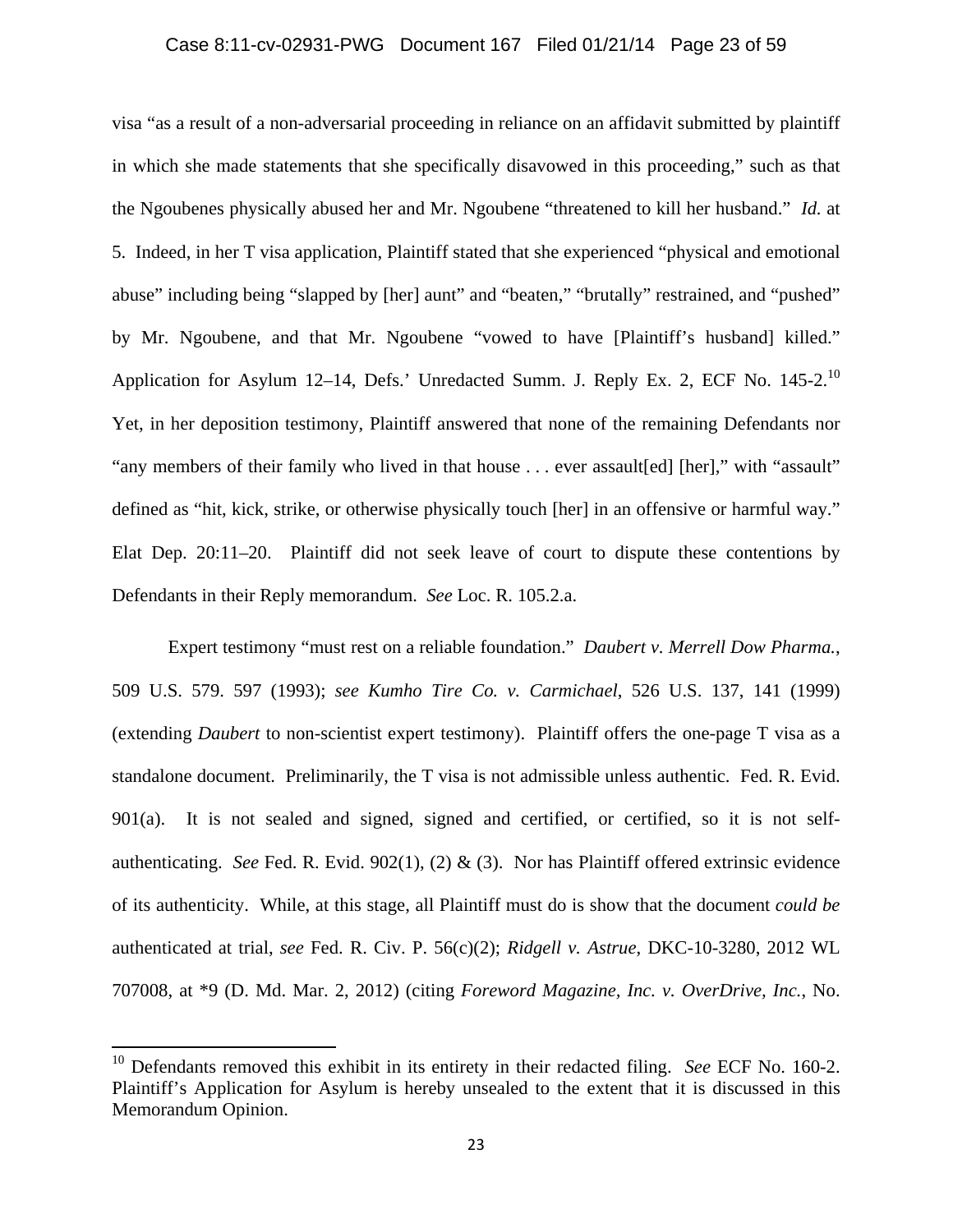#### Case 8:11-cv-02931-PWG Document 167 Filed 01/21/14 Page 24 of 59

1:10–cv–1144, 2011 WL 5169384, at \*2 (W.D. Mich. Oct. 31, 2011)) (footnotes omitted), she has not made this showing. Moreover, were I to assume its authenticity, Plaintiff has not established that the T visa would be admissible under Rule  $803(8)(A)(i)$ –(iii) to prove its substantive contents which, even if assumed to be admissible, do not state any matters observed while under a legal duty to report, Fed. R. Evid.  $803(8)(A)(ii)$ , or factual findings from a legallyauthorized investigation, Fed. R. Evid.  $803(8)(A)(iii)$ . The T visa simply states that Plaintiff's application for T-1 Nonimmigrant classification has been granted for a period of four years. It expresses no conclusions or findings that Plaintiff has been a victim of trafficking, as Plaintiff contends, although the application for a T-1 classification does assert Plaintiff's claim to be a trafficking victim.

To receive a T visa, an individual submits to U.S. Customs and Immigration Services ("the Service") an application accompanied by, *inter alia*, "[e]vidence demonstrating that the applicant is a victim of a severe form of trafficking in persons." 8 C.F.R. § 214.11(d)(1). Such evidence must "fully establish[] eligibility for each element of the T nonimmigrant status to the satisfaction of the Attorney General." *Id.* § 214.11(f). Notably, "[t]he determination of what evidence is credible and the weight to be given that evidence shall be within the sole discretion of the Service." *Id.* § 214.11(f)(3). The Service "issue[s] a written decision granting or denying the application" based on its "de novo review of all evidence submitted." *Id.* § 214.11(*l*)(1), (3). Thus, the Service relies solely on the information reported by the purported victim, without the benefit of an adversarial proceeding or input from the alleged traffickers. *See id.* Although in individual cases this process may be a reliable method for determining whether to grant a T-1 visa, Defendants contend that reaching a decision without giving the alleged offenders the opportunity to present any evidence or challenge the alleged victim's evidence is not a "reliable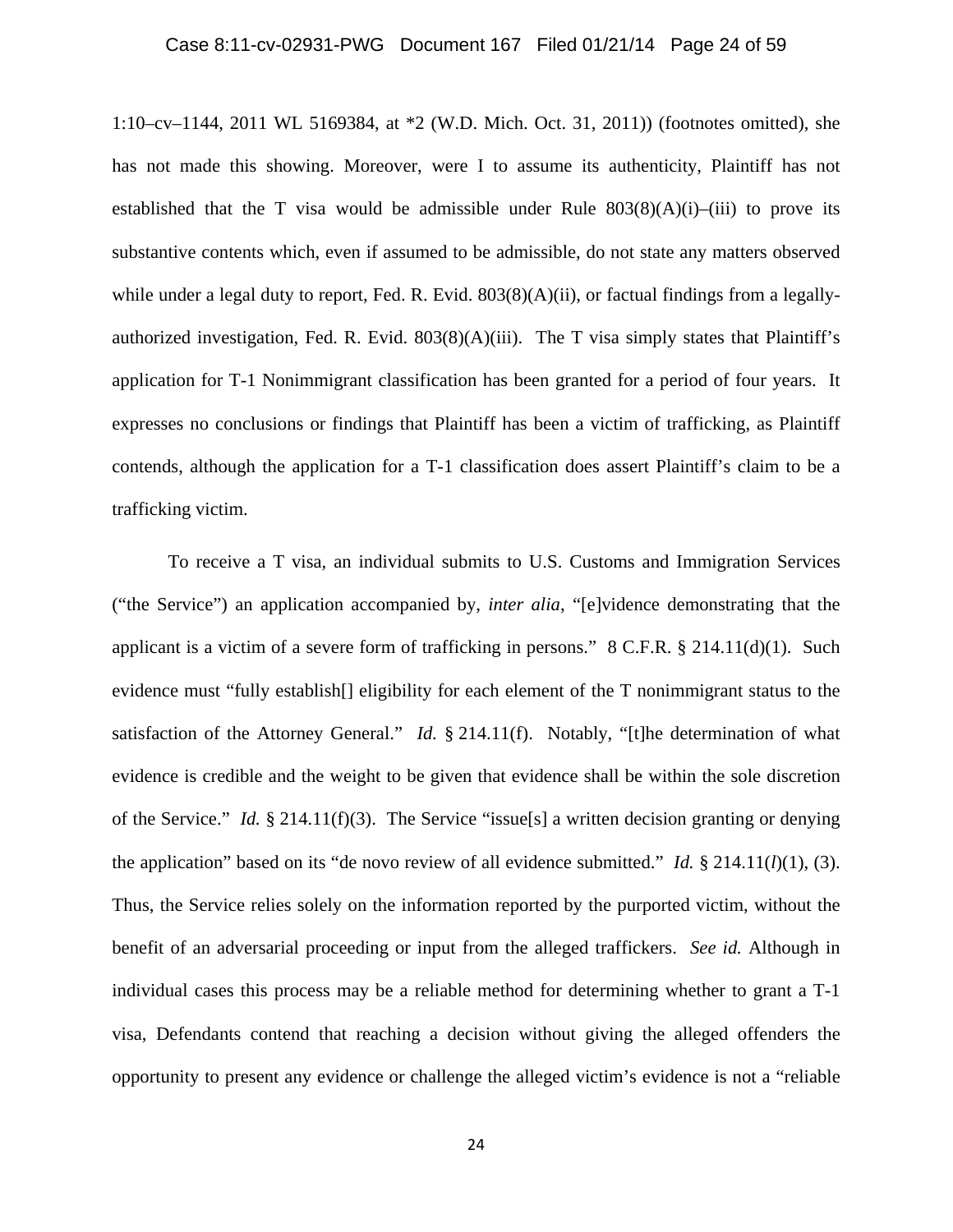### Case 8:11-cv-02931-PWG Document 167 Filed 01/21/14 Page 25 of 59

method" for purposes of this proceeding, as can be seen in the discrepancies between Plaintiff's T visa application and her deposition testimony. Thus, even if assumed to be authentic and to meet the requirements of substantive admissibility under Rule 803(8)(A), Plaintiff failed to demonstrate, given her deposition testimony that sharply contradicted her affidavit supporting her T-1 application, that the T visa is a public record based on information or circumstances demonstrating trustworthiness. Fed. R. Evid. 803(8)(B). And, if untrustworthy under Fed. R. Evid. 803(8)(B), the T visa is not appropriate for reliance by Ms. Burke in support of her expert opinion. *See* Fed. R. Evid. 703. As noted, "'expert opinions that constitute evaluations of witness credibility, even when such evaluations are rooted in scientific or technical expertise, are inadmissible under Rule 702.'" *United States v. Allen*, 716 F.3d 98, 105–06 (4th Cir. 2013) (quoting *Nimely v. City of New York*, 414 F.3d 381, 398 (2d Cir. 2005)). Therefore, the T visa will not be considered on summary judgment. *See* Fed. R. Civ. P.  $56(c)(2)$ . Whether it may be admitted at trial remains to be seen.

#### **C. Dr. Toellner's Letter**

In her April 28, 2009 letter to Cecile H. Nantchouang, Esquire, regarding "the treatment that [Dr. Toellner] and the Women's Center ha[d] been providing to Mrs. Elat," Dr. Toellner stated that Plaintiff "came to the United States to work for a family affiliated with the Cameroonian government," and she experienced "physical[] and verbal[] abuse by her employer." K. Toellner Ltr. 1. Defendants note that Plaintiff has not named Dr. Toellner as an expert, and on that ground, challenge the admissibility of her letter as evidence that Plaintiff was a victim of human trafficking. Defs.' Summ. J. Reply 4. Additionally, Defendants point to Dr. Toellner's deposition testimony that she assumed that Plaintiff "was a victim of human trafficking because Break the Chain had referred her over and said so" and because Plaintiff had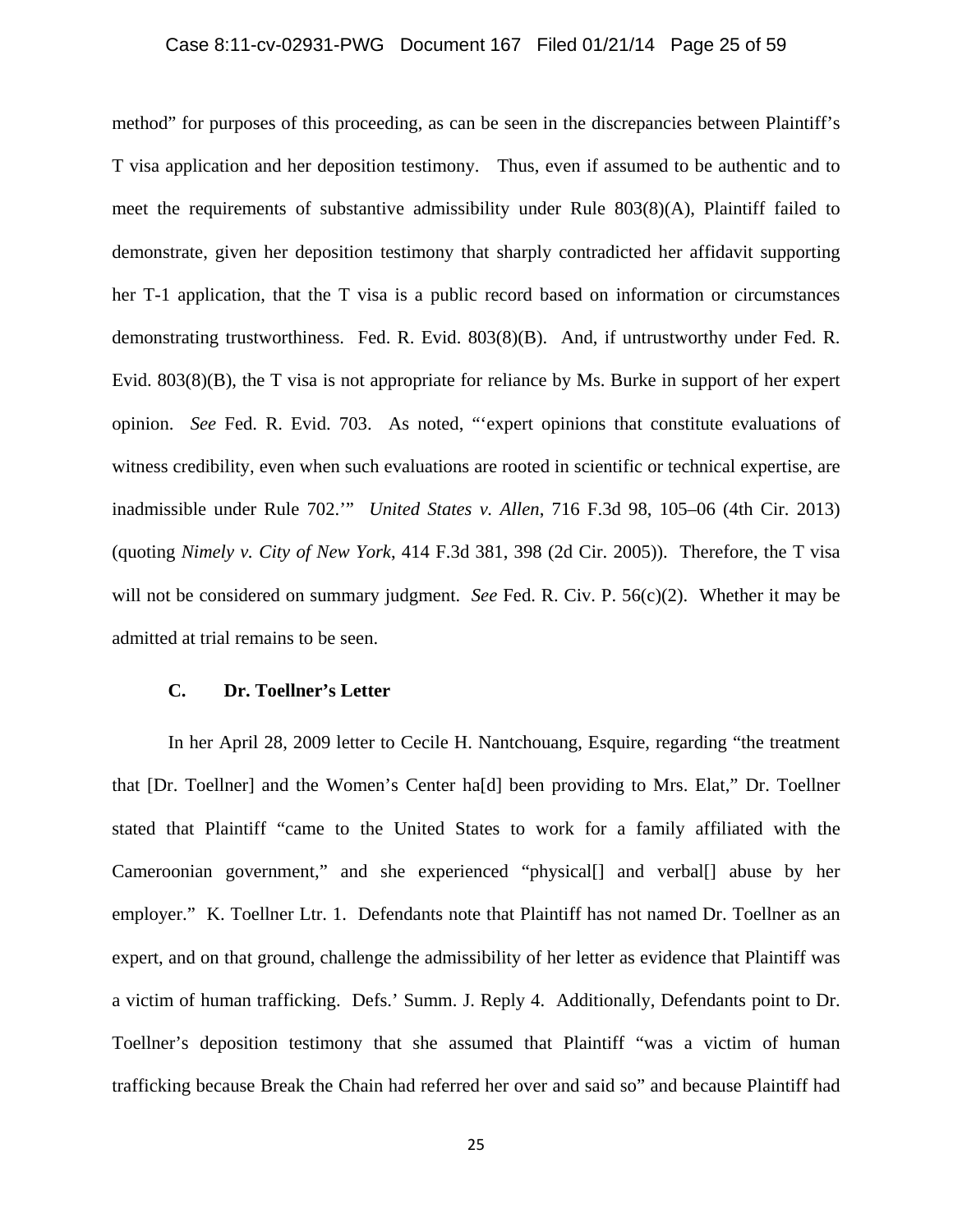#### Case 8:11-cv-02931-PWG Document 167 Filed 01/21/14 Page 26 of 59

used the terms slavery and human trafficking. Defs.' Summ. J. Reply 5. Notably, Dr. Toellner did not express an opinion that Plaintiff was a victim of human trafficking, that Defendants obtained Plaintiff's labor through threats of serious harm or abuse of the legal process or otherwise forced Plaintiff to work for them, or that Defendants prevented Plaintiff from timely filing suit. K. Toellner Ltr. Therefore, Dr. Toellner's letter is inadmissible as evidence that Plaintiff was a victim of human trafficking and will not be considered in connection with resolving Defendants' Motion for Summary Judgment.

#### **III. MOTION TO AMEND**

Plaintiff states that she "is no longer pursuing her claims of false imprisonment (Count II) and quantum meruit (Count III)." Pl.'s Opp'n to Summ. J. 1 n.2. Also, she "is no longer pursuing the Action of Replevin" (Count V) "to recover her Cameroonian ID card" because François Ngoubene's attorney returned the ID card to Plaintiff. Defendants assert that Plaintiff "essentially conceded" her claims for false imprisonment and quantum meruit "by agreeing not to pursue those claims any further," and she "dismissed her claim for replevin." Defs.' Mem. 2 n.2. Nonetheless, Defendants "request that this Court grant their motion for summary judgment in its entirety," even as to Counts II, II and V that Plaintiff has abandoned. *Id.* at 20.

The proper mechanism for a plaintiff to withdraw some, but not all, claims is to file a motion to amend pursuant to Fed. R. Civ. P. 15. *See Skinner v. First Am. Bank of Va.*, 64 F.3d 659 (Table), 1995 WL 507264, at \*2 (4th Cir. 1995) ("Because Rule 41 provides for the dismissal of *actions*, rather than *claims*, Rule 15 is technically the proper vehicle to accomplish a partial dismissal."); *Young v. United Parcel Serv.*, No. DKC-08-2586, 2011 WL 665321, at \*7 (D. Md. Feb. 14, 2011) (stating that "a plaintiff wishing to dismiss one count of a multi-count suit should ordinarily look to Rule 15, which governs amendments to pleadings"; noting that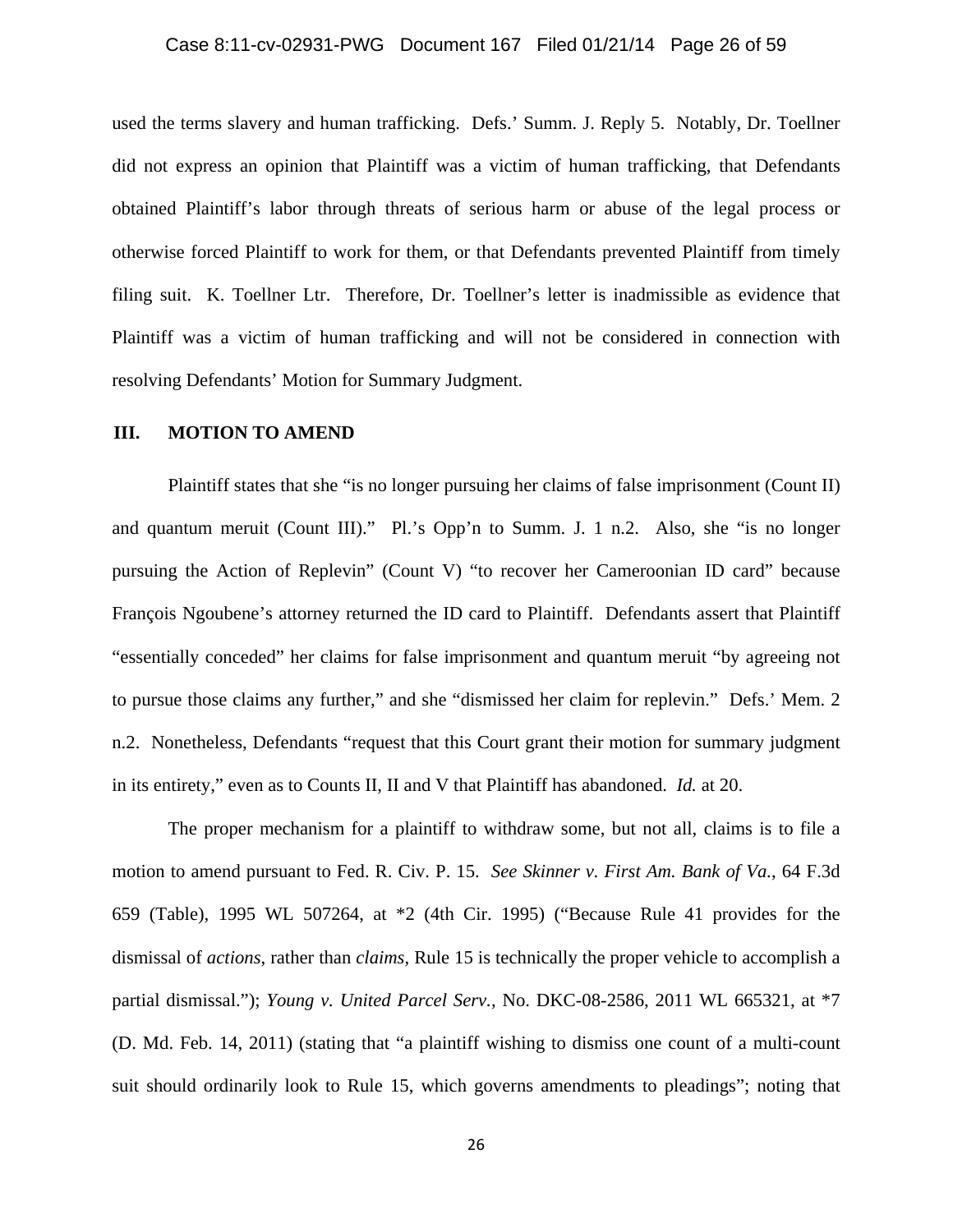## Case 8:11-cv-02931-PWG Document 167 Filed 01/21/14 Page 27 of 59

"Rule 41(a), which addresses voluntary dismissals, applies only when a party seeks to dismiss an entire action, not merely one claim or count"). Therefore, I will construe Plaintiff's concession that she is abandoning Counts II, III, and V in her Opposition to Summary Judgment to incorporate a motion to amend. *See* Fed. R. Civ. P. 1; *see also Monge v. Portofino Ristorante*, 751 F. Supp. 2d 789, 792 n.1 (D. Md. 2010) (explaining that Rule 1 instructs the Court "not [to] exalt form over substance"); *Hall v. Sullivan*, 229 F.R.D. 501, 504 (D. Md. 2005) (same).

Whether to grant a motion for leave to amend is within this Court's discretion. *Foman v. Davis*, 371 U.S. 178, 182 (1962). Rule 15(a)(2) typically provides the standard for whether to grant a motion for leave to amend that a plaintiff files more than twenty-one days after defendants file a responsive pleading or motion to dismiss. *See id.*; Fed. R. Civ. P. 15(a)(2). However, when the plaintiff moves to amend after the deadline established in the scheduling order for doing so, as Plaintiff does here, Rule 16(b)(4) becomes the starting point in the Court's analysis. *CBX Techs., Inc. v. GCC Techs., LLC*, No. JKB-10-2112, 2012 WL 3038639, at \*3 (D. Md. July 24, 2012). Thus, "once the scheduling order's deadline for amendment of the pleadings has passed, a moving party first must satisfy the good cause standard of Rule 16(b); if the moving party satisfies Rule 16(b), the movant then must pass the tests for amendment under [Rule] 15(a).'" *Id*. (quoting *Odyssey Travel Ctr., Inc. v. RO Cruises, Inc.*, 262 F. Supp. 2d 618, 631 (D. Md. 2003)); *see Nourison Rug Corp. v. Parvizian*, 535 F.3d 295, 298 (4th Cir. 2008).

""[G]ood cause" means that scheduling deadlines cannot be met despite a party's diligent efforts.'" *CBX Techs., Inc.*, 2012 WL 3038639, at \*4 (quoting *Potomac Elec. Power Co. v. Elec. Motor Supply, Inc.*, 190 F.R.D. 372, 375 (D. Md. 1999) (citation omitted)). The Court focuses "less . . . on the substance of the proposed amendment and more . . . [on] the timeliness of the motion to amend 'and the reasons for its tardy submission.'" *Id.* (quoting *Rassoull v.*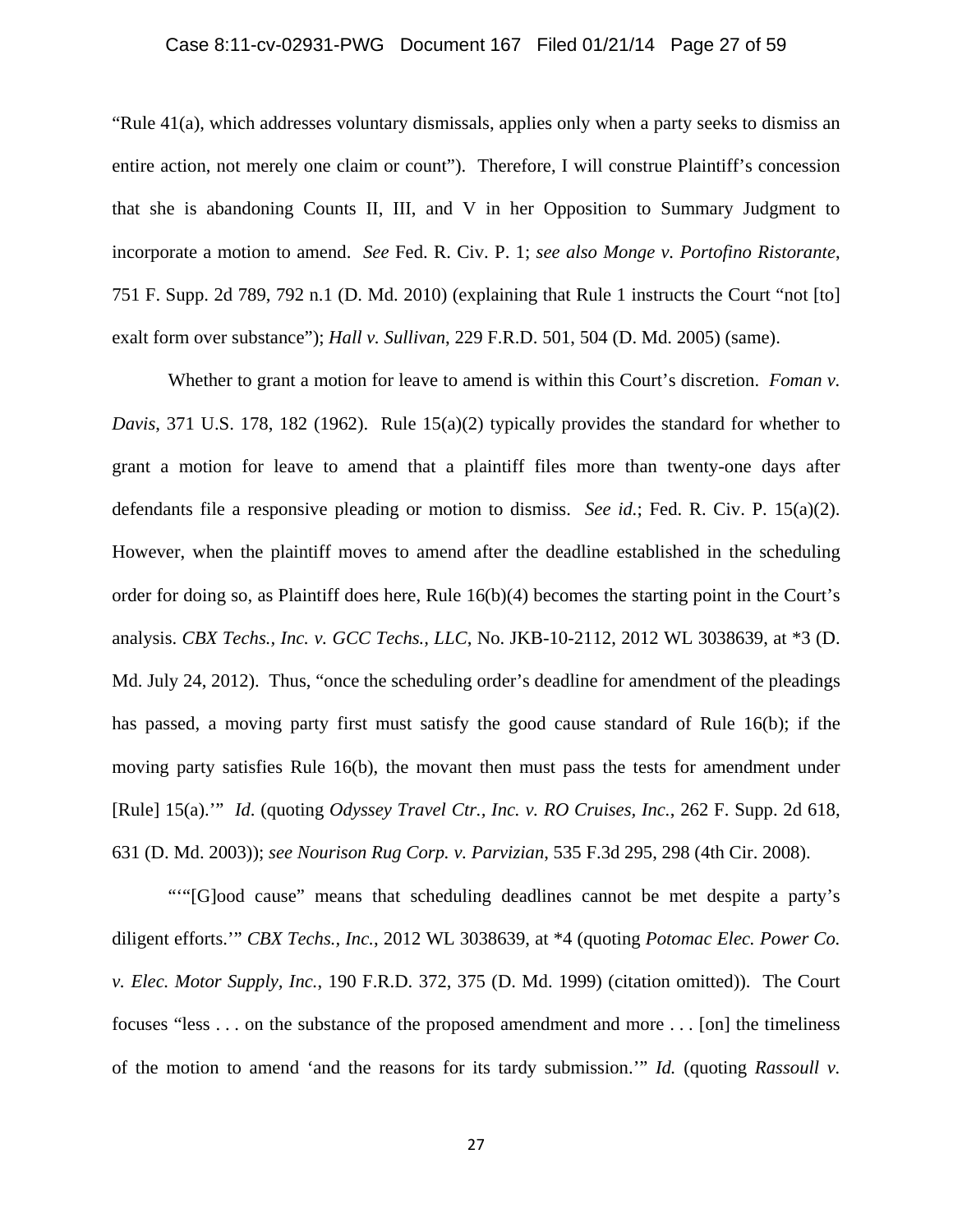#### Case 8:11-cv-02931-PWG Document 167 Filed 01/21/14 Page 28 of 59

*Maximus, Inc.*, 209 F.R.D. 372, 373–74 (D. Md. 2002)). Specifically, the Court considers whether the moving party acted in good faith, the length of the delay and its effects, and whether the delay will prejudice the non-moving party. *Tawwaab v. Va. Linen Serv., Inc.*, 729 F. Supp. 2d 757, 768-69 (D. Md. 2010).

If the Court concludes that the plaintiff had good cause for moving to amend after the deadline has passed, then, pursuant to Rule  $15(a)(2)$ , "[t]he court should freely give leave [to amend] when justice so requires." The Court only should deny leave to amend if amendment "would prejudice the opposing party, reward bad faith on the part of the moving party, or . . . amount to futility," *MTB Servs., Inc. v. Tuckman-Barbee Constr. Co.*, No. RDB-12-2109, 2013 WL 1819944, at \*3 (D. Md. Apr. 30, 2013); *see Laber v. Harvey*, 438 F.3d 404, 426 (4th Cir. 2006). When considering a motion for leave to amend, "the court may take into account the stage of the proceedings," such as whether the parties have completed discovery. *Skinner*, 1995 WL 507264, at \*2.

There is no question whether Plaintiff is acting in good faith: She seeks to withdraw two claims on the basis of what she learned in discovery and one claim because she has received what she sought in that claim (her Cameroonian ID card). Pl.'s Opp'n to Summ. J. 1 n.2. But, the prejudice to Defendants is not insignificant. Discovery is complete, and Defendants have filed the pending summary judgment motion, as well as a reply and a motion in limine that is pertinent to the evidence considered on summary judgment. Thus, Defendants "already incurred significant time and expense in discovery and in preparation for a summary judgment motion." *Skinner*, 1995 WL 507264, at \*2. "The expenses of discovery and preparation of a motion for summary judgment may constitute prejudice sufficient to support denial of a voluntary dismissal." *Id.* Indeed, "'denial of voluntary dismissal is appropriate where summary judgment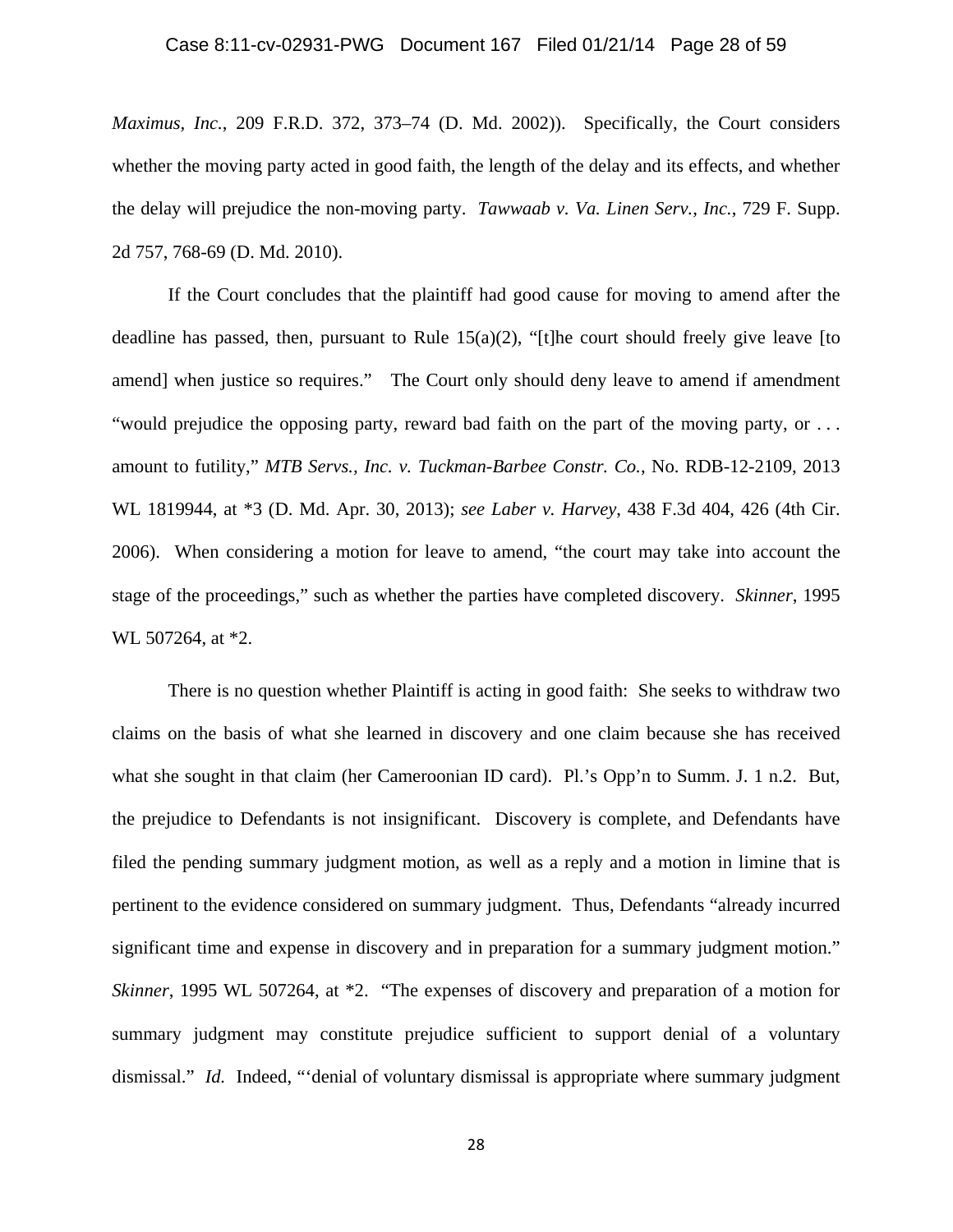is imminent.'" *Id.* (noting that "similar standards govern the exercise of discretion under [Rules 15(a) and 41(a)]") (citation omitted). Therefore, Plaintiff's motion to amend is DENIED. I will consider Defendants' summary judgment motion as to all counts of Plaintiff's Second Amended Complaint.

#### **IV. SUMMARY JUDGMENT STANDARD**

Summary judgment is proper when the moving party demonstrates, through "particular parts of materials in the record, including depositions, documents, electronically stored information, affidavits or declarations, stipulations . . . , admissions, interrogatory answers, or other materials," that "there is no genuine dispute as to any material fact and the movant is entitled to judgment as a matter of law." Fed. R. Civ. P. 56(a), (c)(1)(A); *see Baldwin v. City of Greensboro*, 714 F.3d 828, 833 (4th Cir. 2013). If the party seeking summary judgment demonstrates that there is no evidence to support the nonmoving party's case, the burden shifts to the nonmoving party to identify evidence that shows that a genuine dispute exists as to material facts. *See Celotex v. Catrett*, 477 U.S. 317, 322–23 (1986). The existence of only a "scintilla of evidence" is not enough to defeat a motion for summary judgment. *Anderson v. Liberty Lobby, Inc*., 477 U.S. 242, 252 (1986). Instead, the evidentiary materials submitted must show facts from which the finder of fact reasonably could find for the party opposing summary judgment. *Id.* With regard to the counts that Plaintiff concedes, "those facts established by the motion" are "uncontroverted." *See Custer v. Pan Am. Life Ins. Co.*, 12 F.3d 410, 416 (4th Cir. 1993). Nonetheless, Defendants still must demonstrate that, based on those facts, they are entitled to judgment as a matter of law, because "[t]he failure to respond to the motion does not automatically accomplish this." *Id.*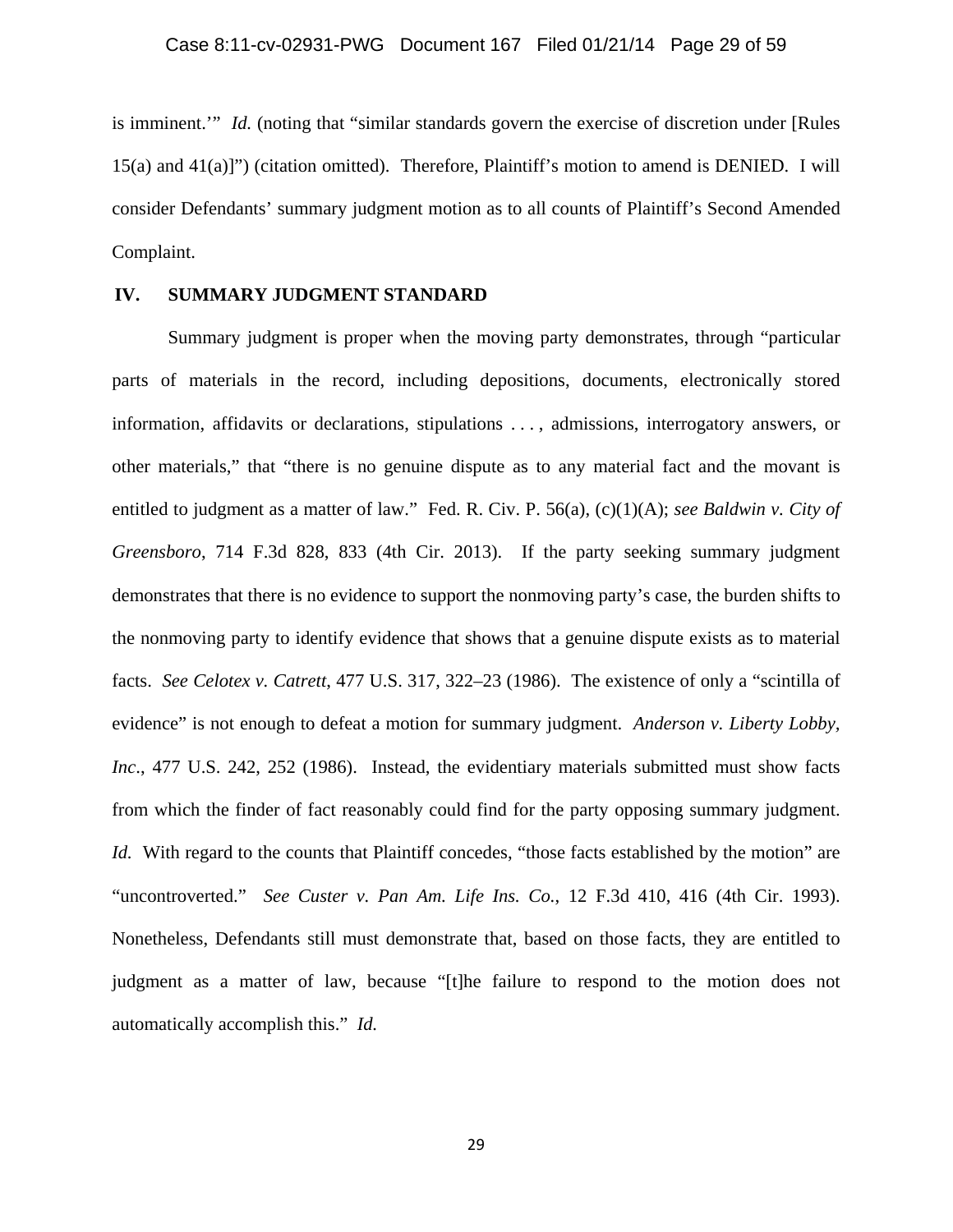# **V. DISCUSSION**

# **A. Count I, Forced Labor in Violation of 18 U.S.C. §§ 1589 & 1595**

#### *1. Applicable statute*

Plaintiff claims that Defendants violated the William Wilberforce Trafficking Victims Protection Reauthorization Act, 18 U.S.C. §§ 1581–1597 ("TVPRA"), an amendment to the Victims of Trafficking and Violence Protection Act, 18 U.S.C. § 1581 – 1594 (2000) ("TVPA"). The TVPA was enacted on October 28, 2000 "to combat trafficking in persons, a contemporary manifestation of slavery whose victims are predominantly women and children, to ensure just and effective punishment of traffickers, and to protect their victims."11 Pub. L. 106-386, Div. A, §§ 102(a) & 112(a)(2). As enacted, 18 U.S.C. § 1589 made it a crime to

knowingly provide[] or obtain[] the labor or services of a person--

(1) by threats of serious harm to, or physical restraint against, that person or another person;

(2) by means of any scheme, plan, or pattern intended to cause the person to believe that, if that person did not perform such labor or services, that person or another person would suffer serious harm or physical restraint; or

(3) by means of the abuse or threatened abuse of law or the legal process . . . .

18 U.S.C. § 1589 (2003).

The TVPRA amended the TVPA and introduced a statutory civil cause of action under 18 U.S.C. § 1595 in 2003. Pub. L. 108-193, § 4(a)(4), 117 Stat. at 2877. As enacted, 18 U.S.C. § 1595 provided that "[a]n individual who is a victim of a violation of section 1589, 1590, or 1591 of this chapter may bring a civil action against the perpetrator . . . and may recover

 $11$  Neither the parties in their briefs nor my independent research has identified any cases interpreting this relatively recent statute in this Court or the United States Court of Appeals for the Fourth Circuit. Therefore, I will look to cases in other jurisdictions for guidance.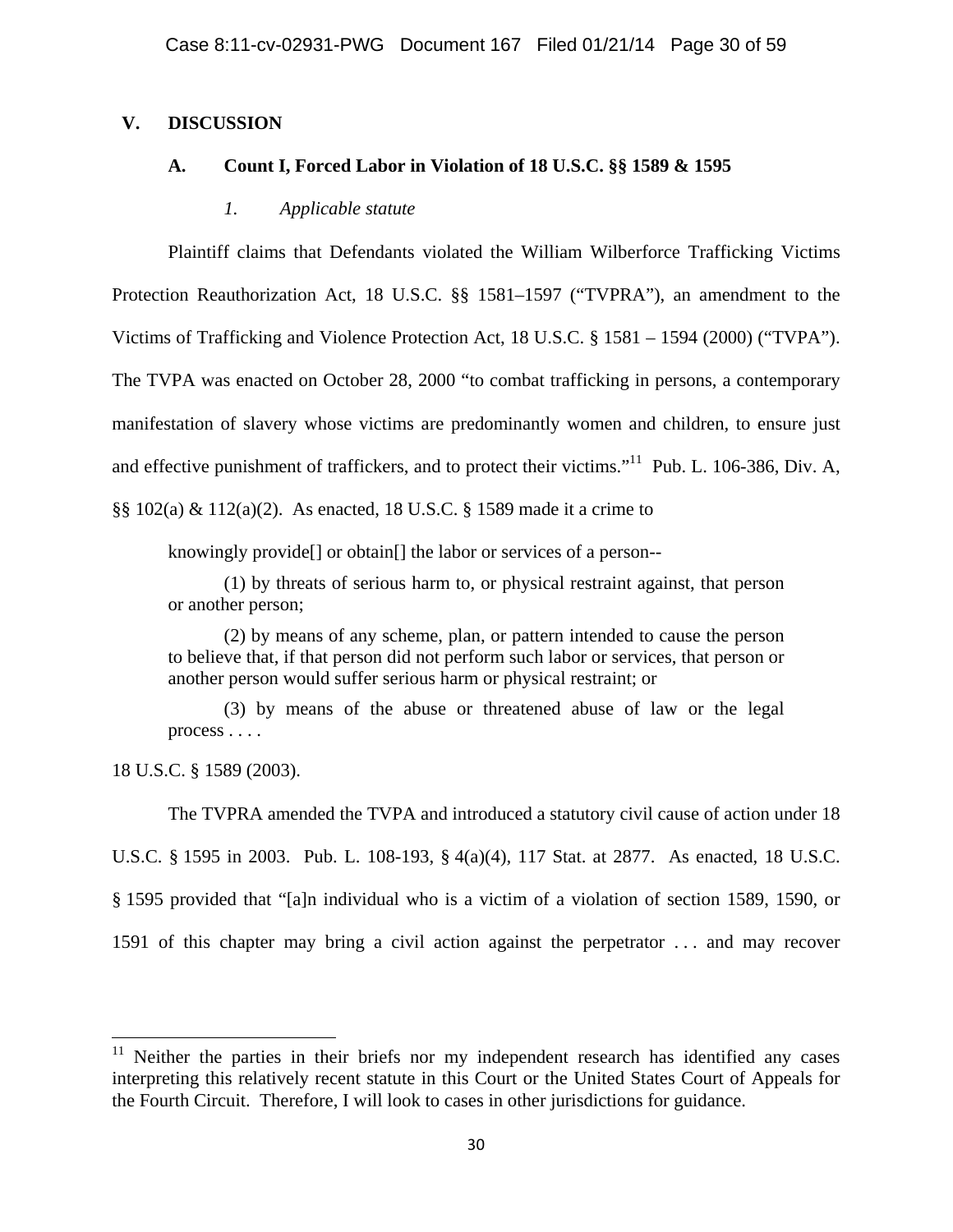### Case 8:11-cv-02931-PWG Document 167 Filed 01/21/14 Page 31 of 59

damages and reasonable attorneys fees." Congress amended the TVPRA, effective December 23, 2008.12 Pub. L. 110-457, Title II, § 222(b)(3), 122 Stat. 5068.

Defendants cite the 2008 version of the TVPRA. However, Plaintiff lived with Defendants from April 2006 until May 2008, Pl.'s Opp'n to Summ. J. 3, 5, and the 2008 amendments did not go into effect until December 23, 2008. Plaintiff concedes that "the current version of § 1589 . . . . was added in late 2008, after Ms. Elat escaped from Defendants' home," but she argues that, "[b]ecause Defendants analyze and defend that version without objection, they have waived any argument they may have had against its retroactive application to their conduct." Pl.'s Opp'n to Summ. J. 17 n.9. As Plaintiff sees it, even if I apply the version of the TVPRA in effect at the time of the alleged events, "Ms. Elat's claims under former § 1589(1)-(3) (similar to current  $\S 1589(a)(2)-(4)$ ) are supported by the evidence and should survive summary judgment." *Id.* 

 $12$  As amended, § 1589(a) makes it a crime to

(1) by means of force, threats of force, physical restraint, or threats of physical restraint to that person or another person;

(2) by means of serious harm or threats of serious harm to that person or another person;

(3) by means of the abuse or threatened abuse of law or legal process; or

(4) by means of any scheme, plan, or pattern intended to cause the person to believe that, if that person did not perform such labor or services, that person or another person would suffer serious harm or physical restraint . . . .

knowingly provide[] or obtain[] the labor or services of a person by any one of, or by any combination of, the following means--

<sup>18</sup> U.S.C. § 1589(a) (2008). The amendment added § 1589(b), which makes it a crime to "knowingly benefit[] . . . from participation in a venture which has engaged in" a violation of § 1589(b). The amendment also expanded the civil action such that it may be brought against "the perpetrator (or whoever knowingly benefits, financially or by receiving anything of value from participation in a venture which that person knew or should have known has engaged in an act in violation of [Chapter 77, Peonage, Slavery, and Trafficking in Persons])." 18 U.S.C. § 1595 (2008).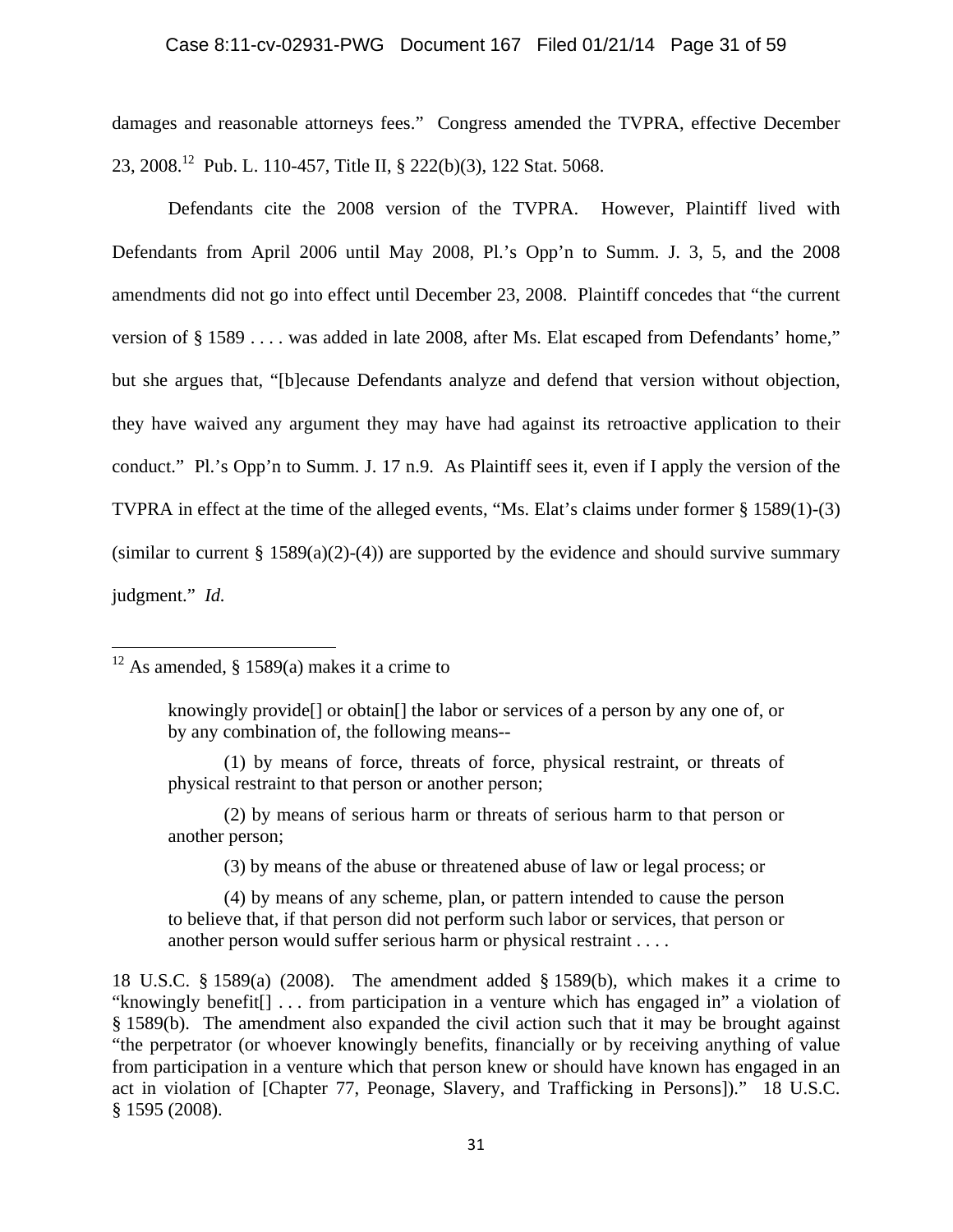Federal courts "employ a robust presumption against statutory retroactivity," under which they "assume that statutes operate prospectively only, to govern future conduct and claims, and do not operate retroactively, to reach conduct and claims arising before the statute's enactment." *Ward v. Dixie Nat. Life Ins. Co.*, 595 F.3d 164, 172 (4th Cir. 2010) (citing *Landgraf v. USI Film Prods.*, 511 U.S. 244, 265, 269–70 (1994)). This presumption "is deeply rooted in our jurisprudence, and embodies a legal doctrine centuries older than our Republic.'" *Id.* (quoting

*Landgraf*, 511 U.S. at 265).

When determining whether the presumption against retroactivity bars the application of a statute in a given case, courts perform a three-step analysis. First, a court must "determine whether [the legislature] has expressly prescribed the statute's proper reach." If so, "there is no need to resort to judicial default rules," and hence, the presumption against retroactivity does not apply. If, however, the legislature has not prescribed the statute's reach, a court must move to step two and "determine whether the new statute would have a retroactive effect" if applied to the case at hand. If not, the presumption against retroactivity again has no application, but if it does, the presumption is triggered, and the court must then inquire under the third step whether the presumption is overcome with "clear congressional intent" in favor of retroactivity.

*Id*. (quoting *Landgraf*, 511 U.S. at 280).

Here, Congress has not "'expressly prescribed the statute's proper reach,'" and there is no "'clear congressional intent' in favor of retroactivity." *See Ward*, 595 F.3d at 172 (quoting *Landgraf*, 511 U.S. at 280); *Velez v. Sanchez*, 693 F.3d 308, 325 (2d Cir. 2012) ("Nothing in the language of the TVPRA or its legislative history indicates that Congress intended retroactive application."). Moreover, the presumption against retroactivity is triggered because, if applied to this case, the 2008 amendments would have a retroactive effect, as the alleged events concluded before the amendments went into effect. *See Ward*, 595 F.3d at 172. Therefore, I shall apply the statute in effect at the time of the events at issue, that is, prior to the 2008 amendment.<sup>13</sup> See

 $13$  As the following discussion shows, the outcome with respect to Plaintiff's claims would be the same regardless of which version of the statute applies.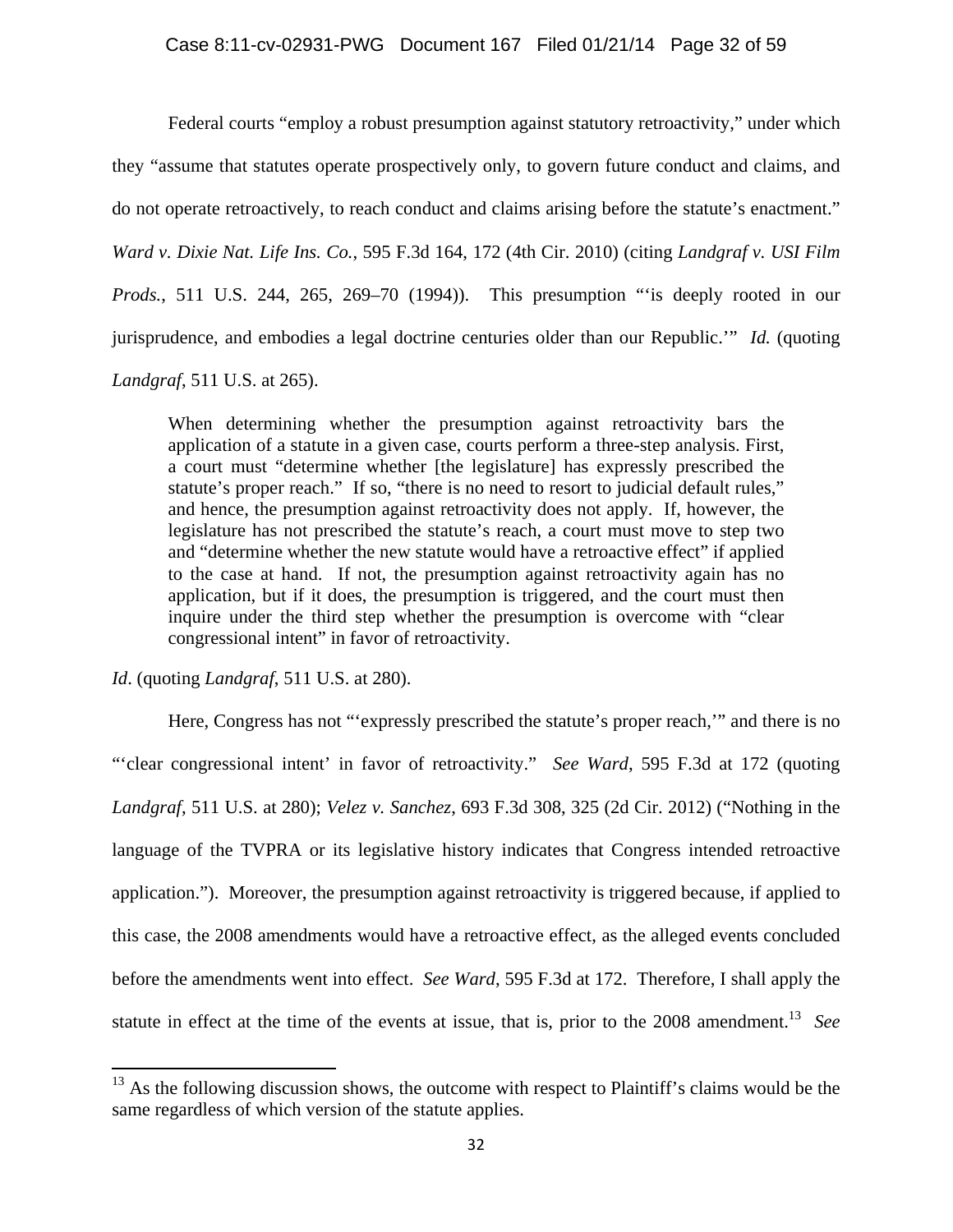#### Case 8:11-cv-02931-PWG Document 167 Filed 01/21/14 Page 33 of 59

*Adhikari v. Daoud & Partners*, No. 09-cv-1237, 2013 WL 4511354, at \*9 (S.D. Tex. Aug. 23, 2013) (concluding that 2008 amendments to TVPRA did not apply retroactively, such that "for conduct from 2003 to 2008, only perpetrators were subject to liability" under § 1595); *see also Velez v. Sanchez*, 693 F.3d 308, 325 (2d Cir. 2012) (concluding that "civil cause of action does not apply retroactively"); *Ditullio v. Boehm*, 662 F.3d 1091, 1100–02 (9th Cir. 2011) (same); *Doe v. Siddig*, 810 F. Supp. 2d 127, 136 (D.D.C. 2011) (concluding that "permitting private litigants to bring suit under Section 1595 for violations of Sections 1589 and 1590 based on conduct predating December 19, 2003 would have an impermissible retroactive effect").

#### *2. Alleged threats of "serious harm" or "abuse of law or legal process"*

Plaintiff insists that Defendants obtained her services as a housekeeper by "threatening that [she] would be deported if she stopped working for them," which in Plaintiff's view "constitute[s] a classic case of threatened abuse of the law or legal process." Pl.'s Opp'n to Summ. J. 10; *see* 18 U.S.C. § 1589(3). Further, she argues that "deportation from this country constitutes serious harm in itself." Pl.'s Opp'n to Summ. J. 13. Defendants contend that Plaintiff's argument fails because she "was not subject to force or physical restraint" and "did not suffer and was not threatened with serious harm." Defs.' Mem. 77. Specifically, Defendants argue that "even the conversation [Plaintiff] testified to between Caroline and herself regarding plaintiff possibly being subject to deportation would be insufficient to meet the 'serious harm standard.'" *Id.* at 78. Defendants insist that, according to Plaintiff's own testimony, which is not contradicted, only one of the three Defendants told Plaintiff that she could be deported, and Defendant Caroline Ngoubene only mentioned deportation to Plaintiff once over the course of more than two years. Defs.' Summ. J. Repy 2, 11–13. Defendants also argue that, even if deportation could be a threat to other aliens, deportation was not a threat to Plaintiff because she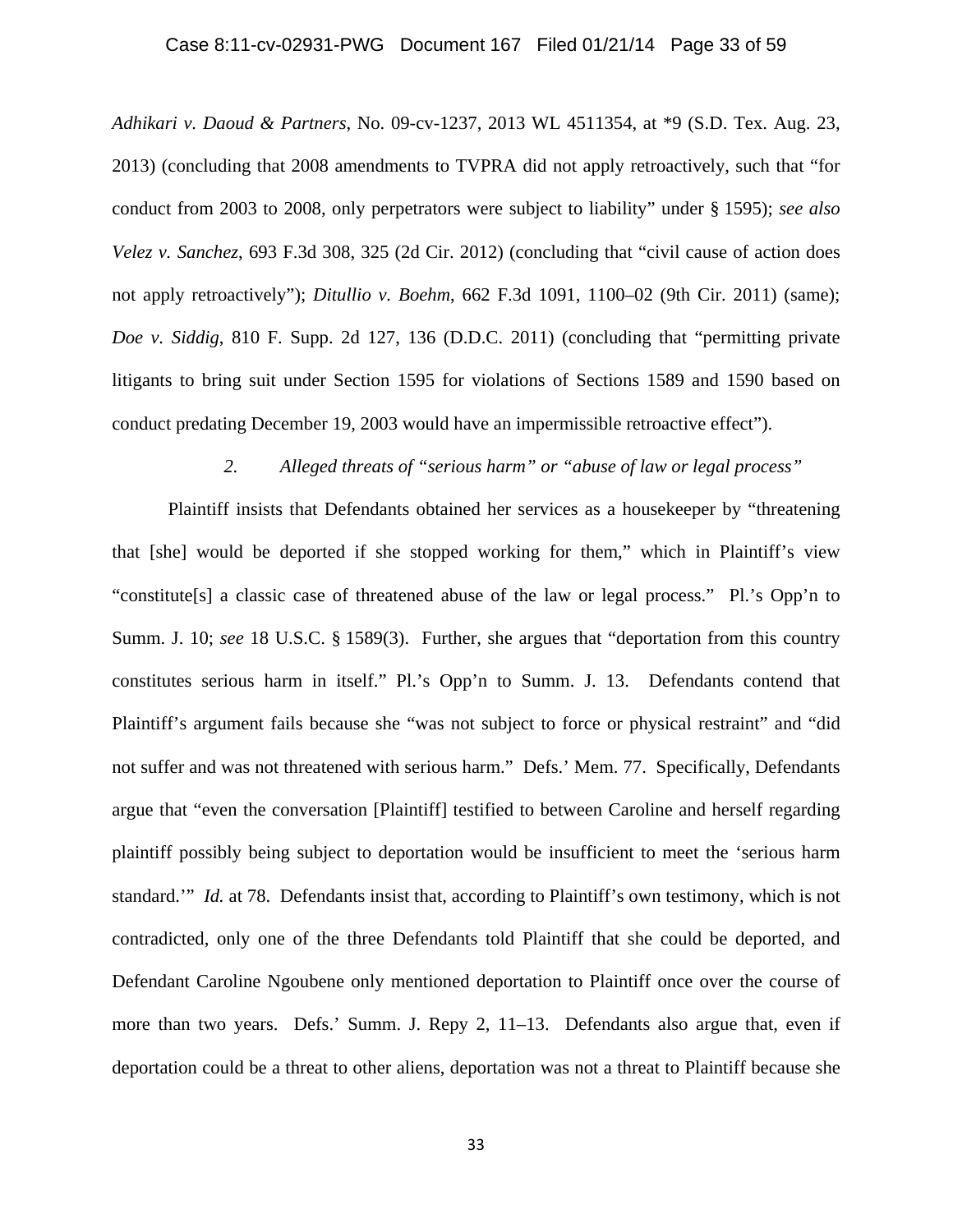### Case 8:11-cv-02931-PWG Document 167 Filed 01/21/14 Page 34 of 59

wanted to return to Cameroon. *Id.* at 10, 13. Defendants identify repeated instances in which Plaintiff testified that she wanted to go home. *E.g.*, Elat Dep. 99:15 – 100:15, 101:6–17, 107:4– 11, 110:22 – 111:1; Elat Dep. II 493:15–16, 495:21 – 496:4. At the same time, Defendants insist that Plaintiff's testimony shows that she was living at the Ngoubene house voluntarily and could return to Cameroon if she chose. Defs.' Summ. J. Reply 4, 7–8.

The threat of deportation "can constitute serious harm to an immigrant within the meaning of the forced labor statute." *United States v. Rivera*, No. 09-CR-619 (SJF), 2012 WL 2339318, at \*5 (E.D.N.Y. June 19, 2012). It also "'clearly falls within the concept and definition of "abuse of legal process"'" when "'the alleged objective for such conduct was to intimidate and coerce [Plaintiff] into forced labor.'" *Antonatos v. Waraich*, No. 1:12-cv-1905-JMC, 2013 WL 4523792, at \*5 (D.S.C. Aug. 27, 2013) (quoting *Nunag–Tanedo v. E. Baton Rouge Parish Sch. Bd.*, 790 F. Supp. 2d 1134, 1146 (C.D. Cal. 2011) (internal citations omitted)). Indeed, "[t]he threat of deportation alone may support a claim for forced labor." *Aguirre v. Best Care Agency, Inc.*, ---- F. Supp. 2d ----, 2013 WL 4446925, at \*12 (E.D.N.Y. Aug. 16, 2013); *see Calimlim*, 538 F.3d at 713; *United States v. Alstatt*, 858 F. Supp. 2d 1032, 1041 (D. Neb. 2012) ("A threat of deportation which causes involuntary servitude may be sufficient."). The United States Supreme Court has noted that "threatening . . . an immigrant with deportation could constitute the threat of legal coercion that induces involuntary servitude, even though such threat made to an adult citizen of normal intelligence would be too implausible to produce involuntary servitude." *United States v. Kozminski*, 487 U.S. 931, 948 (1988).

*Camayo v. John Peroulis & Sons Sheep, Inc.*, Nos. 10–cv–00772–MSK–MJW, 11–cv– 01132–MSK–MJW, 2012 WL 4359086, at \*2 (D. Colo. Sept. 24, 2012), is instructive. There, one of the defendants explicitly threatened one of the plaintiffs with deportation twice, another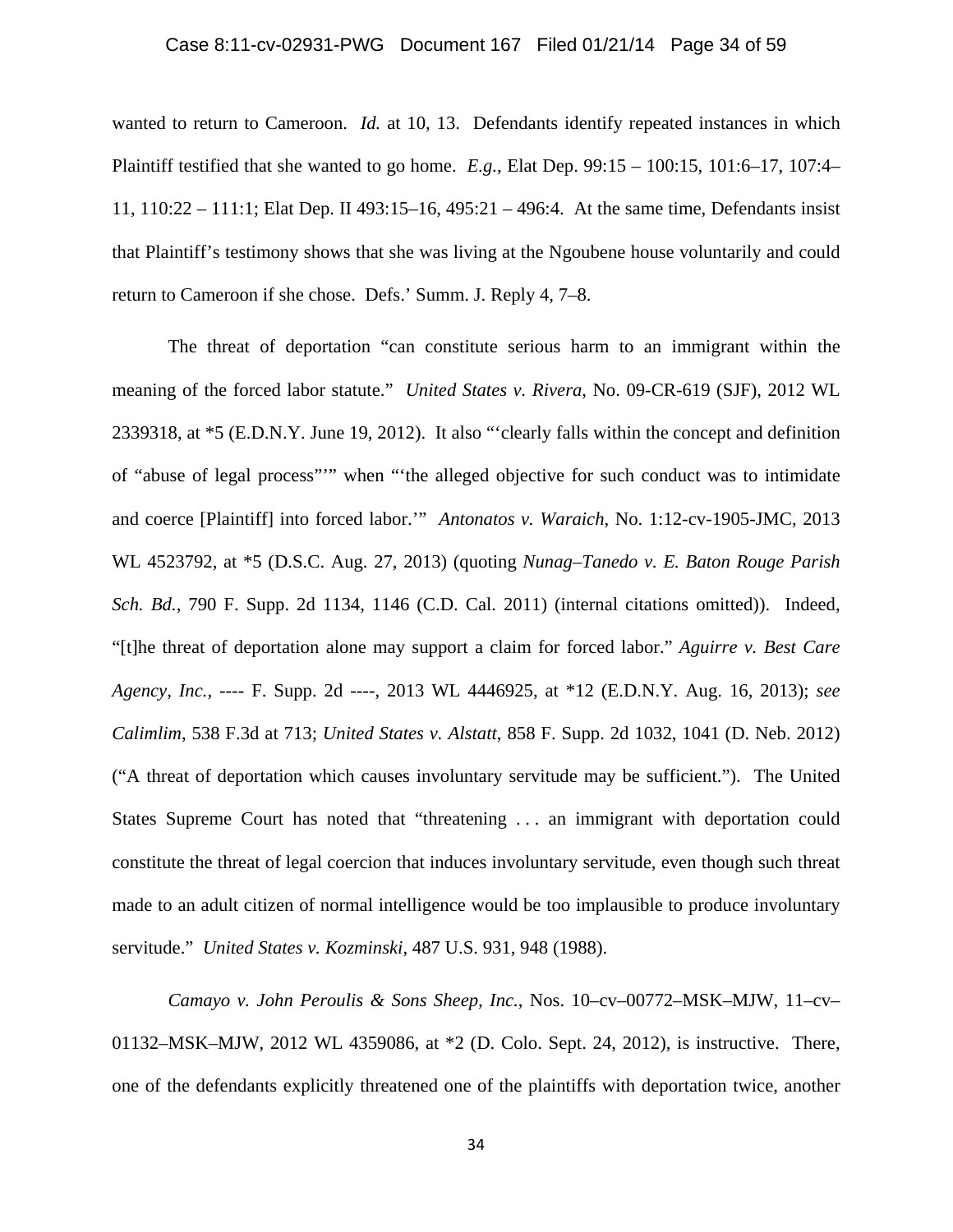# Case 8:11-cv-02931-PWG Document 167 Filed 01/21/14 Page 35 of 59

time informed that plaintiff that "'he had called immigration and the police' about some of [the plaintiff's] coworkers who had left the ranch," and yelled a deportation threat at another plaintiff at least once. The court noted that "there are other cases in which courts have found that [an] employer's comments about immigration consequences that could occur, do not by themselves constitute an abuse of the legal process; rather, an employee is obligated to show that the threatened use of the legal process is a misuse of that process." *Id*. at \*4 (citing *Alvarado v. Universidad Carlos Albizu*, No. 10-22072-CIV, 2010 WL 3385345 (S.D. Fla. Aug. 25, 2010) (collecting cases)). Distinguishing *Alvarado*, the court denied the defendants' motion to dismiss because, "[t]aken as a whole, this conduct could be found to constitute an abuse of the legal process." *Id.* at \*5. Significantly, the court noted:

This is not to say that an employer automatically violates the TVPA by acknowledging the adverse immigration consequences that might befall an employee who is terminated. Certainly, the TVPA was not intended to completely muzzle employers or prohibit them from mentioning certain legal realities. Rather, this Court is persuaded that the question of whether statements (and actions) by an employer [constitute an abuse of the legal process] must be viewed in light of all the surrounding circumstances, and thus, resolution of whether a certain statement amounts to an abuse of the legal process is one that is particularly difficult on the sparse record of a motion to dismiss.

*Id*. at \*5 n.6.

*Garcia v. Curtright*, No. 6:11-06407-HO, 2012 WL 1831865 (D. Or. May 17, 2012) also provides guidance. There, the plaintiff, whose "immigration status [was] not apparent from the face of plaintiff's amended complaint," worked for the defendants, cleaning their properties. *Id.*  at \*1, \*4. The plaintiff alleged that Mr. Curtright, owner of the defendant companies, "forced" her to take his mother into her home and provide continual care for her by threatening to have his "government friends" deport her if she did not comply. *Id.* at \*1, \*3. The defendants moved to dismiss and the court denied the motion, reasoning that "the alleged threatened deportation of plaintiff and her family would on the face of the complaint, constitute sufficiently serious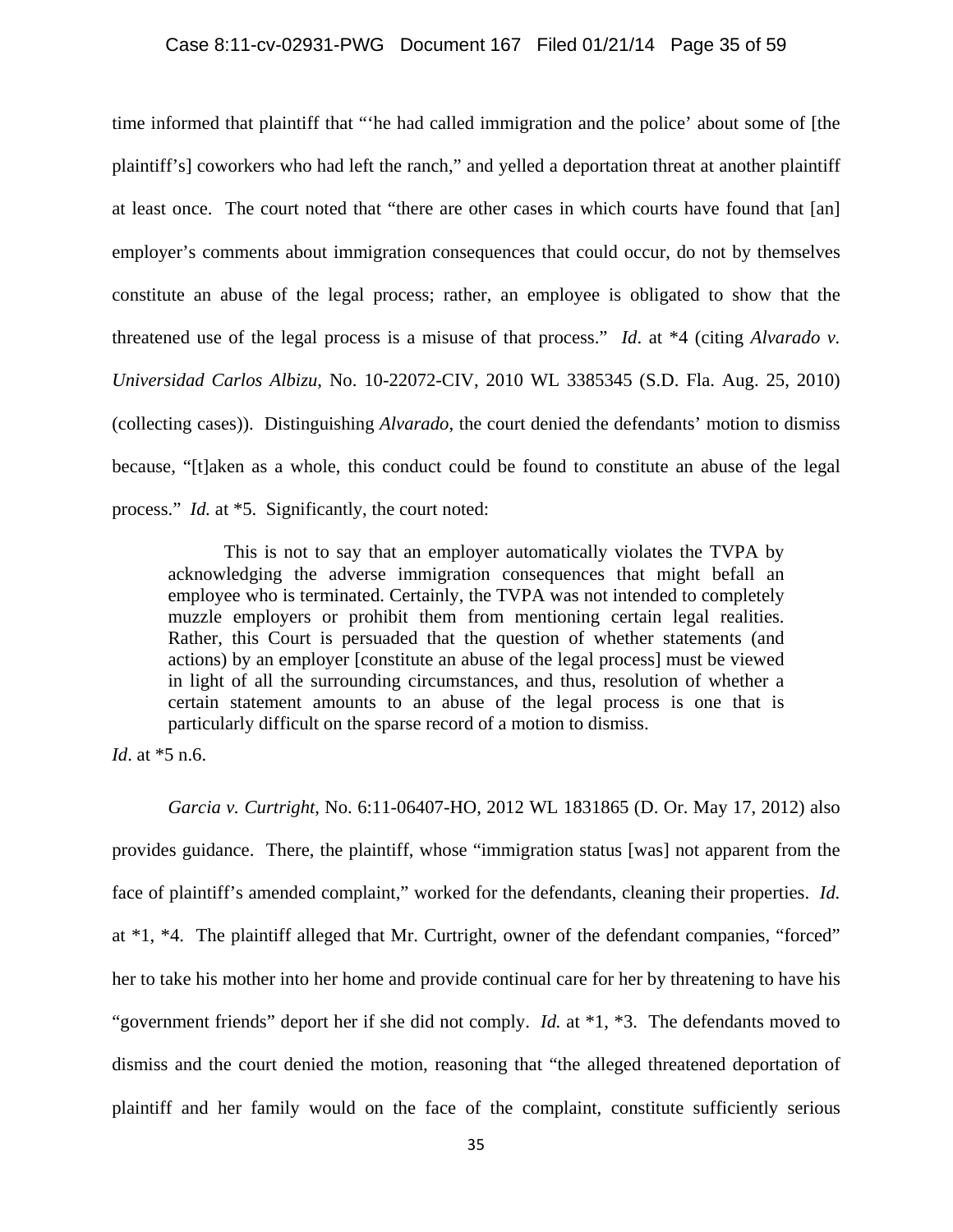threatened harm to preclude dismissal of her second claim at this stage of litigation." *Id.* at \*4.

The court observed:

[N]ot all bad employer-employee relationships constitute forced labor. First, the threat of harm must be considered from the vantage point of a reasonable person in the place of the victim, and must be "sufficiently serious" to compel that person to remain with the employer. 18 U.S.C  $\S$  1589(c)(2). Second, the scope of the statute is further narrowed by the requirement of scienter. *Dann*[,] 652 F.3d at 1170 (citing *U.S. v. Calimlim*, 538 F.3d 706, 711–12 (7th Cir. 2008)). The employer must intend to cause the victim to believe that she would suffer serious harm if she did not continue to work. In other words, under section 1589, the employer must not just threaten serious harm but have intended the victim to believe that such harm would befall her. *Id*.

*Id*. at \*4; *see also Catalan v. Vermillion Ranch Ltd. P'ship*, No. 06–cv–01043–WYD–MJW, 2007 WL 38135, at \*8 (D. Colo. Jan. 4, 2007) (finding that "the First Amended Complaint state[d] a claim for relief pursuant to 18 U.S.C. §§ 1589 and 1590" and denying the defendants' motion to dismiss because the complaint "allege[d] that the four Plaintiffs stating a claim under TVPRA were threatened with deportation if they did not remain on the Ranch").

I have not found a case specifically on point, or anything at all from the Fourth Circuit or this district. Unlike in the case before me, in the majority of the cases in which the plaintiffs alleged threats of deportation in a TVPRA claim and the court denied the defendants' motion to dismiss or for summary judgment, the courts noted that the defendants made multiple threats of deportation, often accompanied by threats of other harm, and/or threatened to take action to have the plaintiffs deported. *See Aguirre*, 2013 WL 4446925, at \*2, \*4, \*5, \*12–13; *Ruiz v. Fernandez*, ---- F. Supp. 2d ----, 2013 WL 2467722, at \*20 (E.D. Wash. June 7, 2013); *Tanedo v. E. Baton Rouge Parish Sch. Bd.*, No. SA CV10–01172 JAK (MLGx), 2012 WL 5378742, at \*2– 4 (C.D. Cal. Aug. 27, 2012); *Panwar v. Access Therapies, Inc.*, No. 1:12–cv–00619–TWP–TAB, 2013 WL 5486783, at \*7 (S.D. Ind. Sept. 30, 2013); *Antonatos v. Waraich*, No. 1:12-cv-1905- JMC, 2013 WL 4523792, at \*2, \*4–5 (D.S.C. Aug. 27, 2013); *Zavala v. Curtright*, No. 6-12-cv-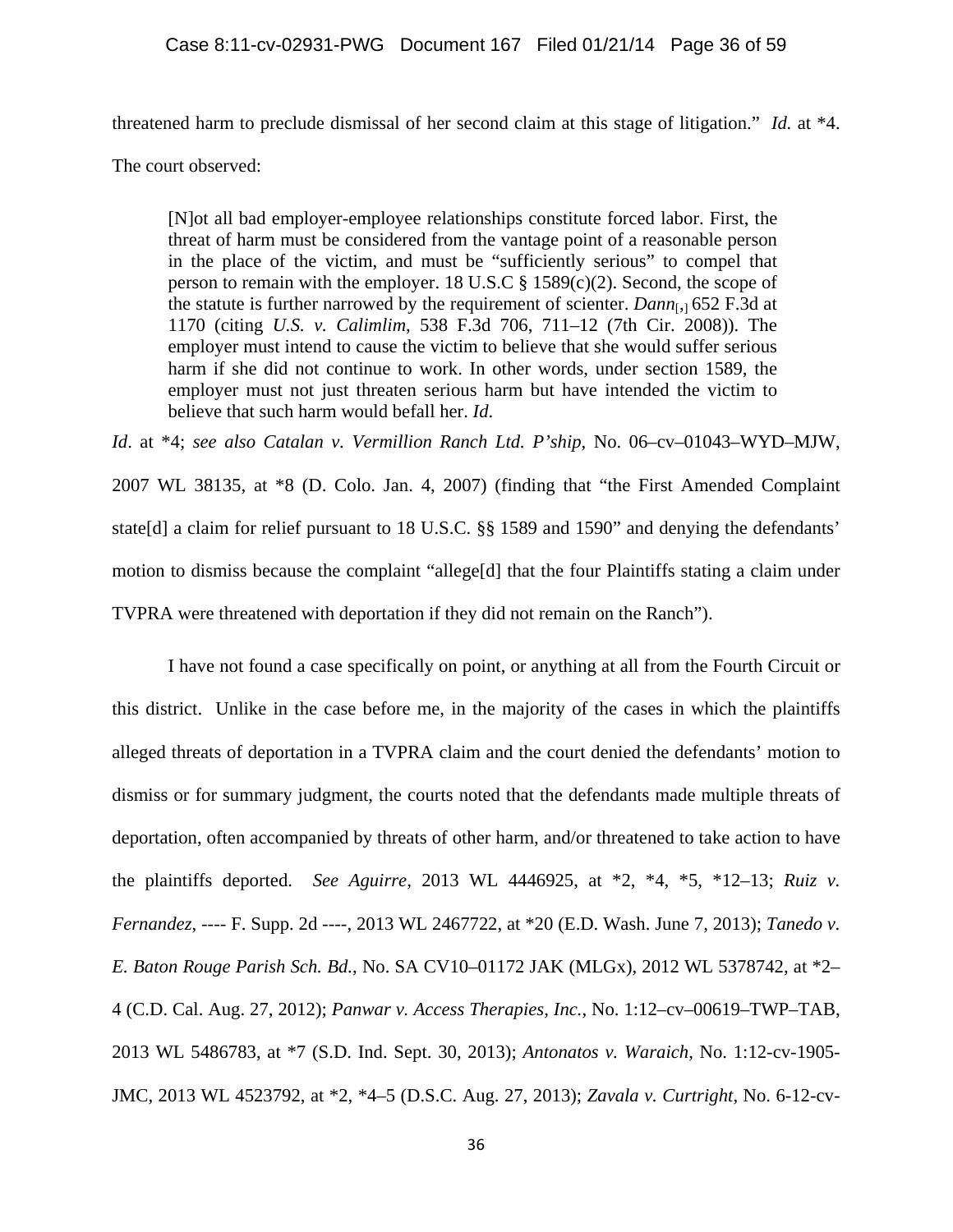1488-AA, 2012 WL 5471154, \*1, \*3 (D. Or. Nov. 9, 2012); *Kiwanuka v. Bakilana*, 844 F. Supp. 2d 107, 115 (D.D.C. 2012); *Camayo*, 2012 WL 4359086, at \*2; *Ramos-Madrigal v. Mendiola Forestry Serv.*, LLC, 799 F. Supp. 2d 958, 960 (W.D. Ark. 2011); *Shuvalova v. Cunningham*, No. C 10-2159 RS, 2010 WL 5387770, at \*4, \*7 (N.D. Cal. Dec. 22, 2010); *see also Carazani v. Zegarra*, ---- F. Supp. 2d ----, 2013 WL 5303492, at \*19 (D.D.C. July 3, 2013) (granting the plaintiff's default judgment motion) *Magnifico v. Villanueva*, No. 10-cv-80771, 2012 WL 5395026, at \*1 (S.D. Fla. Nov. 2, 2012) (same); *Doe v. Howard*, No. 1:11-cv-1105, 2012 WL 3834867, at \*4 n.3 (E.D. Va. Sept. 4, 2012) (same); *Gurung v. Malhotra*, 851 F. Supp. 2d 583, 588, 594 (S.D.N.Y. 2012) (same); *Canal v. Dann*, No. 09-3366 CW, 2010 WL 3491136, at \*2 (N.D. Cal. Sept. 2, 2010) (same). In an appeal of a criminal proceeding related to *Canal v. Dann*, the Ninth Circuit affirmed the forced labor conviction, in part because "[a] juror could reasonably have concluded that Dann intended to keep Peña Canal in fear of serious immigration consequences" based on the fact that Dann "repeatedly threaten[ed] to send Peña Canal back to Peru," even though "Dann never explicitly threatened deportation." *United States v. Dann*, 652 F.3d 1160, 1172 (9th Cir. 2011).

Yet, none of these cases explicitly stated a minimum for conduct that is actionable under the TVPRA. Indeed, as discussed, the threat of deportation alone can be actionable, *Aguirre v. Best Care Agency, Inc.*, ---- F. Supp. 2d ----, 2013 WL 4446925, at \*12 (E.D.N.Y. Aug. 16, 2013), and the threat need not be that the defendant himself or herself will take action to have the plaintiff deported, *see United States v. Askarkhodjaev*, No. 09-00143-01-CV-W-ODS, 2010 WL 4038783, at \*3 (W.D. Mo. Sept. 23, 2010) ("The statute does not specify that the 'serious harm' be at the defendant's hand. It . . . . prohibits intentionally creating the belief that serious harm is possible, either at the defendant's hands or those of others."). Moreover, none of these cases is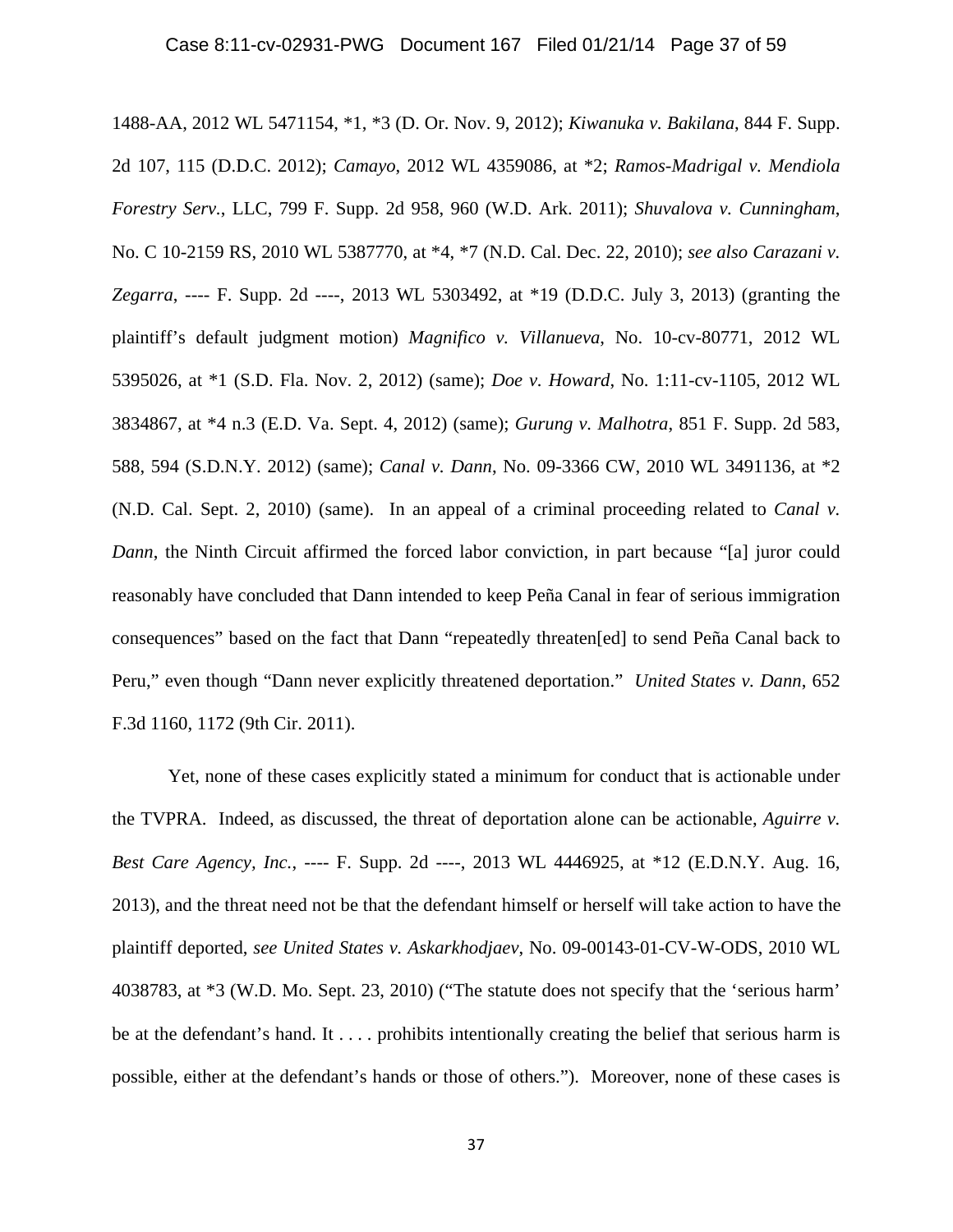# Case 8:11-cv-02931-PWG Document 167 Filed 01/21/14 Page 38 of 59

binding on this Court, and there is no controlling authority in the Fourth Circuit or informative case from this district.

Significantly, the threats of deportation—which, in this case, admittedly are limited to a single reference to deportation by Caroline Ngoubene<sup>14</sup>—cannot be examined in a vacuum. Rather, I must consider Caroline Ngoubene's statement "in light of all the surrounding circumstances." *See Camayo*, 2012 WL 4359086, at \*5 n.6. I am mindful that the statute, albeit as amended in 2008, defines "serious harm," which can encompass a threat of deportation, *see United States v. Rivera*, No. 09-CR-619 (SJF), 2012 WL 2339318, at \*5 (E.D.N.Y. June 19, 2012), as "any harm . . . that is sufficiently serious, under all the surrounding circumstances, to compel a reasonable person of the same background and in the same circumstances to perform or to continue performing labor or services in order to avoid incurring that harm." 18 U.S.C.  $§ 1589(c)(2) (2008).$ 

The pertinent conversation occurred in October 2006 when, after Plaintiff "told Marie-Therese that [she] wanted to leave, . . . Caroline said, well, [you] can't leave the house because [you] don't have papers," and "Caroline used the term 'deported.'" *Id.* at 108:6–17, 109:1; *see id.* at 110:20 – 111:6 (same). Plaintiff testified as follows:

*Id.* 

<sup>&</sup>lt;sup>14</sup> Plaintiff testified that the October 2006 conversation was the only time Caroline Ngoubene mentioned deportation, and that Roxane Ngoubene and Dany Ngoubene never mentioned deportation. Elat Dep. 109:14–19. Additionally, when Plaintiff was asked whether her uncle and aunt, François and Marie-Thérèse Ngoubene, who she alleged in her original Complaint were the masterminds behind her being brought to the United States under false pretenses and forced into involuntary domestic labor, and in whose household she worked, ever threatened her with deportation, she answered "No." *Id.* at 107:22 – 108:5. Specifically,

Q Did the Ngoubenes ever—when I'm referring to the Ngoubenes, I'm referring to François and Marie-Thérèse, did Mr. and Mrs. Ngoubene ever threaten to send you back to Cameroon, that you're aware of?

**A No.**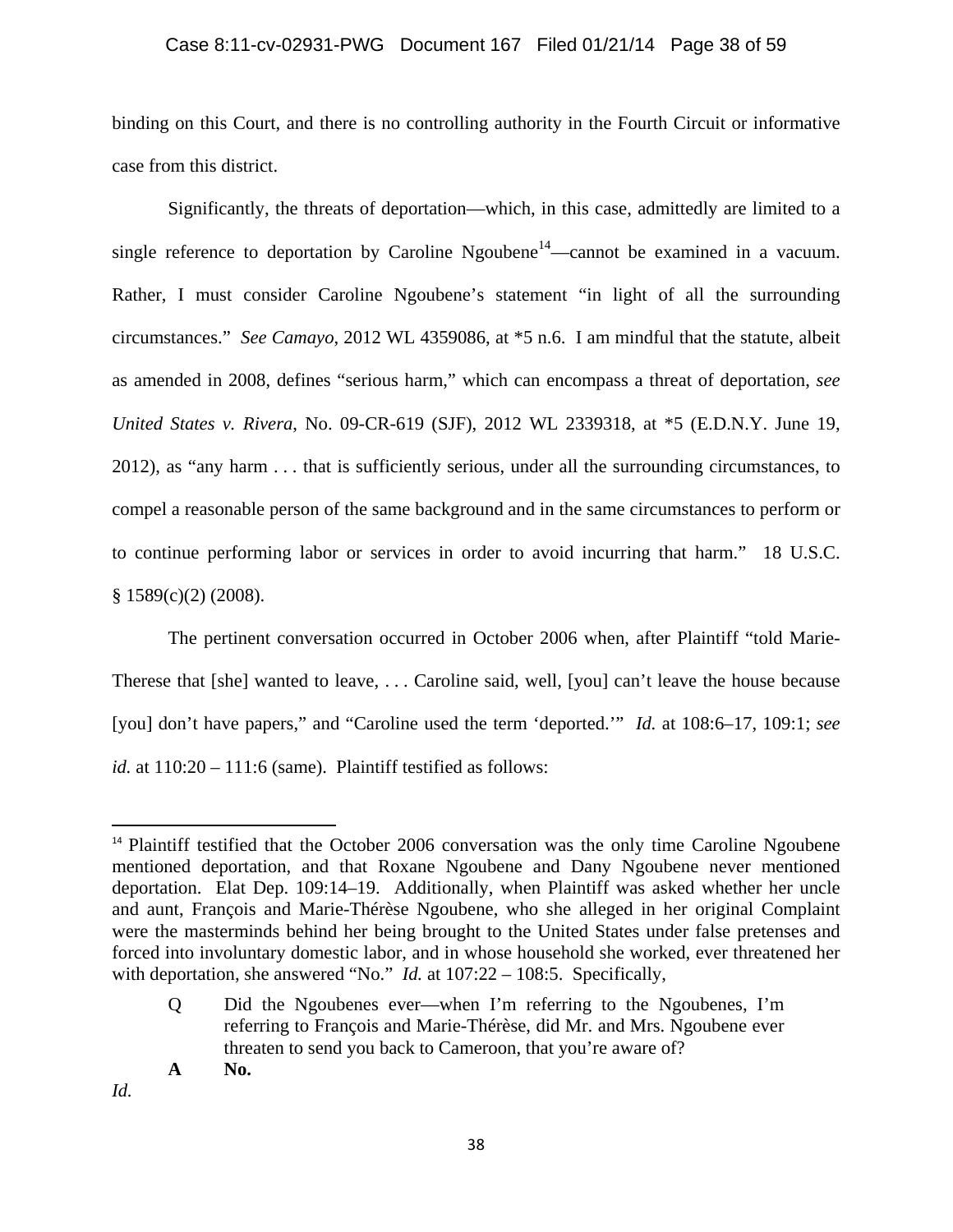- Q Did Caroline or her mother that day ever say to you that they were going to contact Immigration to have you sent back, that they were going to try to deport you? Did they tell you that?
- **A No.**
- Q And were you angry when Caroline said this to you?
- **A No.**
- Q Did you understand she was just trying to helpfully tell you about what the law was?
- **A Yes.**

*Id.* at 113:9–19.

It is significant that, as soon as Plaintiff mentioned to Marie-Thérèse Ngoubene that she wanted to return to Cameroon, her aunt left the room and Caroline Ngoubene "came downstairs right away," leading Plaintiff to "assume" that Caroline Ngoubene's mother, Marie-Thérèse Ngoubene, sent her to talk to Plaintiff. *Id.* at 100:5–19. Caroline Ngoubene is an attorney who "specialize[s] in immigration." Caroline Ngoubene Dep. 8:12–14, Pl.'s Opp'n to Summ. J. Ex. E. Further, Plaintiff did not simply say that she wanted to leave the Ngoubene household; she specifically said to her aunt and cousin that she "wanted to go back home" to Cameroon. *Id.* at 110:20 – 111:1. If she returned to Cameroon, she would no longer be in the United States and therefore could not be subject to deportation. A genuine dispute exists with regard to the import of these material facts, and a reasonable jury could find that, under these circumstances, it is both a threat of serious harm and an abuse of the law for Caroline Ngoubene, as an attorney who specializes in immigration, to represent that Plaintiff would be deported for trying to return to Cameroon. *See* 18 U.S.C. § 1589(3); Fed. R. Civ. P. 56(a), (c)(1)(A); *Anderson v. Liberty Lobby, Inc*., 477 U.S. 242, 251 (1986).

It is true that the evidence shows that Plaintiff wanted to return to Cameroon and once, in October 2006, told Marie-Thérèse Ngoubene that she "wanted to leave." Elat Dep. 99:15 – 100:15; 101:6–17; 107:4–11, 110:22 – 111:1; Elat Dep. II 493:15–16, 495:21 – 496:4. But the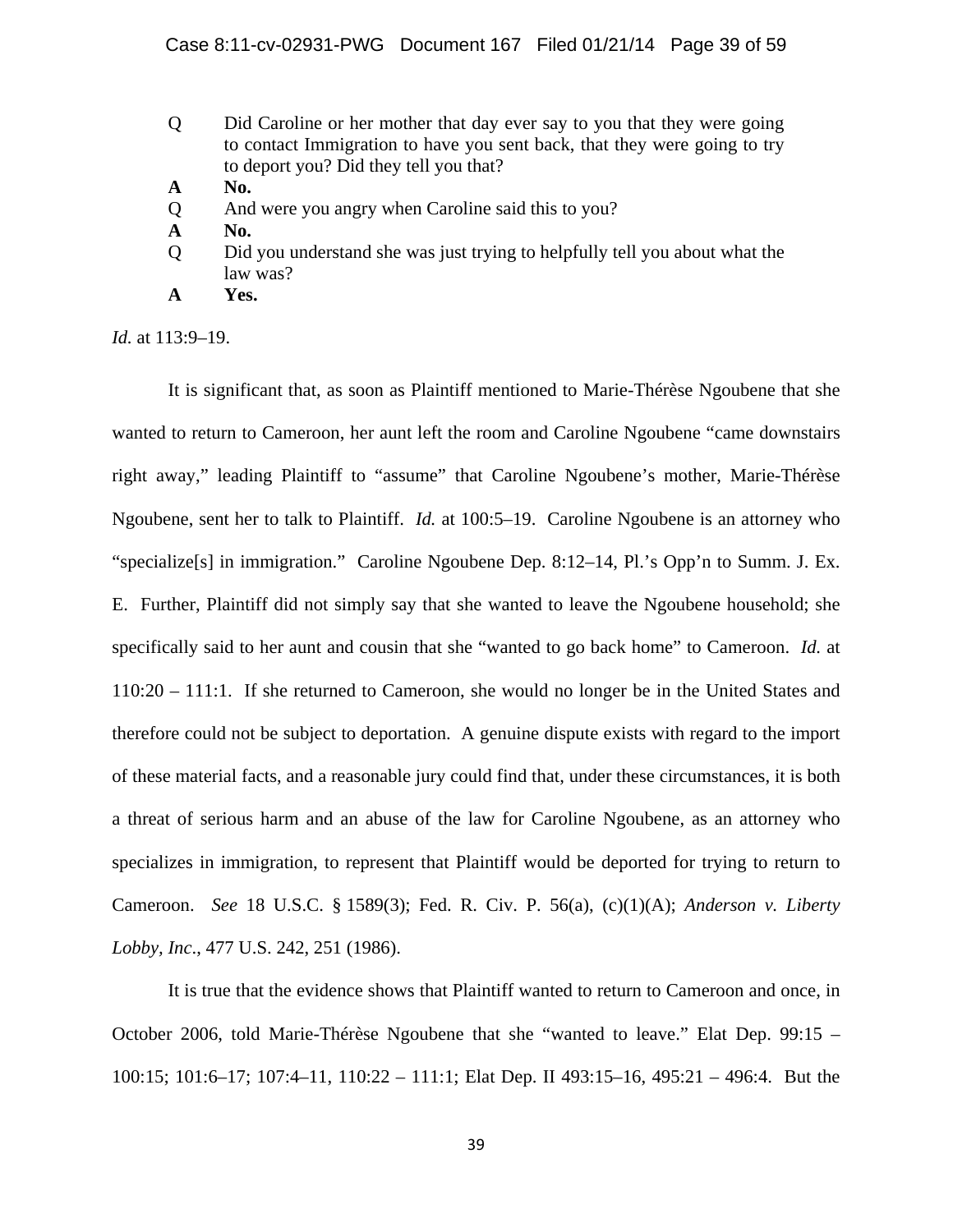### Case 8:11-cv-02931-PWG Document 167 Filed 01/21/14 Page 40 of 59

fact that Plaintiff wanted to return to her homeland is not tantamount to Plaintiff not finding the prospect of returning via deportation proceedings to be threatening. Additionally, Plaintiff testified in a second deposition that, although Caroline Ngoubene's tone was not threatening, she later perceived Caroline Ngoubene's reference to possible deportation to be a threat. Elat Dep. II  $469:6-10$ ,  $505:21 - 506:1$ . She said that deportation "was considered as a threat for [her]" because she "thought it would be like in France," where she thought "it's very violent." *Id.* at 470:11 – 471:6. Plaintiff explained that she did not "know what [Caroline Ngoubene] was referring to" when she mentioned deportation, and did not "[take] it as a threat" until "after searching" on the Internet that night and seeing a video of a violent deportation in France. *Id.* at  $492:15 - 493:5$ ,  $502:10 - 506:1$ . Plaintiff said that she "wanted to go back" to Cameroon, but she also said that she "was afraid of going back to Cameroon because [she] didn't know what the Ngoubenes . . . were going to do," and she was "afraid of what will happen to [her]." *Id.* at 493:15–16, 494:21 – 496:4. Plaintiff said she was afraid of "the complete reject of [her] family and because the Ngoubenes are very powerful back home, that was [her] concern too, that they will send anybody after [her] .... and [her] family." *Id.* at 508:12 – 509:3. A jury reasonably could find that "a reasonable person of [Plaintiff's] background and in [her] circumstances" would believe Caroline Ngoubene's statement and feel "compel[led] to perform or to continue performing labor or services in order to avoid [deportation]." *See* 18 U.S.C. § 1589(c)(2) (2008).

Defendants rely on Plaintiff's testimony from her first deposition, which Defendants noted, that she was not "angry" at Caroline for mentioning deportation, that Plaintiff agreed that Caroline was being "helpful[]," *see* Elat Dep. 113:9–19, and that Plaintiff agreed that "deportation back to Cameroon wasn't really much of a threat to [her] because [she] wanted to go back to Cameroon anyway," *see id.* at 326:7–10. Defs.' Mem. 34 n.11, 78. Defendants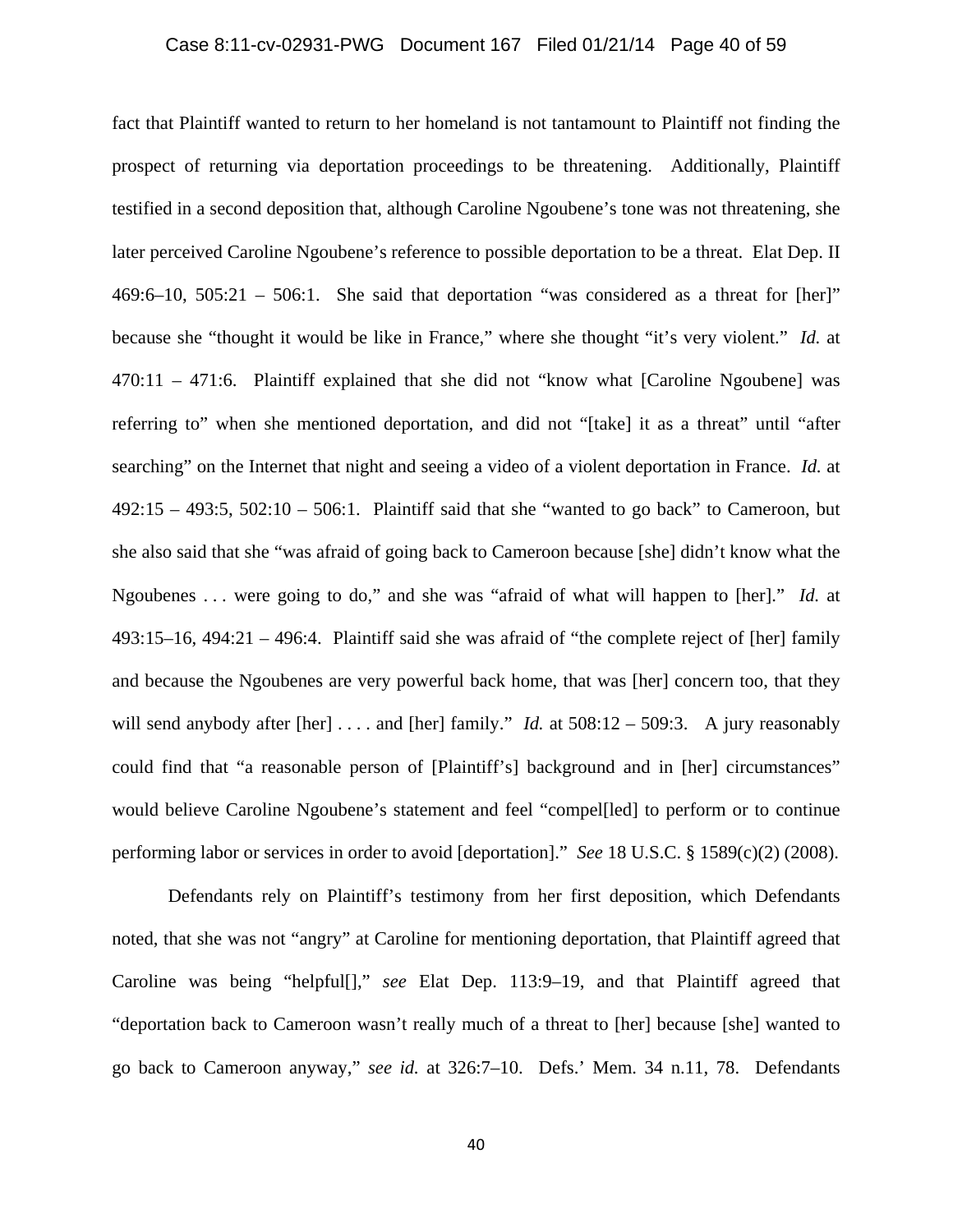suggest that Plaintiff's later testimony at her second deposition cannot create a genuine dispute of material fact because Plaintiff's counsel noted that deposition to obtain testimony from Plaintiff to contradict the testimony she previously gave when deposed by Defendants. Defs.' Mem. 34 n.11, 78. Under the sham affidavit doctrine, which is analogous to this situation,

"a party cannot create a genuine issue of fact sufficient to survive summary judgment simply by contradicting his or her own previous sworn statement (by, say, filing a later affidavit that flatly contradicts that party's earlier sworn deposition) without explaining the contradiction or attempting to resolve the disparity." *Cleveland v. Policy Mgmt. Sys. Corp.*, 526 U.S. 795, 806 (1999). Application of the sham affidavit rule at the summary judgment stage "must be carefully limited to situations involving flat contradictions of material fact." *Mandengue v. ADT Sec. Sys., Inc.*, No. ELH–09–3103, 2012 WL 892621, at \*18 (D. Md. Mar. 14, 2012).

*Zimmerman v. Novartis Pharmaceuticals Corp.*, 287 F.R.D. 357, 362 (D. Md. 2012).

But, under the circumstances, Plaintiff's later testimony did not create a "'flat contradiction[] of material fact.'" *See id.* (citation omitted). Plaintiff initially did not testify that she did not view deportation as a threat; she simply testified that she was not upset with her cousin for mentioning deportation. *See* Elat Dep. 113:9–19. As for her later testimony that "deportation back to Cameroon wasn't really much of a threat," *see id.* at 326:7–10, it must be considered in context. Plaintiff testified that, in October 2010, long after she left the Ngoubene household, her mother told her that "the embassy police" were "looking after [*sic*]" her "[t]o deport" her. *Id.* at 320:13 – 324:1. She then testified as follows:

- Q What did you tell your mother when she raised this whole embassy police business? Did you tell her not to worry?
- **A I didn't say don't worry. I told her that I believe I have protection.**
- Q And you were referring to the T-1 status then?
- **A Yes.**
- Q So at that point, you had the T-1 status and were not worried about deportation; is that correct?
- **A I didn't really -- I knew it was for protection. But I didn't really know the details, you know.**
- Q And you told your mother not to worry about deportation?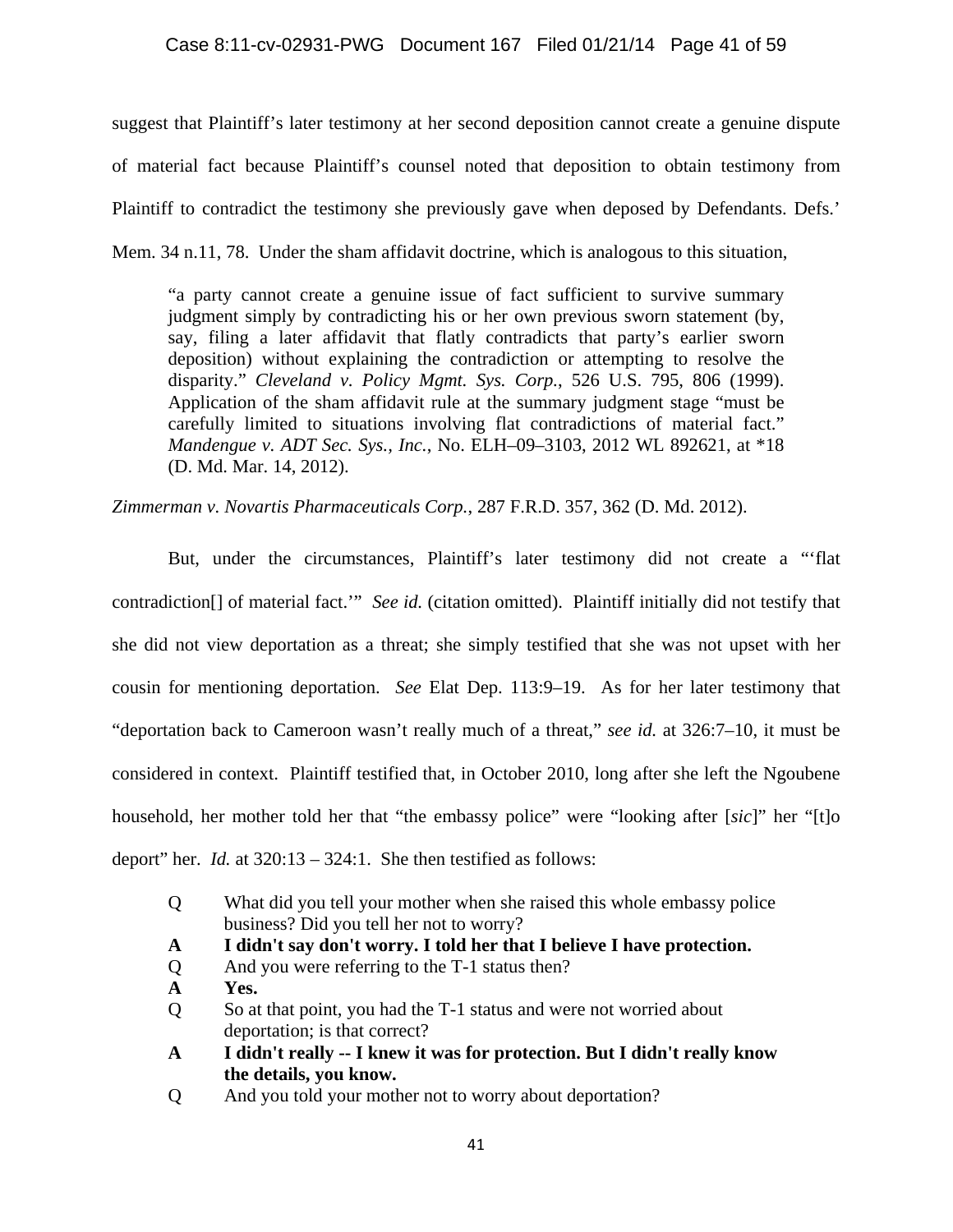- **A Yes. I was always told not to worry at Break the Chain. And...**
- Q And you did not want to go back to Cameroon, did you?
- **A If the occasion came, I will -- I would have go back. I will have gone back to Cameroon, yes.**
- Q Permanently, or just to visit?
- **A Permanently.**
- Q So you wouldn't mind going back to Cameroon permanently?
- **A Mm-mm.**
- Q Why is that?
- **A Just because it's my country, and I miss my brothers and sister. I wouldn't mind going back.**
- Q Well, why is it, if you miss your country and you wouldn't mind going back, you don't go back?
- **A I didn't have money to go back.**
- Q So it's just a question of airfare; is that right?
- **A In some way, yes.**
- Q So deportation back to Cameroon wasn't really much of a threat to you because you wanted to go back to Cameroon anyway and still do, correct?
- **A Yes.**

It is reasonable to infer that Plaintiff testified that she did not perceive deportation as a threat in

*October 2010*, which is not the same thing as how she perceived deportation four years earlier, when Caroline Ngoubene mentioned it to her. Also, Plaintiff's deposition testimony and reliance on an interpreter make clear that English is her second language and that she may not fully grasp the nuances of the language. Given Plaintiff's trust in authority figures to make significant decisions for her and adherence to their decisions, it would be reasonable for a jury to infer that Caroline Ngoubene could mention deportation in a non-threatening manner, knowing that one passing reference to a legal concept that her cousin would not fully understand would be enough to dissuade Plaintiff from attempting to leave the Ngoubene home. Thus, Plaintiff's subsequent deposition testimony is not a "'flat contradiction[] of material fact'" for purposes of application of the sham affidavit doctrine, *Zimmerman*, 287 F.R.D. at 362 (quoting *Mandengue*, 2012 WL 892621, at \*18), and it creates a dispute of material fact regarding whether Caroline Ngoubene's statement constituted a sufficient threat of serious harm for purposes of the TVPRA.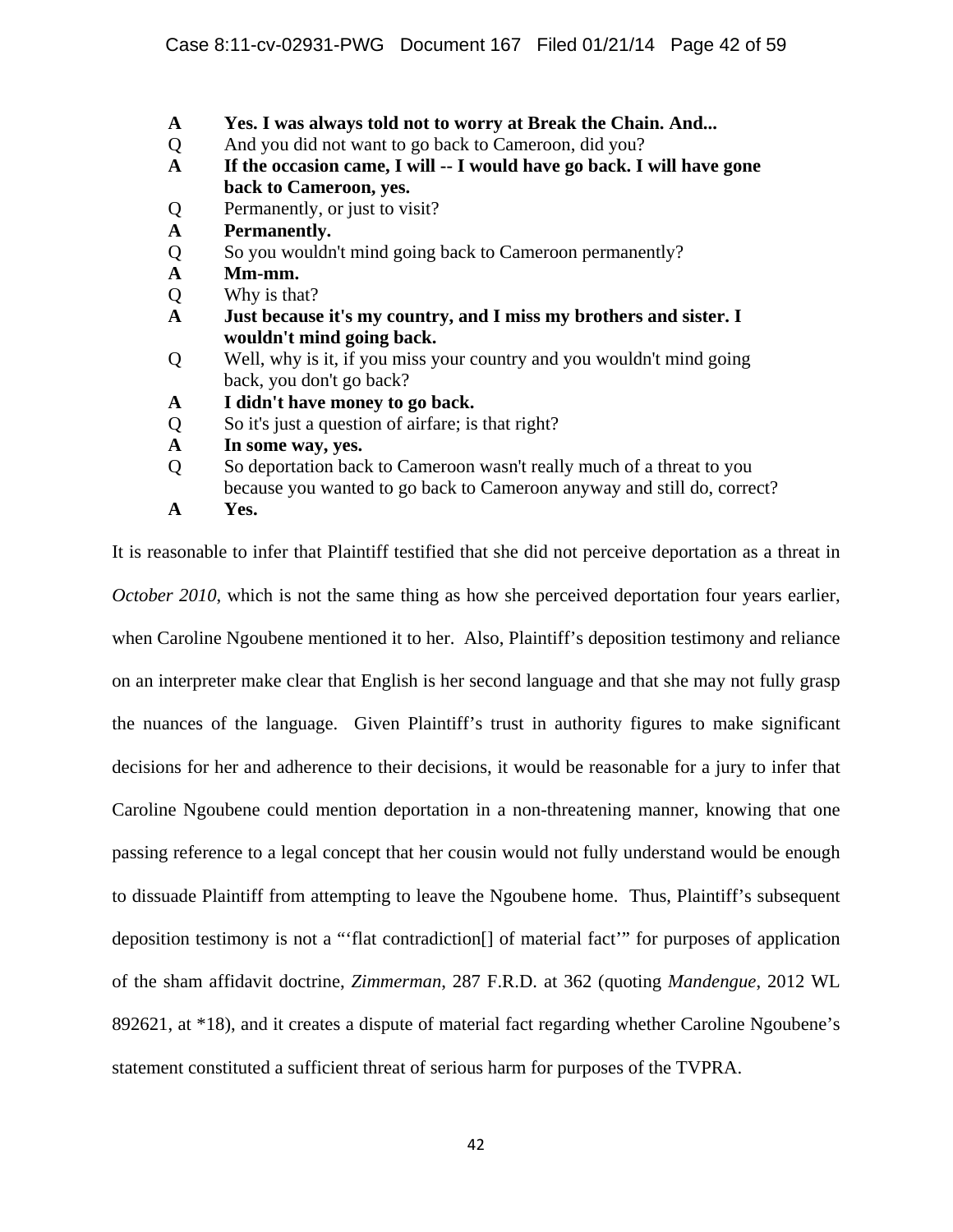#### Case 8:11-cv-02931-PWG Document 167 Filed 01/21/14 Page 43 of 59

Defendants argue that Plaintiff's labor could not have been forced by any means because "[t]here is no factual dispute that plaintiff voluntarily stayed at the Ngoubene home," and "'[v]oluntariness is of course a defense' to charges under the TVPA." Defs.' Mem. 76 (quoting *United States v. Djoumessi*, 538 F.3d 547, 552 (6th Cir. 2008)). In support of their position, Defendants contend:

Plaintiff voluntarily returned to the Ngoubene home after her trip to Cameroon. She travelled back from Cameroon to the U.S. on her own. She chose to bring her daughter to live with her at the Ngoubenes. She routinely contacted people outside the Ngoubene home through phone and e-mail. She often went to places on her own or just with her daughter. She was never abused or threatened with physical violence at anytime. She was able to use public transportation. She formed relationships with people other than the Ngoubene family members.

*Id.* Additionally, they assert that Plaintiff fails to "allege that the Ngoubene family, and especially the defendants, prevented her from returning" to Cameroon. *Id.* 

Although Plaintiff does not allege any "threats of serious harm to [her]" other than deportation, and she does not allege any "physical restraint against [her]," 18 U.S.C. § 1589(1); *see* Elat Dep. 279:14 – 281:21, Plaintiff argues that "the totality of her treatment by Defendants and their parents" show that her labor was forced, not voluntary. Pl.'s Opp'n to Summ. J. 7. According to Plaintiff, she "had every reason to be fearful of what would happen if she attempted to leave the Ngoubene home" because she "was a recent arrival to the United States from Cameroon" who "spoke little of the language, and knew only her family members, one of whom held an influential position at her country's embassy." *Id.* at 8 (citations to depositions omitted). Plaintiff adds that she "lacked a high school education," and "depended on her relatives for her shelter, food, clothes, and legal status." *Id.* (citations to depositions omitted). And, as noted, the record before me is devoid of any evidence that Plaintiff was paid the wages referenced in the agreement she signed in Cameroon, before coming to the United States. The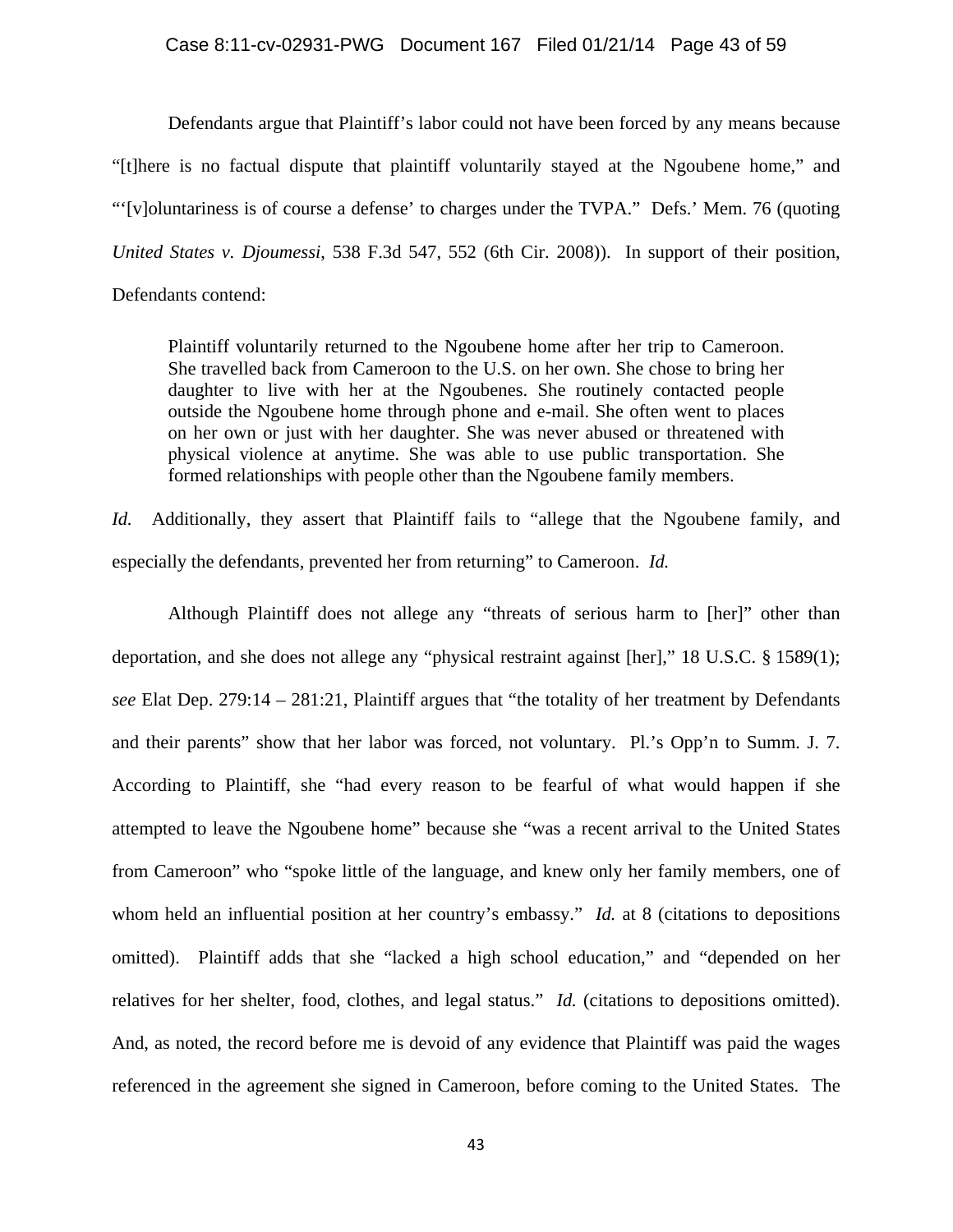# Case 8:11-cv-02931-PWG Document 167 Filed 01/21/14 Page 44 of 59

lack of financial resources, combined with the foregoing isolating circumstances could be viewed by a jury as demonstrating that Plaintiff remained with Defendants involuntarily.

Although the record is replete with evidence that Plaintiff left the Ngoubene home on various occasions and returned, *e.g.*, Elat Dep. 199:4 – 200:17; 242:15–19; 407:22 – 411:13,15 this evidence must be considered under the totality of the circumstances. *See Camayo*, 2012 WL 4359086, at  $*5$  n.6; 15 U.S.C. § 1589(c)(2). As discussed, Plaintiff followed the directions of adult authority figures, including her mother, aunt and uncle, and perhaps her cousin Caroline Ngoubene,<sup>16</sup> without question. Therefore, even though she left the Ngoubene home for errands and returned, and even travelled to Cameroon with the Ngoubenes in the summer of 2007 and then returned to their home in the United States, departing Cameroon after the Ngoubenes already had left and bringing her daughter to live with her at the Ngoubene home, *see* Elat Dep. 104:21 – 105:7; 115:13 – 116:8; 117:10–21; Elat Dep. II 479:15–16, there is a sufficient dispute of material fact to permit a jury to determine whether Plaintiff understood that she had any other option. Tellingly, Plaintiff testified as follows:

<sup>&</sup>lt;sup>15</sup> Specifically, Plaintiff attended GED classes and first communion classes, Elat Dep. 242:15–19, and she rode the bus to the mall with her daughter and without any of the Ngoubenes, *id.* at 407:22 – 411:13. Although Marie-Thérèse Ngoubene told Plaintiff not to leave the house unaccompanied, Plaintiff "sometimes [would] just sneak out [of] the house." *Id.* at 199:4 – 200:17. Also, Plaintiff routinely contacted people outside the Ngoubene home, in Cameroon and the United States, through own cell phone and e-mail, and Defendants did not limit her Internet access. *Id.* at 80:5–21, 262:13 – 263:4, 385:10–20. *Cf. Doe v. Howard*, No. 1:11-cv-1105, 2012 WL 3834867, at \*4 (E.D. Va. Sept. 4, 2012) (defendants "monitor[ed] [plaintiff's] telephone calls" and "generally forbid[] her from leaving the house without being accompanied by one of them").

<sup>&</sup>lt;sup>16</sup> Caroline Ngoubene is only four years older than Plaintiff. *See* Caroline Ngoubene Dep. 135:2–10. However, Caroline Ngoubene arrived in the United States in 1999, seven years before Plaintiff. *See id.* at 36:2–22, 38:9–11; Pl.'s Opp'n to Summ. J. 3; Defs.' Mem. 14. Moreover, when Plaintiff came to live with the Ngoubenes, Caroline was twenty-five and had completed her law degree, while Plaintiff had not completed high school or passed the GED. Caroline Ngoubene Dep. 56:16–20; Pl.'s Opp'n to Summ. J. 8.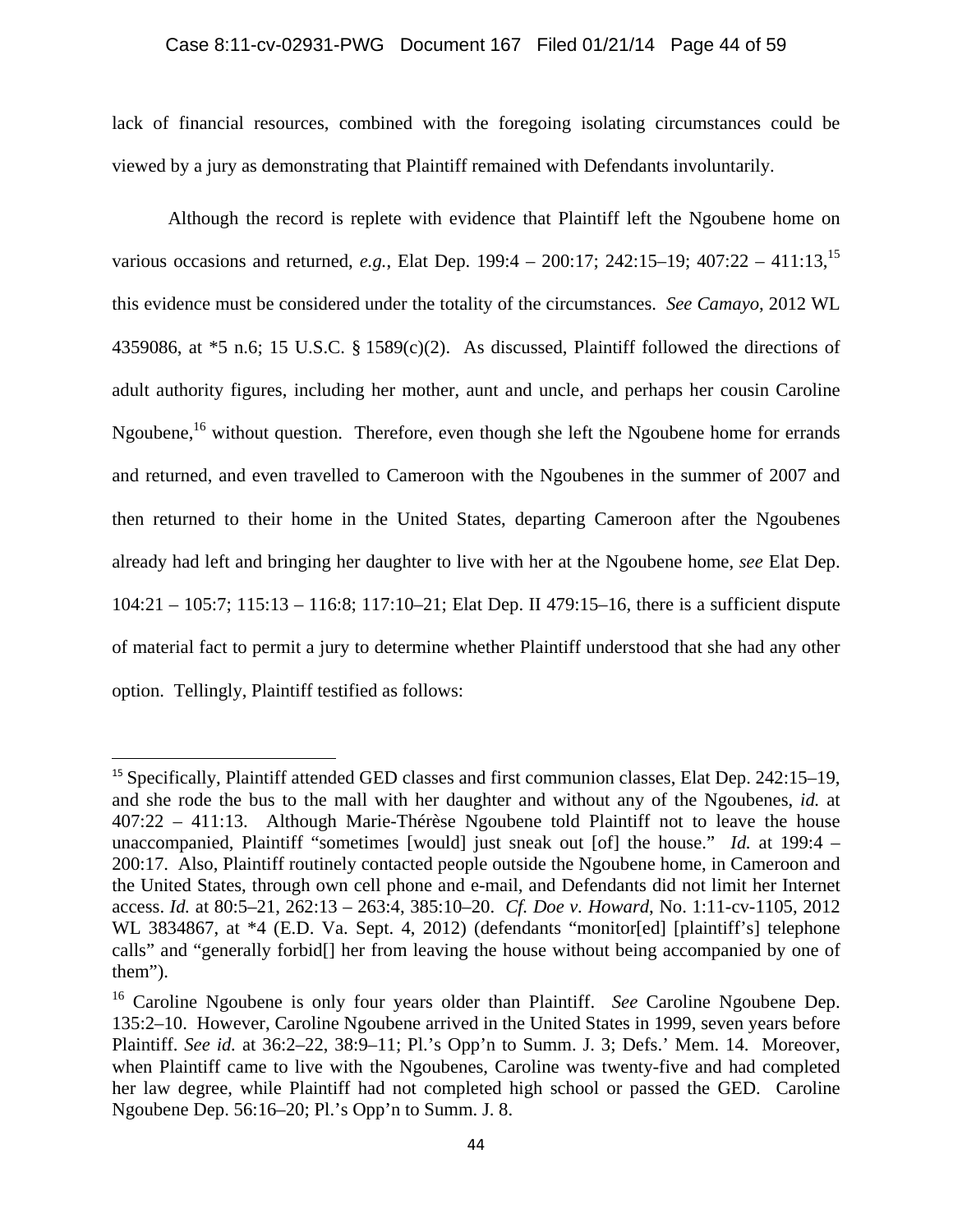- Q Well, in fact, when you went back to Cameroon in 2007, you updated the visa to correctly reflect that you were having a work visa to work and live at the Ngoubenes'; isn't that right?
- **A That's right.**
- Q And you voluntarily went back to Cameroon in the summer of 2007 to update your visa for that purpose; isn't that correct?
- **A Voluntarily?**
- Q Willingly. Freely. Isn't that correct?
- **A My—***Mr. Ngoubene told me I had to change the visa* **because it was a wrong one.**
- Q And you knew that it was a wrong one; isn't that correct?
- **A No.** *I didn't know what type of visa it was.*
- Q All right. And when you went back that summer of 2007, you agreed to get a new visa that would show you with a work visa to be in the United States working for the Ngoubenes; isn't that true?
- **A Yes.**
- Q And nobody forced you to do that, did they?
- **A** *I had to.*
- Q Well, when you say you had to, you could have stayed in Cameroon if you wanted to; isn't that correct?
- **A It is.**
- Q And you decided freely and voluntarily to come back from Cameroon with your daughter in 2007 to live in the United States again; isn't that true?
- **A It is.**
- Q And you did so of your own free will; isn't that true?

# **A** *I was told to.*

- Q No, but you agreed to do it. You were willing to do that; isn't that correct?
- **A It is.**
- Q And when you came back to the United States, you were happy to be coming back with your daughter; isn't that right?
- **A It is.**

Elat Dep. 114:12 – 116:8 (emphasis added). Plaintiff also testified:

- Q [Y]ou were agreeable to come back to the United States after the summer of 2007 because you would have your daughter with you; isn't that right?
- **A It is.**
- Q And you never, ever, after you came back in 2007, ever once asked to go back to Cameroon again, did you?
- **A I never.**

*Id.* at 104:21 – 105:7; *see also id.* at 152:14–15 (With regard to signing her employment contract,

Plaintiff testified: "[W]e made those copies, and *I had to* sign those documents." (emphasis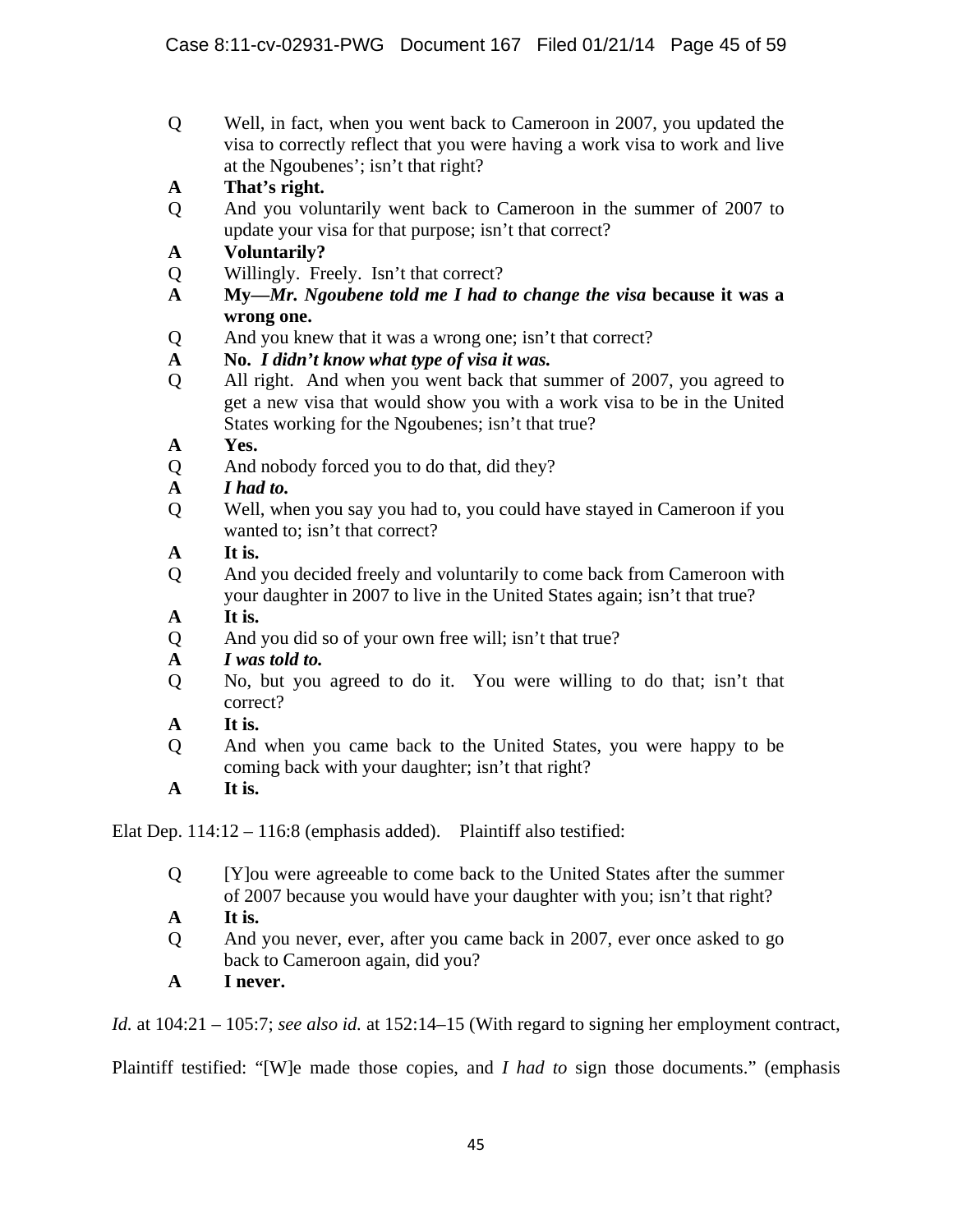# Case 8:11-cv-02931-PWG Document 167 Filed 01/21/14 Page 46 of 59

added)). As noted, Plaintiff may not have understood all of the questions posed to her. Further, a genuine dispute exists with regard to these material facts because Plaintiff's short answers allow for multiple inferences: She could have been happy to have her daughter with her, without being happy that she had to return to the United States or that she had to bring her daughter to the United States. Thus, in the light most favorable to Plaintiff, there is sufficient evidence that she did not remain with the Ngoubenes voluntarily to permit this case to be presented to the jury.

Moreover, the totality of the circumstances provides a reasonable inference that the remaining Defendants participated in a scheme with their parents to cause Plaintiff to believe that she had to work for them or she would be deported.<sup>17</sup> A scheme involving multiple people, or conspiracy, exists if the following elements are present: "(i) a confederation of two or more persons by agreement or understanding; (ii) some unlawful or tortious act done in furtherance of the conspiracy or use of unlawful or tortious means to accomplish an act not in itself illegal; and (iii) actual legal damage resulting to the plaintiff." *Paccar Inc. v. Elliot Wilson Capitol Trucks LLC*, 905 F. Supp. 2d 675, 696 (D. Md. 2012); *see United States v. Nnaji*, 447 F. App'x 558, 560 (5th Cir. 2011) (affirming district court's finding of guilty on charges of forced labor and conspiracy to commit forced labor; reasoning that "[t]he evidence showed that [defendant wife] individually and in concert with her husband took advantage of the victim's vulnerabilities and coerced her into performing work for the family" where "[t]he victim testified that [defendant wife] was present when [defendant husband] took the victim's travel documents, which the jury

<sup>&</sup>lt;sup>17</sup> Plaintiff also argues that "Defendants knowingly benefitted from the venture to obtain Ms. Elat's forced labor." Pl.'s Opp'n to Summ. J. 17. Knowingly benefitting from the forced labor of a victim of human trafficking is a violation of 18 U.S.C. § 1589(b) (2008), but (b) was not a part of the operative statute that was in effect at the time of Plaintiff's alleged servitude. *See* 18 U.S.C. § 1589 (2003). Therefore, Plaintiff's contention that Defendants knowingly benefitted from Plaintiff's labor cannot establish a violation of the operative version of the TVPRA that governs her claims.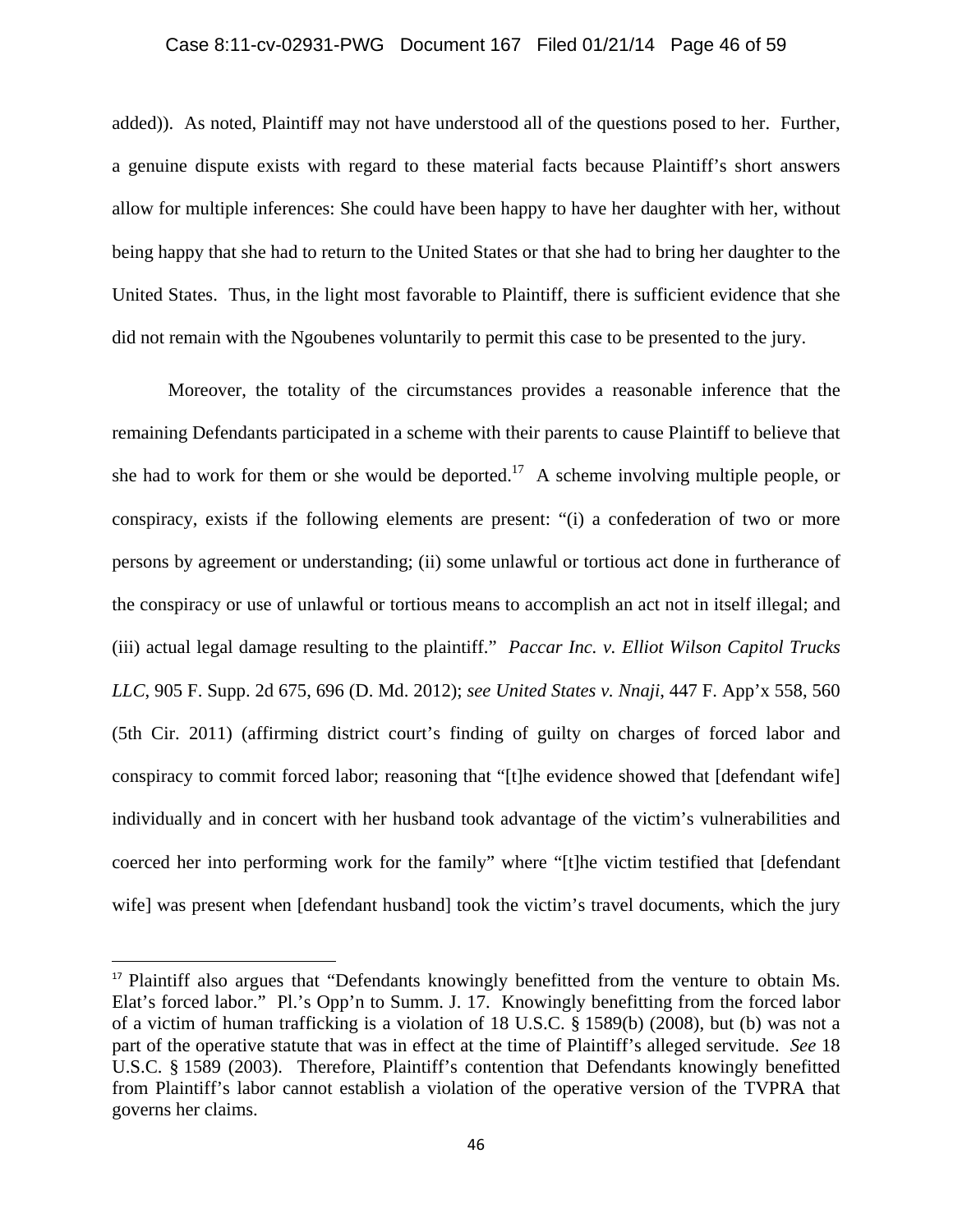# Case 8:11-cv-02931-PWG Document 167 Filed 01/21/14 Page 47 of 59

could have inferred was an effort to keep the victim at the Nnajis' home"; the defendant wife "also told the victim that her salary would be deposited in a bank account and that money was being sent to the victim's children in Nigeria, lies which the jury could have inferred were told to coerce the victim into continuing to work for the Nnajis"; and "the Nnajis kept her isolated, prohibiting her from making contact with outsiders, deciding not to teach her how to use the telephone other than for emergency situations, and accompanying her whenever she left the house").

"A scheme, plan or pattern violates § 1589 where it is intended to cause a person to believe that, if she did not perform such labor or services, she or another individual would suffer serious harm." *Aguirre v. Best Care Agency, Inc.*, ---- F. Supp. 2d ----, 2013 WL 4446925, at \*11 (E.D.N.Y. Aug. 16, 2013) (noting that in *United States v. Calimlim*, 538 F.3d 706, 713 (7th Cir. 2008), the Seventh Circuit stated: "The evidence showed that [the defendants] intentionally manipulated the situation so that [the individual] would feel compelled to remain.... Their vague warnings that someone might report [her] and their false statements that they were the only ones who lawfully could employ her could reasonably be viewed as a scheme to make her believe that she or her family would be harmed if she tried to leave"). Relevantly, a scheme or conspiracy "can be inferred from circumstantial evidence." *United States v. Sabhnani*, 599 F.3d 215, 244 (2d Cir. 2010) (noting that "'a single act may be sufficient for an inference of involvement . . . if the act is of a nature justifying an inference of knowledge of the broader conspiracy'" and concluding that "evidence . . . that Mahender [Sabhnani] assisted his wife in bringing the maids to his home, that he did so to benefit from their labor, which he helped to direct, and that, knowing of his wife's threats and punishments, he aided her in meting them out  $\dots$  provide[d] more than a sufficient basis on which to conclude that there was a 'tacit understanding' between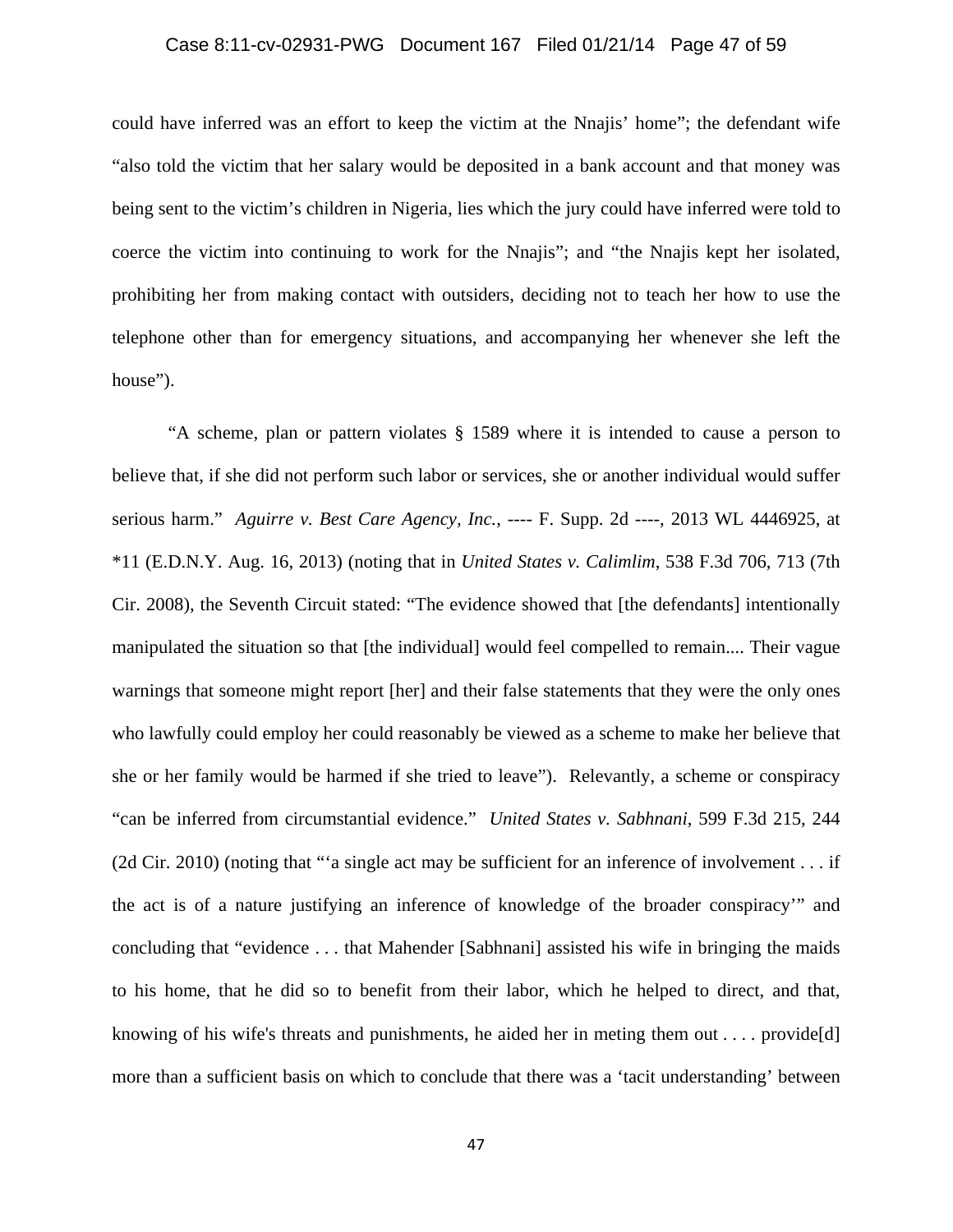Mahender and Varsha [Sabhnani] that the maids would be held in involuntary servitude and peonage in the Sabhnanis' home").

According to Plaintiff,

Defendants and their family pressured Ms. Elat to stay as a laborer in their home through subtle and implied (but nonetheless real) threats of deportation, and through psychological manipulation based on Ms. Elat's immigration status, educational goals, family history, and the specter of the Ngoubene family's political influence in both Cameroon and the U.S.

Pl.'s Opp'n to Summ. J. 14. Plaintiff insists that Defendants can "be liable for obtaining labor by means of an unlawful scheme, plan, or pattern" without "be[ing] the driving force behind the manipulation or threats." *Id.* In her view, "[t]he evidence in this case ... shows nothing less than a comprehensive scheme—that took place over at least two years—by the Ngoubene family to compel Ms. Elat to work for them." *Id.* at 15.

As evidence, Plaintiff testified that the family held meetings with regard to this scheme, *id.* at 15–16, and she testified that she "assume[d]" that Defendants "mentioned things to their parents . . . because they have meetings." Elat Dep. 361:3 – 362:8. Although she admits that she, "of course, cannot produce the minutes from the Ngoubene family meetings to show Defendants' specific assent to their parents' scheme," Pl.'s Opp'n to Summ. J. 15–16, Plaintiff identifies evidence that a jury could find supports her allegation. She asserts that Defendants were present while Plaintiff worked in their home "perform[ing] tasks like cooking breakfast for Defendants" and "braid[ing] Defendants' hair for hours at a time"; Roxane Ngoubene showed Plaintiff how the Ngoubene family liked their coffee and rice prepared; Caroline Ngoubene knew that Plaintiff "wanted to return to Cameroon to be with her daughter" and "warned Ms. Elat of her precarious immigration status" after Plaintiff mentioned to Marie-Thérèse Ngoubene that she wanted to leave; and Dany Ngoubene "verbally demeaned Ms. Elat and her daughter." *Id.* at 16.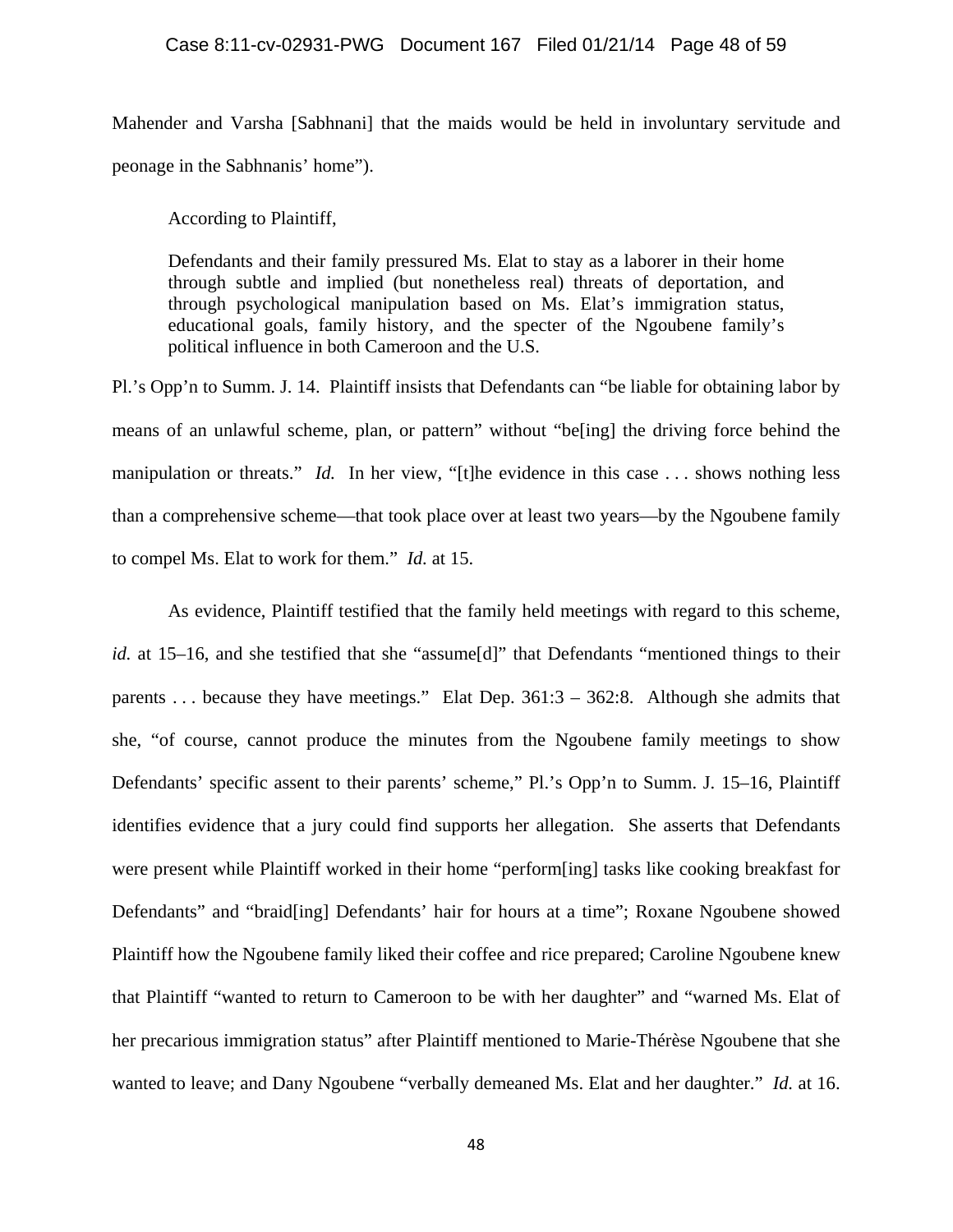## Case 8:11-cv-02931-PWG Document 167 Filed 01/21/14 Page 49 of 59

Plaintiff also alleges that Defendants enforced "their parents' strict rules for Ms. Elat," and that Roxane Ngoubene attempted to take Plaintiff's passport.<sup>18</sup> *Id.* 

The evidence Plaintiff provides may not create an impenetrable case, but considering it in the light most favorable to Plaintiff, as I must, *see Ricci v. DeStefano*, 557 U.S. 557, 586 (2009), it does raise a reasonable inference from which a jury reasonably could find that the remaining Defendants, in collusion with their parents, acted to prevent Plaintiff from leaving their home after François Ngoubene brought her to the United States to work in their home. As noted, Mr. Ngoubene had Plaintiff, his niece who perceived him as a trustworthy authority figure, sign a contract she did not understand without explaining it or providing her with time to review it. Clearly, Mr. Ngoubene intended for Plaintiff to work as a domestic servant in his house, as the contract provided that she would "perform as a domestic worker" and that he would be her "Employer." Contract 1 & art. 2. Consequently, Plaintiff came to the United States, not knowing that she had signed a contract to work as Mr. Ngoubene's domestic servant, and found herself working without pay in the Ngoubene household, not knowing that she had a choice in the matter.<sup>19</sup> Moreover, when Plaintiff mentioned to her aunt, Marie-Thérèse Ngoubene, that she wanted to return to Cameroon, her aunt sent Plaintiff's cousin, attorney Caroline Ngoubene, to

<sup>18</sup> While withholding a passport or documentation is an improper means of securing labor, *see* 18 U.S.C. § 1592(a), Defendants did not withhold Plaintiff's passport. Elat Dep. 274:15 – 276:1, 277:3–7. Although Defendants allegedly looked for Plaintiff's passport when Plaintiff was leaving, Plaintiff already had given her passport to her husband for safekeeping. *Id.* Therefore, Defendants did not withhold Plaintiff's documents to compel her to work for them. *See id.* This effort to find her passport, however, may be probative of their intent to deprive Plaintiff of her passport, which, in combination with the other actions taken, could demonstrate a scheme or plan to obtain Plaintiff's labors.

<sup>&</sup>lt;sup>19</sup> Even if Plaintiff originally travelled to the United States willingly, Defendants still could be liable if their later actions prevented her from leaving when she no longer wanted to remain. *See United States v. Marcus*, 628 F.3d 36, 45 (2d Cir. 2010) (concluding that "the plain meaning of the forced labor statute unambiguously applie[d] to [the defendant's] conduct" even though the victim's "enslavement arose from her initial participation in consensual BDSM activities").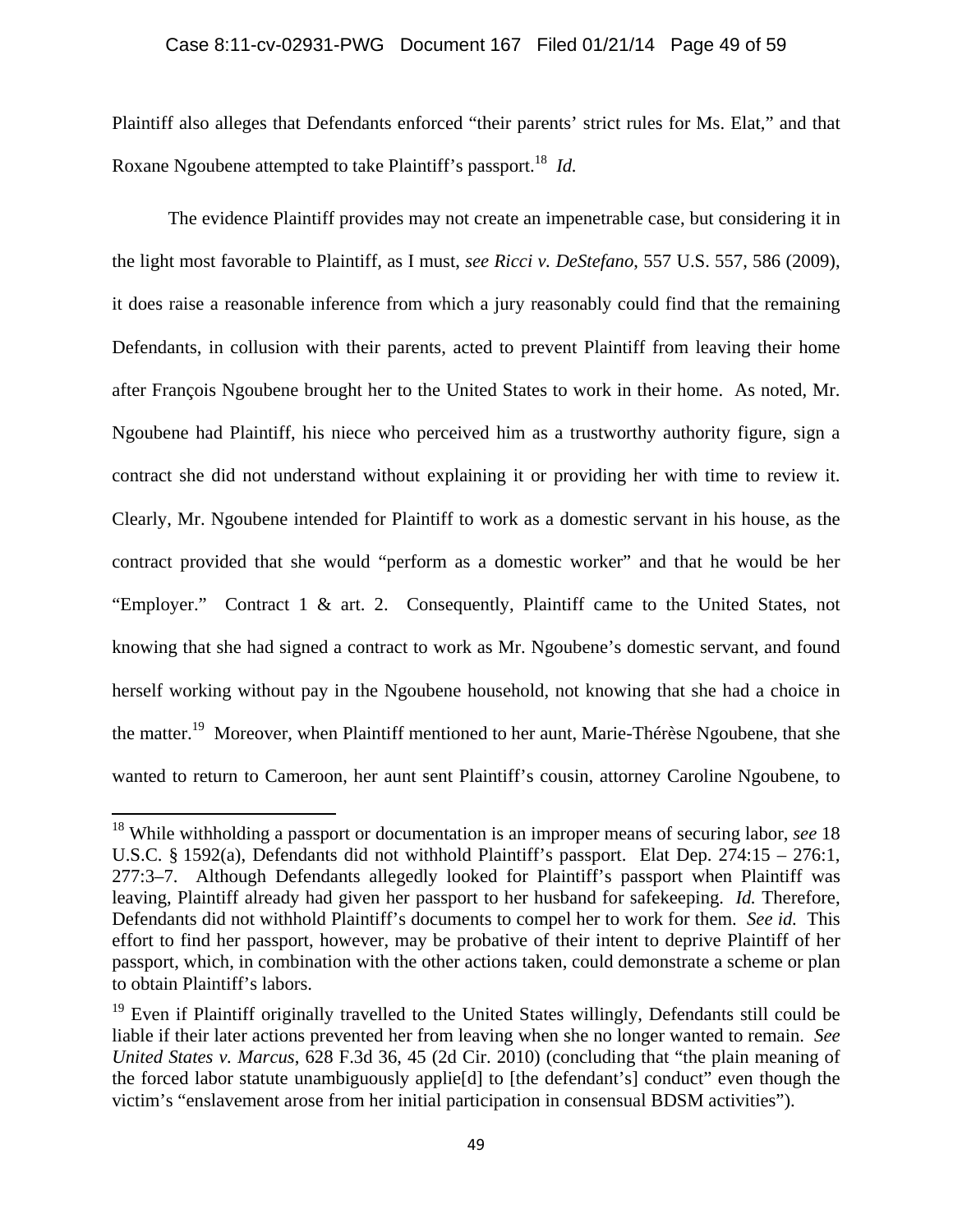# Case 8:11-cv-02931-PWG Document 167 Filed 01/21/14 Page 50 of 59

speak with her, and Caroline Ngoubene told Plaintiff that she could be deported if she left the Ngoubene home. As discussed, Caroline Ngoubene's reference to deportation constitutes a threat of serious harm for purposes of the TVPRA.

Roxane Ngoubene showed Plaintiff how to perform domestic tasks like making coffee and rice. Elat Dep. 212:7–11. Also, at François Ngoubene's direction, Roxane Ngoubene searched for Plaintiff's passport when Plaintiff announced that she was leaving. *Id.* at 274:15– 22. Although her search was fruitless and therefore did not lead to a violation of 18 U.S.C. § 1592(a), it raises the inference that Roxane Ngoubene was part of a scheme to keep Plaintiff in the Ngoubene household as a domestic servant.

Further, Marie-Thérèse Ngoubene had two "strict rules" for Plaintiff (don't go out alone, don't talk to strangers) that limited her freedom. Indeed, Dany, Roxane, and Caroline Ngoubene each told Plaintiff that she could not talk to strangers, Elat Dep. 273:6–18; 381:8–19, and Dany and Caroline Ngoubene enforced the rule when they were outside the home with Plaintiff, *id.* at 380:5 – 382:19. The fact that the remaining Defendants, also, were not supposed to talk to strangers strengthens the restrictive and isolating nature of this rule. Additionally, the remaining Defendants would "tell on" Plaintiff if she went out alone. *Id.* at 271:14–18. A jury reasonably could infer from these actions that the remaining Defendants were part of a scheme to prevent Plaintiff from leaving their household. Moreover, restrictions on Plaintiff's actions outside of work hours violate her employment contract, which explicitly stated that "[b]oth parties understand that the Employee cannot be required to remain on the premises after working hours without compensation." Contract art. 8.

Plaintiff also testified that she "saw [Defendants] having meetings at their mom's bedroom all the time, whenever they had to take a decision, they had to gather for that decision."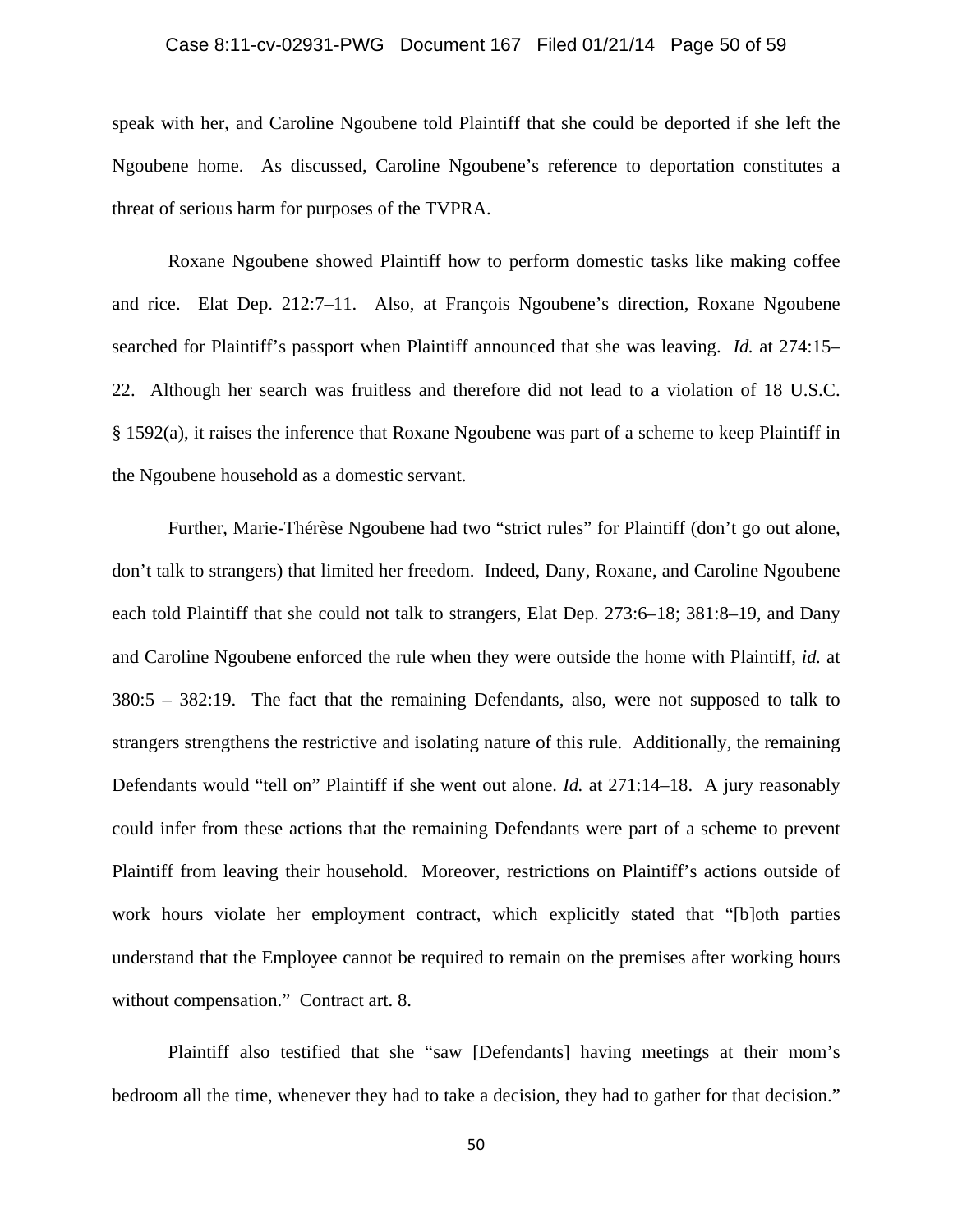#### Case 8:11-cv-02931-PWG Document 167 Filed 01/21/14 Page 51 of 59

Elat Dep. 361:15 – 362:3; *see also id.* at 200:10–12 ("I don't know how their house really function [*sic*]. They will have meeting [*sic*] in their mom's house – mom's room, bedroom, and that's how it was . . . ."). Indeed, Caroline Ngoubene conceded that, "[o]n occasion, [her] parents have called the children together" to discuss "family-related" issues, such as "some of [their] parents' possessions or trips to Cameroon." Caroline Ngoubene Dep. 91:4-12. Thus, a jury reasonably could find that the remaining Defendants participated in a scheme with their parents to keep Plaintiff in their home as a domestic servant. *See United States v. Sabhnani*, 599 F.3d at 244; *Nnaji*, 447 F. App'x at 560; *Calimlim*, 538 F.3d at 713; *Paccar Inc.*, 905 F. Supp. 2d at 696; *Aguirre*, 2013 WL 4446925, at \*11. Therefore, summary judgment is not appropriate as to Count I, insofar as Plaintiff pleaded that Defendants are liable for obtaining her services through a scheme to make her believe that she would be deported if she did not remain in the Ngoubene home as a domestic worker. *See* Fed. R. Civ. P. 56(a). Summary judgment in Defendant's favor is appropriate with regard to Plaintiff's other theories of liability on Count I. *See id.* 

# **B. Count II, False Imprisonment and Conspiracy to Commit False Imprisonment; Count III, Quantum Meruit; Count IV, Unjust Enrichment; and Count V, Replevin**

As discussed, Plaintiff left the Ngoubene household in May 2008 and brought this action on October 13, 2011, more than three years later. A three year statute of limitation applies to her common law counts under Maryland law. *See* Md. Code Ann., Cts. & Jud. Proc. § 5-101 (providing that, with exceptions not relevant here, "[a] civil action at law shall be filed within three years from the date it accrues"); *Barnes v. Rawlings-Blake*, No. RDB-10-2525, 2011 WL 2600646, at  $*3 \& n.3$  (D. Md. June 28, 2011) (three-year statute of limitations for false imprisonment claims); *Dual Inc. v. Lockheed Martin Corp.*, 857 A.2d 1095, 1099 n.2 (Md. 2004)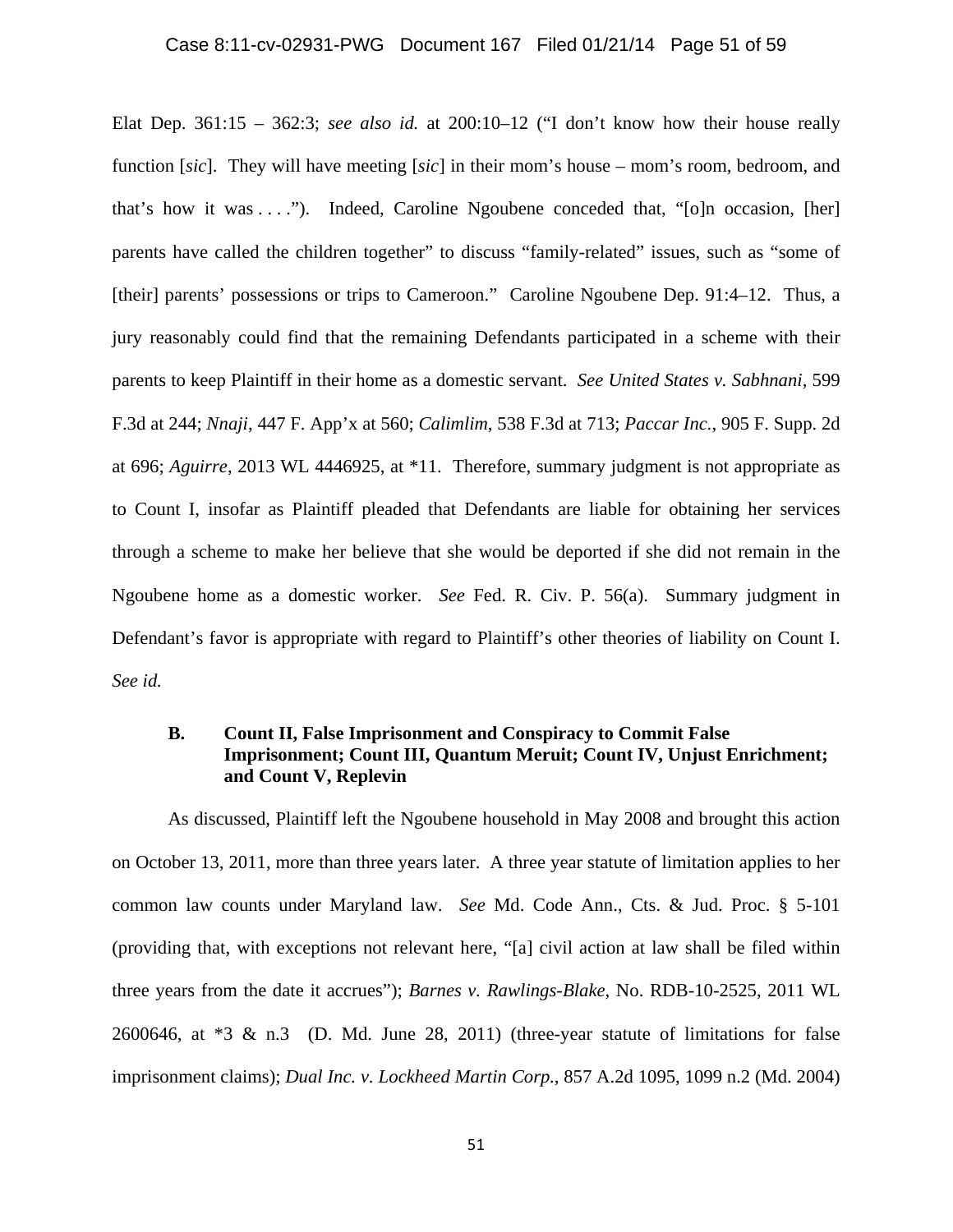## Case 8:11-cv-02931-PWG Document 167 Filed 01/21/14 Page 52 of 59

(three-year statute of limitations for quantum meruit claims where "'remedy sought in equity is analogous to a remedy cognizable at law'") (citation omitted); *Ahmad v. Eastpines Terrace Apts.,*  Inc., 28 A.3d 1, 9 (Md. Ct. Spec. App. 2011) (three-year statute of limitations for unjust enrichment claims "at law"); *Durst v. Durst*, 169 A.2d 755, 756 (Md. 1961) (three-year statute of limitations for replevin claim). Consequently, the statute of limitations on Plaintiff's common law claims ran before Plaintiff filed suit. This fact is undisputed. *See* Defs.' Mem. 61–62; Pl.'s Opp'n to Summ. J. 28. Yet, Plaintiff alleges that, "[d]ue to [Defendants'] actions and the actions of others in preventing Ms. Elat from filing her lawsuit at an earlier date, . . . Defendants are equitably estopped from asserting the defense of limitations." Second Am. Compl. ¶ 93.

Defendants contend that Plaintiff cannot save these claims under the doctrine of equitable estoppel because "there is no factual basis to support such an 'equitable estoppel' theory to toll limitations." Defs.' Mem. 62. According to Defendants, it is undisputed that "in October of 2010, a full year before she actually filed her lawsuit, plaintiff believed she was protected from harm because of being the recipient of a T-1 visa and that belief continued through to the present." *Id.* at 63. In their view, not only did Plaintiff not fear deportation, she also did not consider the possibility of a return to Cameroon to be a threat. *Id.* Defendants allege that the fact that Plaintiff "retained three different attorneys (excluding her current ones) to pursue claims against the Ngoubenes," and "[t]hese attorneys sent letters on behalf of Ms. Elat to the Ngoubenes and to the Ambassador of Cameroon seeking compensation for plaintiff's supposedly unpaid labor" shows that Plaintiff was not "too intimidated to file a lawsuit." *Id.* at 63–64. Alternatively, Defendants argue that "[e]ven assuming that plaintiff was afraid to file her lawsuit because of threats and intimidation by third parties, there is no factual support for contending that defendants themselves engaged in misconduct to cause threats or intimidation." *Id.* at 64.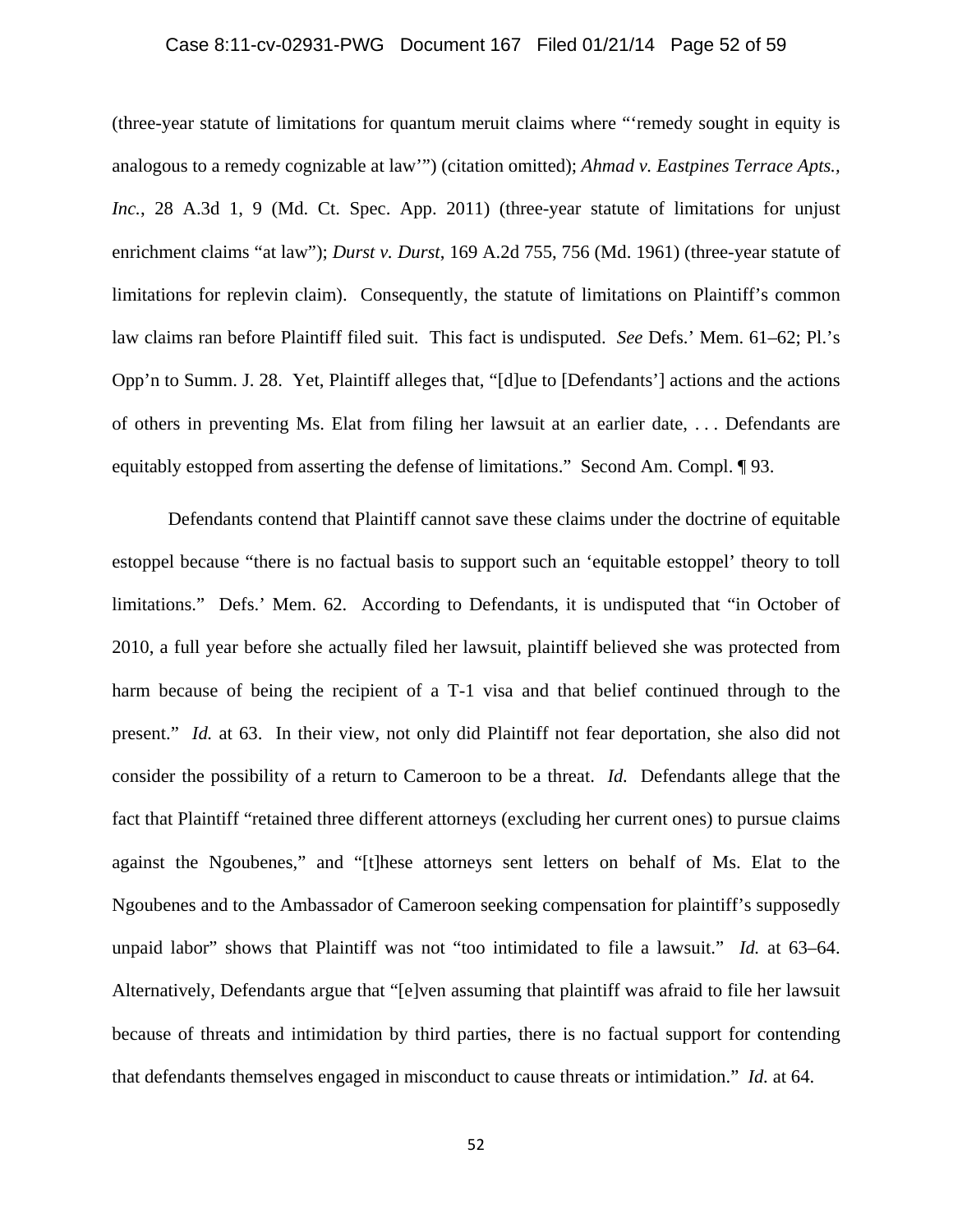# Case 8:11-cv-02931-PWG Document 167 Filed 01/21/14 Page 53 of 59

Plaintiff insists that she "has presented sufficient evidence such that a reasonable finder of fact could conclude that (1) Defendants voluntarily conspired to prevent Ms. Elat from filing suit through threats and intimidation, and (2) these threats and acts of intimidation actually prevented her from filing timely suit." Pl.'s Opp'n to Summ. J. 28. Plaintiff identifies purported threats she received from the ambassador of Cameroon and her uncle Lucien Epah, and she argues that, although her mother "arranged for Lucien Epah to meet with Ms. Elat to give her money, Mr. Epah's knowledge of the potential suit could only have come from the Ngoubene family." *Id.* at 29. Plaintiff asserts that, "[b]ased on these threats, a reasonable finder of fact could conclude that Ms. Elat believed the Ngoubene family would retaliate against her if she filed suit." *Id.*

In the context of a statute of limitations, "[t]he doctrine[] of equitable . . . estoppel derive[s] from the notion 'that a defendant should not be permitted to escape liability by engaging in misconduct that prevents the plaintiff from filing her claim on time.'" *Prelich v. Med. Resources, Inc.*, 813 F. Supp. 2d 654, 663 (D. Md. 2011) (quoting *English v. Pabst Brewing Co.*, 828 F.2d 1047, 1049 (4th Cir. 1987)); *see Murphy v. Merzbacher*, 697 A.2d 861, 866 (Md. 1997) (recognizing application of equitable estoppel doctrine to statute of limitations; stating that "equitable estoppel will not toll the running of limitations absent a showing that the defendant held out any inducements not to file suit or indicated that limitations would not be pleaded") (citations and quotation marks omitted). Thus, "[a]n equitable estoppel inquiry focuses on whether 'the defendant engaged in intentional misconduct sufficient to cause the plaintiff to miss the filing deadline, even though the plaintiff knows that it exists.'" *Id.* (citing *Lekas v. United Airlines, Inc.*, 282 F.3d 296, 301 (4th Cir.2002)) (internal quotations omitted).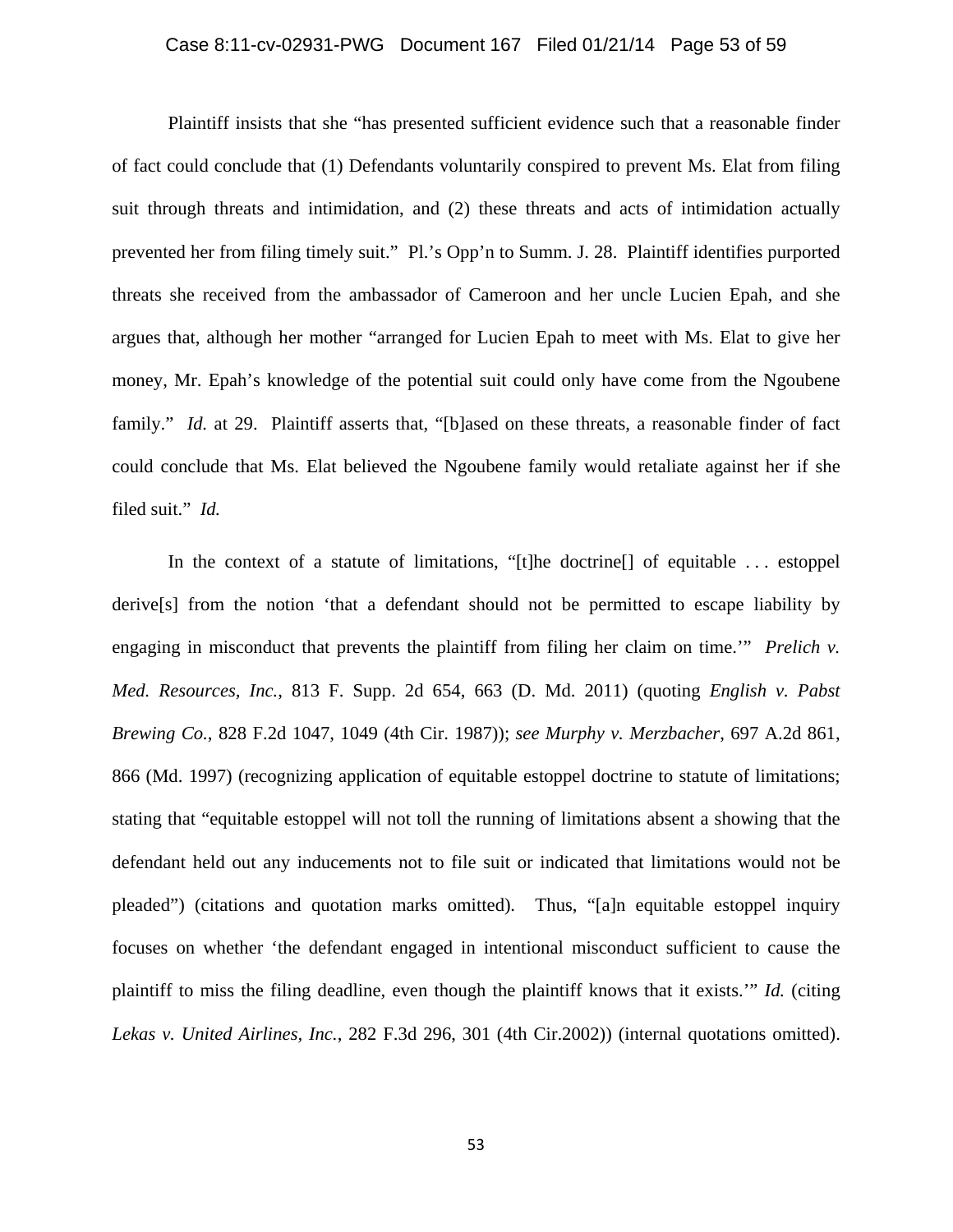Under Maryland law,<sup>20</sup> it "is a question of fact to be determined in each case" by considering whether three elements are present. *JLB Realty, LLC v. Capital Dev., LLC*, No. L-09-632, 2010 WL 786273, at \*4 (D. Md. Mar. 3, 2010) The elements are: "(1) voluntary conduct or a representation by the party to be estopped, (2) reliance by the estopping party, and (3) detriment to the estopping party." *Id.* (citing *Bessette v. Weitz*, 811 A.2d 812, 827 (Md. Ct. Spec. App. 2002)). Further, "[a]lthough wrongful or unconscionable conduct is generally an element of estoppel, an estoppel may arise even where there is no intent to mislead, if the actions of one party cause a prejudicial change in the conduct of the other." *Id.* The burden of proof is on the party asserting that an estoppel exists. *Id.* Notably, "[t]he Court applies equitable exceptions sparingly because the certainty and repose the [procedural] provisions confer will be lost if their application is up for grabs in every case." *Prelich*, 813 F. Supp. 2d at 663 (quoting *Moret v. Geren*, 494 F. Supp. 2d 329, 337 (D. Md. 2007) (citation omitted)). Most significantly, equitable estoppel only "bar[s] a defendant from enforcing a statute of limitation when *its own* deception prevented a reasonably diligent plaintiff from bringing a timely claim." *Sebelius v. Auburn Reg'l Med. Ctr.*, 133 S.Ct. 817, 830 (U.S. 2013) (Sotomayor, J., concurring) (emphasis added); *see*  Charles Alan Wright & Arthur R. Miller, *et al.*, *Fed. Prac. & Proc*. § 1056 ("[Equitable estoppel . . . hinges on the defendant's representations or other conduct that prevents the plaintiff from suing before the statute of limitations has run.").

Here, Plaintiff has neither alleged nor demonstrated any conduct or representation by any of the Defendants. Rather, the actions she identifies as attempts to dissuade her from filing her

 $20$  "The Supreme Court has indicated strongly that federal courts should apply both the forum state's equitable tolling and equitable estoppel principles when it borrows the state's statute of limitation." Charles Alan Wright & Arthur R. Miller, *et al.*, *Fed. Prac. & Proc*. § 1056 (citing *Wilson v. Garcia*, 471 U.S. 261, 269 (1985), *superseded by statute on other grounds as stated in Jones v. R.R. Donnelley & Sons Co.*, 541 U.S. 369, 376–77 (2004)).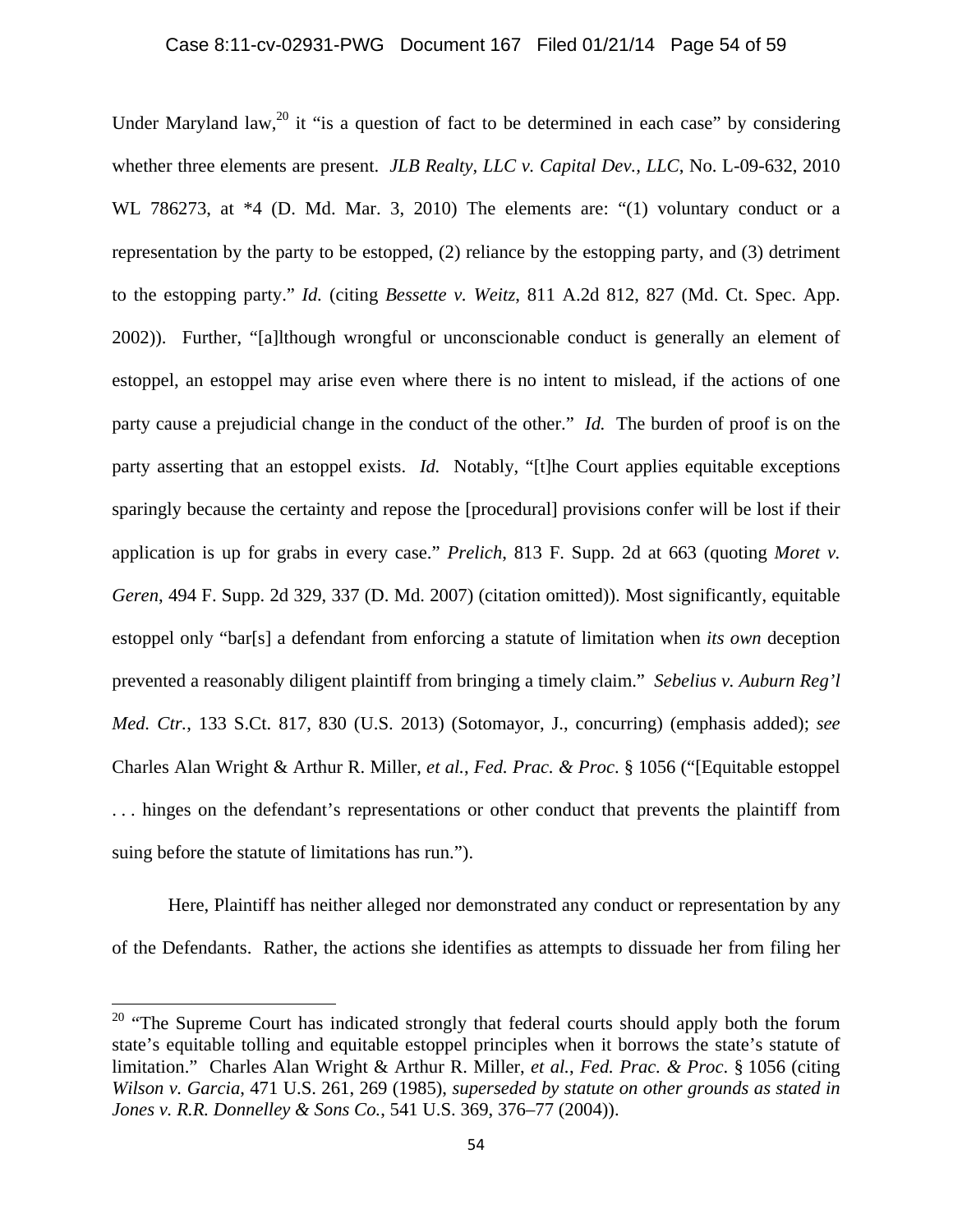#### Case 8:11-cv-02931-PWG Document 167 Filed 01/21/14 Page 55 of 59

lawsuit are actions by her mother, Marie-Thérèse Ngoubene, the Cameroonian ambassador, two of her uncles, and an unknown person or persons who vandalized her car and attempted to enter her apartment. Elat Dep. 89:7 – 91:9, 297:12 – 299:18, 320:9–12, & 321:13 – 324:1; Pl.'s Opp'n to Summ J. 5–6. Fatally, Plaintiff has not shown any connection between these actions and Defendants. *See* Elat Dep. 91:17 – 92:19, 310:5– 311:14. She states that she "believe[d]" that her uncles acted on behalf of the Ngoubene family "[b]ecause they were still in contact with the Ngoubenes," but that is a belief, not evidence. *See id.* Consequently, Plaintiff has not demonstrated that Defendants' own actions prevented her from filing suit earlier. *See Sebelius*, 133 S. Ct. at 830 (Sotomayor, J., concurring); *JLB Realty*, 2010 WL 786273, at \*4; *Bessette*, 811 A.2d at 827.

Plaintiff relies on *Jane Doe One v. Garcia*, 5 F. Supp. 2d 767 (D. Ariz. 1998), in contending that Defendants need not have taken affirmative actions to discourage Plaintiff from filing suit. Pl.'s Opp'n to Summ. J. 29–30. In Plaintiff's view, in *Jane Doe One*, where the plaintiff feared retaliation from the defendant, who "impl[ied] to her that he had murdered her boyfriend," the court said that it was immaterial whether the defendant in fact had murdered the boyfriend because "'[e]vidence of the Plaintiff's *asserted* fears is enough to raise a genuine issue of material fact.'" *Id*. at 29–30 (quoting *Jane Doe One*, 5 F. Supp. 2d at 771). She contends that "the Ngoubene family wielded significant control over Ms. Elat" and "continued to threaten her" after she "escaped." *Id.* at 30.

*Jane Doe One*, a case from the United States District Court for the District of Arizona, is not binding on this Court and, in any event, it is inapposite. There, the plaintiff brought suit against a school district and officials in that district, alleging that she was coerced into a sexual relationship with one of the officials, Garcia, when she was a student in that district. *Id.* at 769.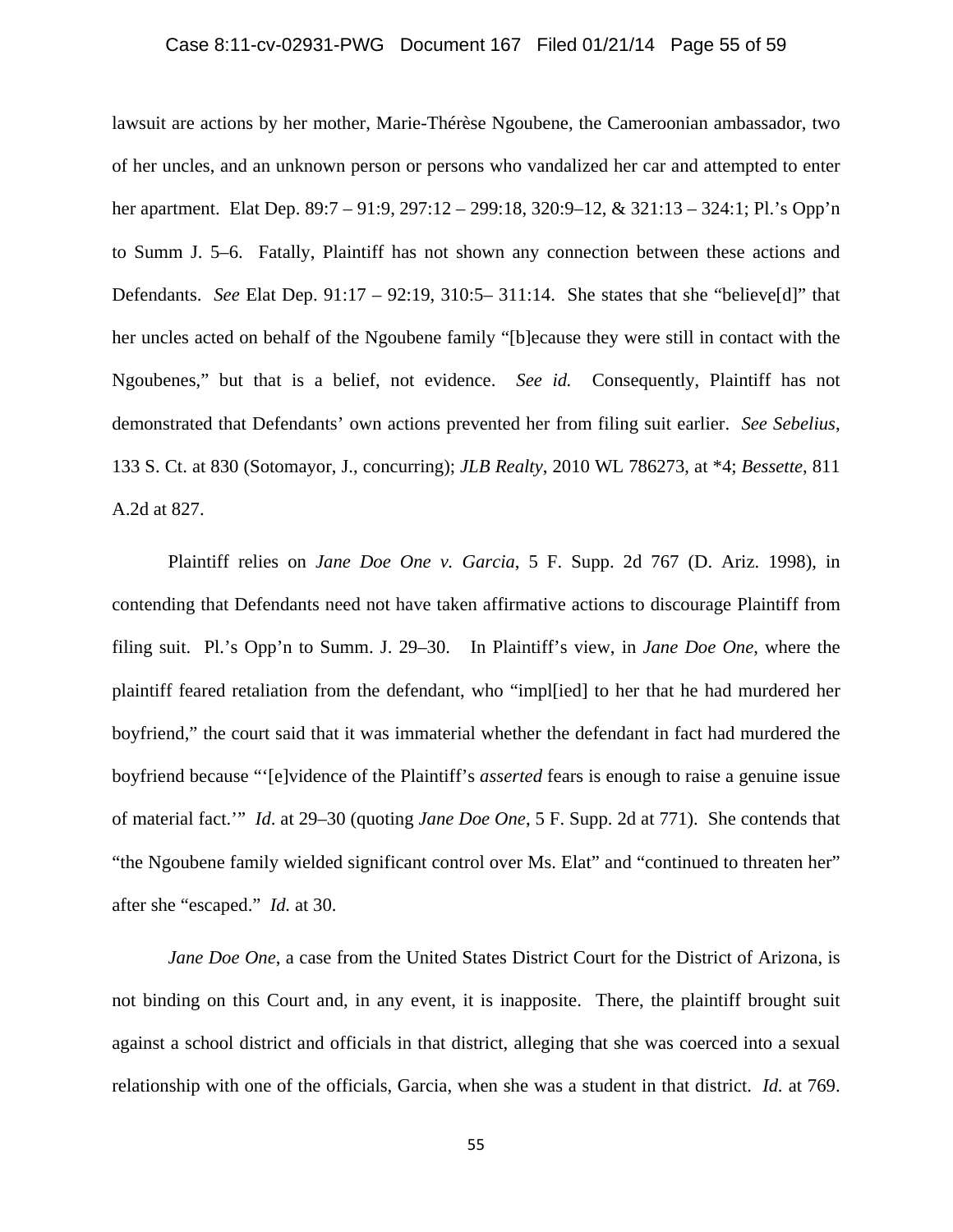# Case 8:11-cv-02931-PWG Document 167 Filed 01/21/14 Page 56 of 59

Because she was a minor at the time of the alleged incident, the applicable two-year statute of limitations began to run when she reached the age of majority on June 29, 1994, such that it lapsed June 29, 1996. *Id*. at 770. The plaintiff did not file suit until May 27, 1997, but she argued that "her cause of action against Garcia should be tolled because of duress." *Id.* The court said that the plaintiff had to "show some act or threat by the defendant that precluded the exercise of her free will and judgment and prevented her from exercising her legal rights." *Id.*

Garcia's actions included "continually threaten[ing] to kill himself if Plaintiff reported him," which caused Plaintiff to "fear[] Garcia would hurt himself or her if she revealed the relationship to anyone"; "show[ing] Plaintiff his handgun"; following, paging, and calling her; and making "comments to the Plaintiff which caused her to question whether he was involved in her boyfriends death," after her boyfriend "died in his home under what Plaintiff contends were 'mysterious circumstances.'" *Id.* at 771. Concluding that "Garcia was essentially stalking her," the court found that the plaintiff's "claim of duress [was] sufficiently meritorious that it [could] not be resolved by summary judgement [*sic*]." *Id.* It reasoned that "[w]hether or not Garcia was in fact responsible for her boyfriend's death [was] immaterial" because "[e]vidence of Plaintiff's *asserted* fears is adequate to raise a genuine issue of material fact," such that "[w]hether the Plaintiff's claim of duress tolled the statute of limitations is a question for the jury." *Id.* Thus, it was not the plaintiff's fear alone, but the defendant's many actions causing that fear that created an issue of material fact as to whether the statute of limitations should be tolled. *See id.* In contrast, in the case before me, Plaintiff has not shown that Defendants took any actions, either to stop Plaintiff directly or to have anyone else stop Plaintiff for them.

Moreover, even if Plaintiff had provided evidence to form a basis on which to attribute any of these actions to Defendants, which she has not, her own testimony belies her contention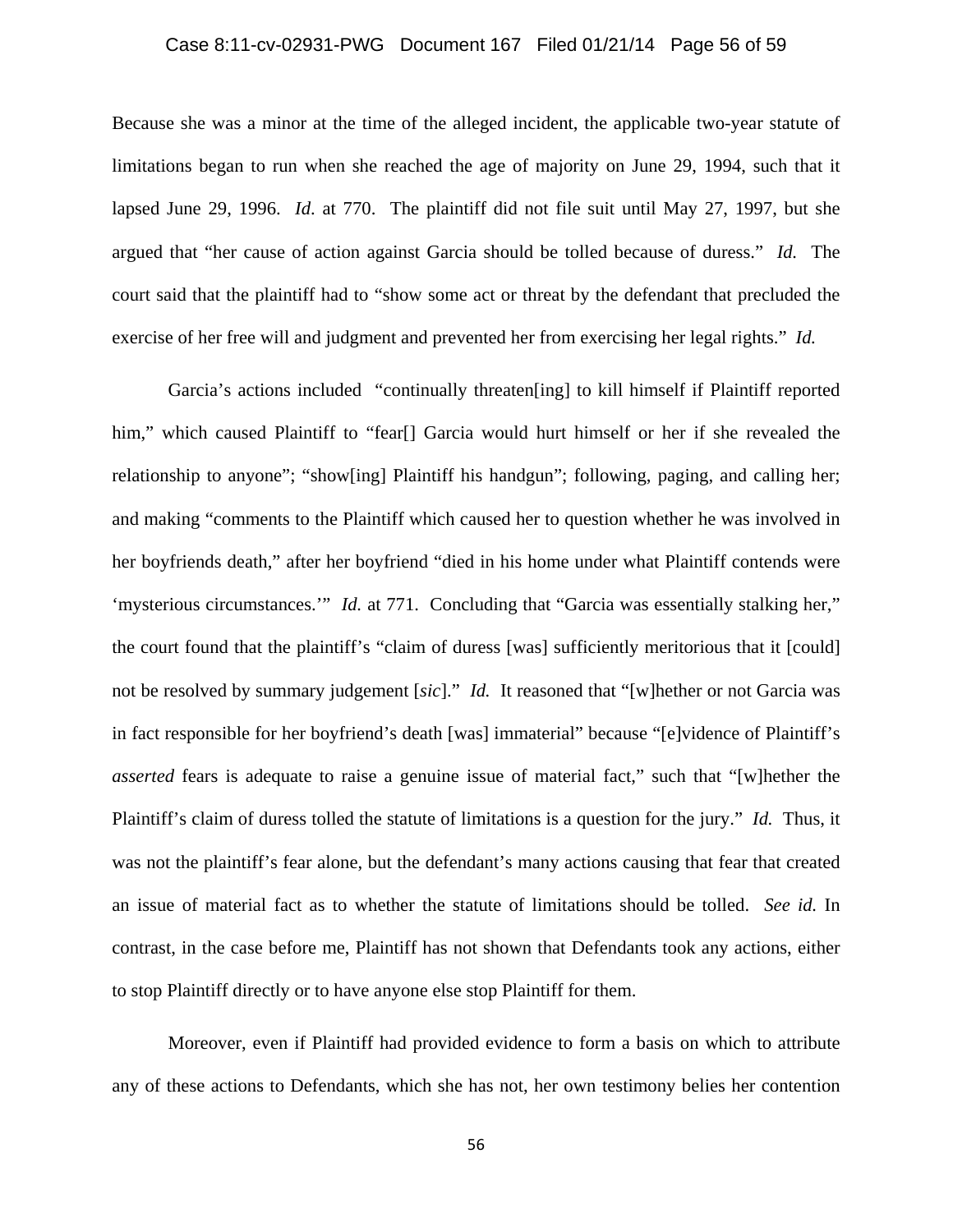# Case 8:11-cv-02931-PWG Document 167 Filed 01/21/14 Page 57 of 59

that these actions left her too frightened to file her lawsuit before the statute of limitations ran. *See* Elat Dep. 319:20 – 325:9. She testified that, as of October 2010, more than six months before the statute of limitations ran, she no longer was afraid that she would be deported. *Id.* Specifically, she testified that her mother "started calling [her] regularly" and "told [her] that she ha<sup>[d]</sup> to leave the state," but Plaintiff told her mother that "she should stop having those fear, but [she] had that protection" of the T visa; and Plaintiff was not afraid to file suit or worried about deportation. *Id.* Therefore, the doctrine of equitable estoppel is inapplicable. *See Prelich*, 813 F. Supp. 2d at 663.

Plaintiff alternatively contends that equitable tolling should apply such that she may bring these untimely claims. *See* Pl.'s Opp'n 34–35. Yet, Plaintiff does not cite any Maryland law applying equitable tolling. Rather, she relies on a Supreme Court decision, *Burnett v. N.Y. Cent. R.R.*, 380 U.S. 424, 429–30 (1965), that considered the equitable tolling of the federal statute of limitations, and she concedes that "Maryland state courts have treated this doctrine somewhat warily." *Id.* at 34 & n.17. She insists that Maryland courts "have nevertheless applied *Burnett*'s framework to avoid 'the creation of [a] situation where the statute of limitations is a "shield for serious inequity.'" *Id.* at 34 n.17 (citing *Furst v. Isom*, 584 A.2d 108, 112 (Md. Ct. Spec. App. 1991)).

It is true that under federal law, equitable tolling, which as noted "extends to circumstances beyond both parties' control," *Sebelius*, 133 S. Ct. at 830 (Sotomayor, J., concurring), "halts the running of the limitations period so long as the plaintiff uses reasonable care and diligence in attempting to learn the facts that would disclose the defendant's fraud or other misconduct." *Fed. Prac. & Proc*. § 1056. It also is true that the doctrine appears in reported Maryland appellate decisions, albeit rarely. *See, e.g.*, *Philip Morris USA, Inc. v.* 

57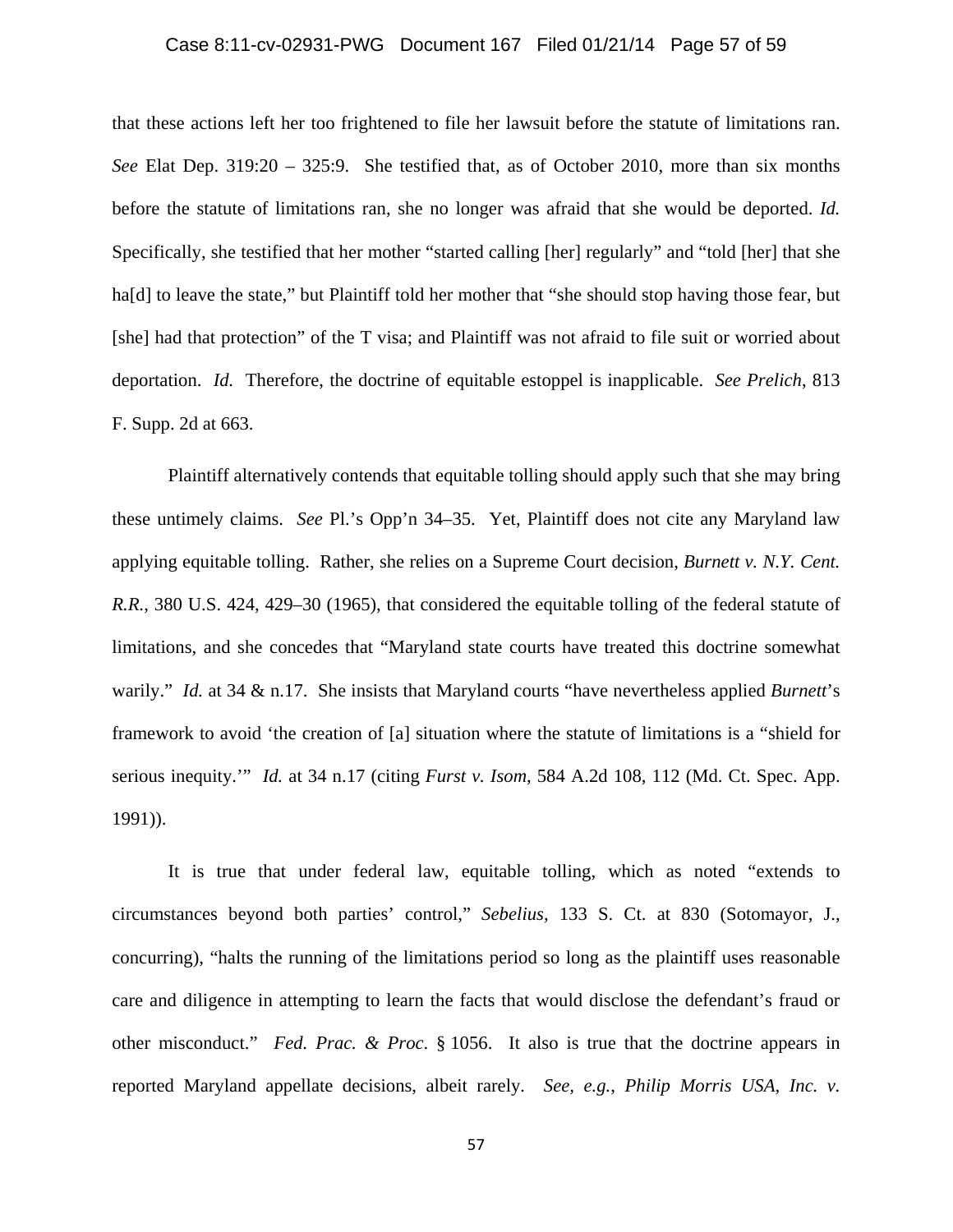#### Case 8:11-cv-02931-PWG Document 167 Filed 01/21/14 Page 58 of 59

*Christensen*, 905 A.2d 340, 349 (Md. 2006), *abrogated on other grounds by Mummert v. Alizadeh*, 77 A.3d 1049, 1062 (Md. 2013); *Adedje v. Westat, Inc.*, 75 A.3d 401, 408 (Md. Ct. Spec. App. 2013); *Kumar v. Dhanda*, 17 A.3d 744, 754 (Md. Ct. Spec. App. 2011). But the doctrine applies more narrowly in Maryland: "In Maryland, equitable tolling only will be applied to 'suspend the running of a statute of limitations . . . if the defendant holds out an inducement not to file suit or indicates that limitations will not be plead[ed].'" *Kumar*, 17 A.3d at 754 (quoting *Christensen*, 905 A.2d at 349); *see Adedje*, 75 A.3d at 408 ("[E]quitable tolling seeks to excuse untimely filing by an individual plaintiff and is generally applicable where the plaintiff has been induced or tricked by the defendant's conduct into allowing the filing deadline to pass."). Thus, under Maryland law, equitable tolling shares equitable estoppel's requirement that the defendant act to prevent the plaintiff from filing suit. As discussed above, Plaintiff has not shown any such conduct by Defendants. *See Christensen*, 905 A.2d at 349; *Kumar*, 17 A.3d at 754; *Adedje*, 75 A.3d at 408. And, even if the federal doctrine applied, such that I considered instead Plaintiff's "reasonable care and diligence," Plaintiff has not shown that she exercised "reasonable care and diligence" when she felt comfortable filing suit as of October 2010 but waited a year to file suit and has not explained her delay. *See Fed. Prac. & Proc*. § 1056.

 Because neither equitable estoppel nor equitable tolling applies, the statute of limitations bars Plaintiff's claims under Maryland common law. Summary judgment in Defendants' favor is appropriate on Counts II – V of Plaintiff's Second Amended Complaint. *See* Fed. R. Civ. P. 56(a).

#### **VI. CONCLUSION**